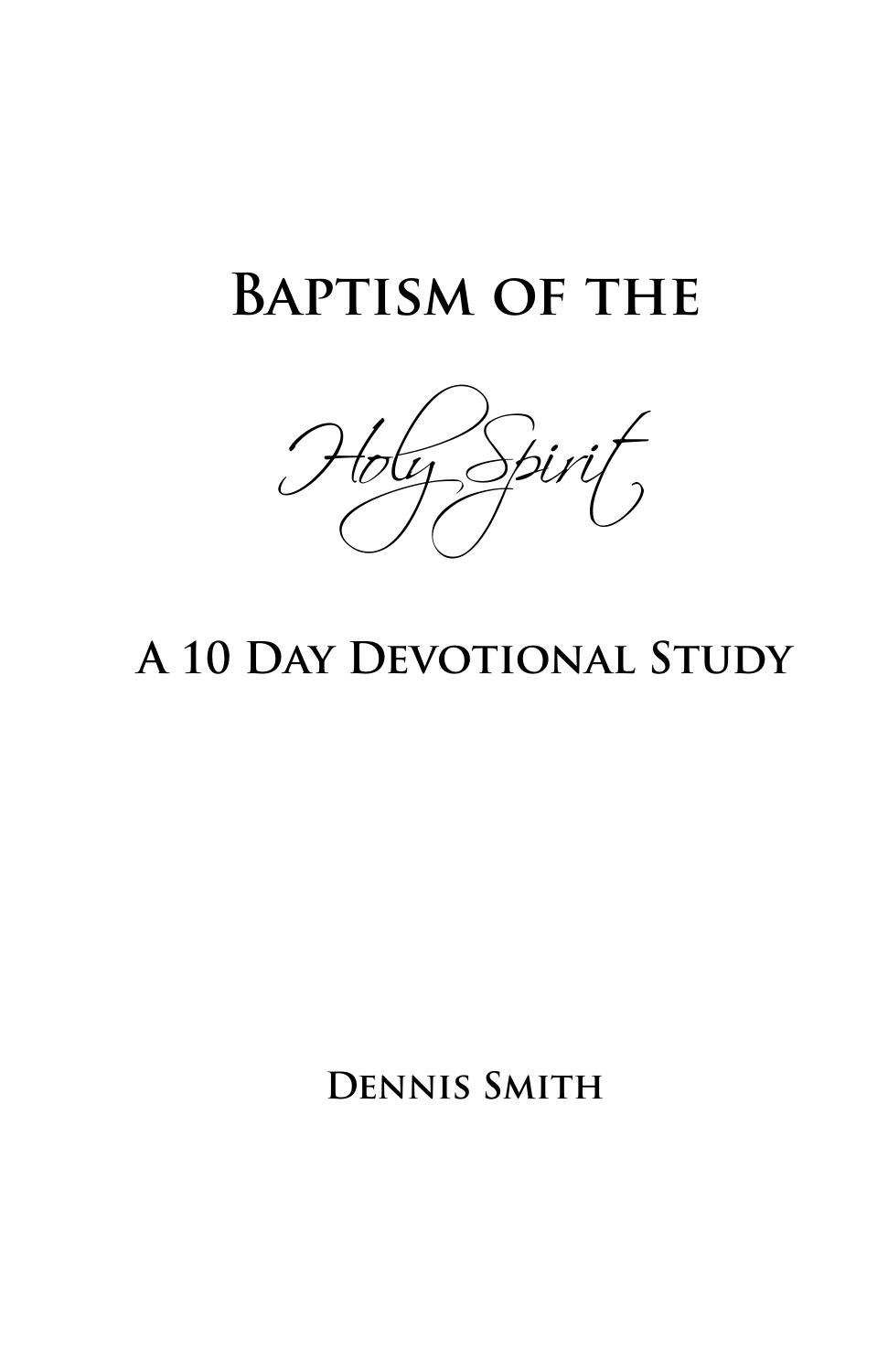### Copyright 2013 by Dennis Smith

All rights reserved. No part of this publication may be reproduced, stored in a retrieval system, or transmitted in any form or by any means – electronic, mechanical, photocopy, recording or any other – except for brief quotations in printed reviews, without the prior written permission of the author.

### Printed in the USA

Unless otherwise noted all Scripture quotations are taken from the Holy Bible, King James Version.

Scripture marked NIV are taken from the Holy Bible, New International Version. Copyright 1973, 1978, 1984 International Bible Society. All rights reserved throughout the world. Used by permission of International Bible Society.

ISBN: 978-0-9841085-3-4

Cover and text by ChristianDsign.com

# **Table of Contents**

How to Use This 10 Day Devotional Study

| Day                                                             | <b>Title</b>                              | Page |  |
|-----------------------------------------------------------------|-------------------------------------------|------|--|
| 1                                                               | Introduction and Personal Experiences     | 10   |  |
| 2                                                               | Two Great Outpourings of the Spirit       |      |  |
| 3                                                               | An Observable Difference<br>22            |      |  |
| 4                                                               | 30<br>The Baptism of the Holy Spirit      |      |  |
| 5                                                               | Receiving Christ in Fullness              | 44   |  |
| 6                                                               | Obedience from the Heart                  | 50   |  |
| 7                                                               | The Sealing and Shaking                   | 57   |  |
| 8                                                               | The Fruit of the Spirit                   | 66   |  |
| 9                                                               | Walking in the Spirit                     | 73   |  |
| 10                                                              | Prayer and the Baptism of the Holy Spirit | 81   |  |
| 92<br>Appendix $1 -$ One Church's Experience                    |                                           |      |  |
| 97<br>Appendix 2 – Ellen White and the Holy Spirit              |                                           |      |  |
| About Colin Hone - Distributor of this 10 Day Devotional<br>110 |                                           |      |  |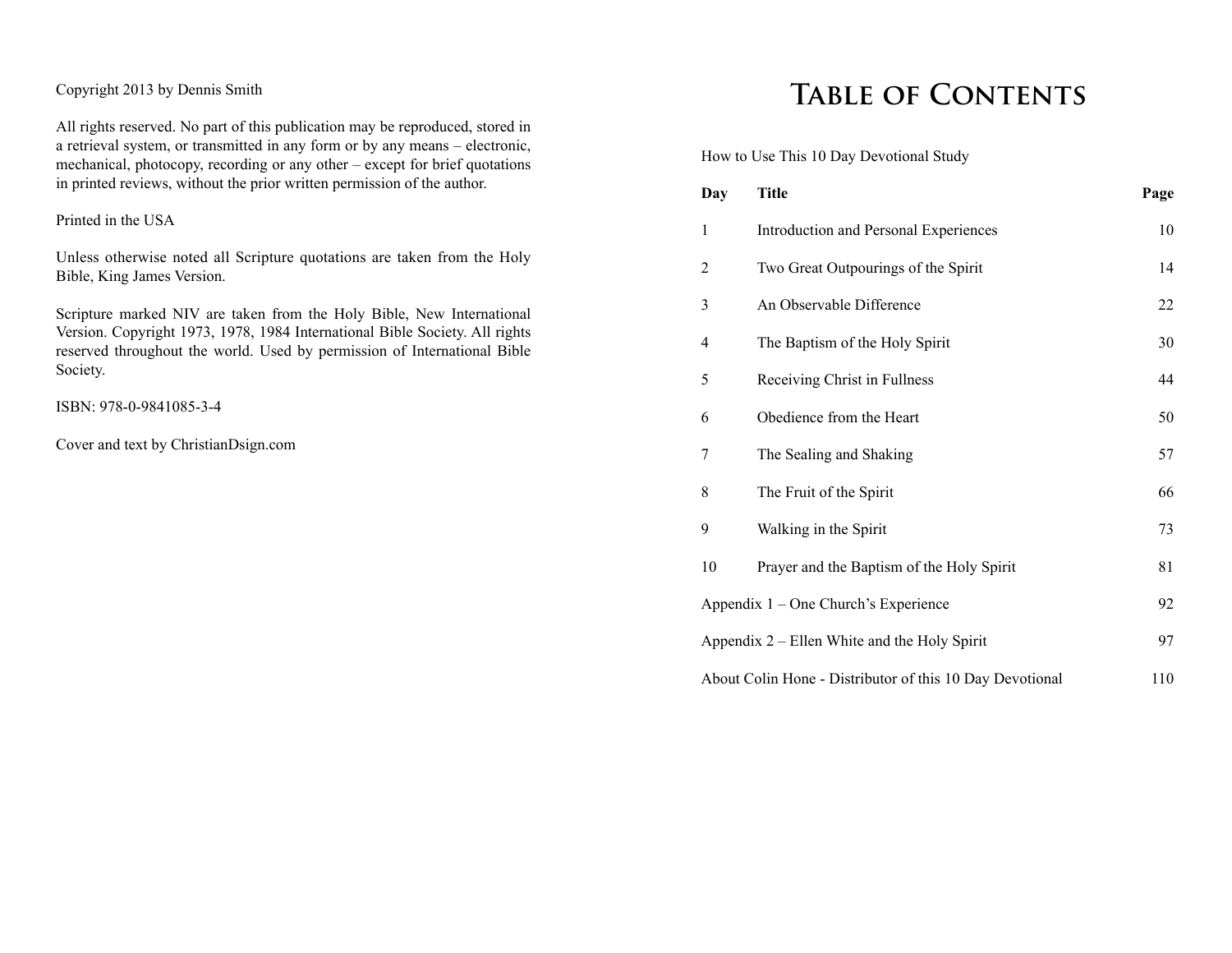# **How to Use this Devotional Study**

sat at His feet and listened to His instruction. They saw Him heal the sick, cast out devils, leed mousands with a young boy's lunch and even raise the dead<br>to life. They themselves had been sent out by Jesus to preach the gospel, heal to the sick and cast out devils in His name. When the seventy returned they were amazed at what they had just experienced and exclaimed: "Lord, even the devils" are subject unto us through thy name.." Luke 10:17. The disciples had spent day after day with Christ for three and a half years. They out devils, feed thousands with a young boy's lunch and even raise the dead

Christ's disciples had also experienced a devastating disappointment when Christ's disciples had also experienced a devastating disappointment when<br>the mob took Jesus that Thursday night in the garden. They witnessed the mock trial and terrible crucifixion. They had also seen Jesus after He was resurrected, and spent 40 days with Him before He ascended to heaven.

Spent 40 days with Film before He ascended to heaven.<br>Even though the disciples had experienced all these things and understood EVEN though the disciples had experienced an these things and didensition what the death, burial and resurrection of Jesus was about in the plan of salvation they were not ready to take the gospel to the world as Jesus had commisresult and spent 40 days with Him before He ascended them.

"And Jesus came and spake unto them, saying, All power is given unto me in heaven and in earth. Go ye therefore, and teach all nations, baptizing  $d_1$ Teaching them to observe all things whatsoever I have commanded you:  $\text{Matthew } 28:18-20$ them in the name of the Father, and of the Son, and of the Holy Ghost: and, lo, I am with you alway, even unto the end of the world. Amen.."

No, they were lacking something very important in order to truly represent Jesus to the world, and preach the gospel with power. Therefore, Jesus commanded them, For John truly baptized with water, but ye shall be baptized<br>with the Holy Ghost not many days hence.... But ye shall receive power, after that the Holy Ghost is come upon you: and ye shall be witnesses unto me both that the Holy Ghost is come upon you: and ye shall be witnesses unto me both the earth." Acts 1:5, 8 manded them; "For John truly baptized with water; but ye shall be baptized in Jerusalem, and in all Judaea, and in Samaria, and unto the uttermost part of

Jesus told them to wait to receive the baptism of the Holy Spirit before. Jesus told them to wait to receive the baptism of the Holy Spirit before they went forth to preach the gospel and do the ministry of Jesus. So they did what Jesus said; they waited. "These all continued with one accord in prayer and supprication, with the worlden, and wary the mother or resus, and with his brethren.." Acts 1:14. They waited in fasting and prayer for ten days. Every day they met in the upper room to study, fast, pray and make all things right between one another. Ellen White described their fellowship with the following words: and supplication, with the women, and Mary the mother of Jesus, and with his

"These days of preparation were days of deep heart searching. The disciples felt their spiritual need and cried to the Lord for the holy unction that was to in them for the work of sour saving. They did not ask for a blessing<br>for themselves merely. They were weighted with the burden of the salvation of souls. They realized that the gospel was to be carried to the world, and they claimed the power that Christ had promised." The Acts of the was to fit them for the work of soul saving. They did not ask for a blessing Apostles, p.37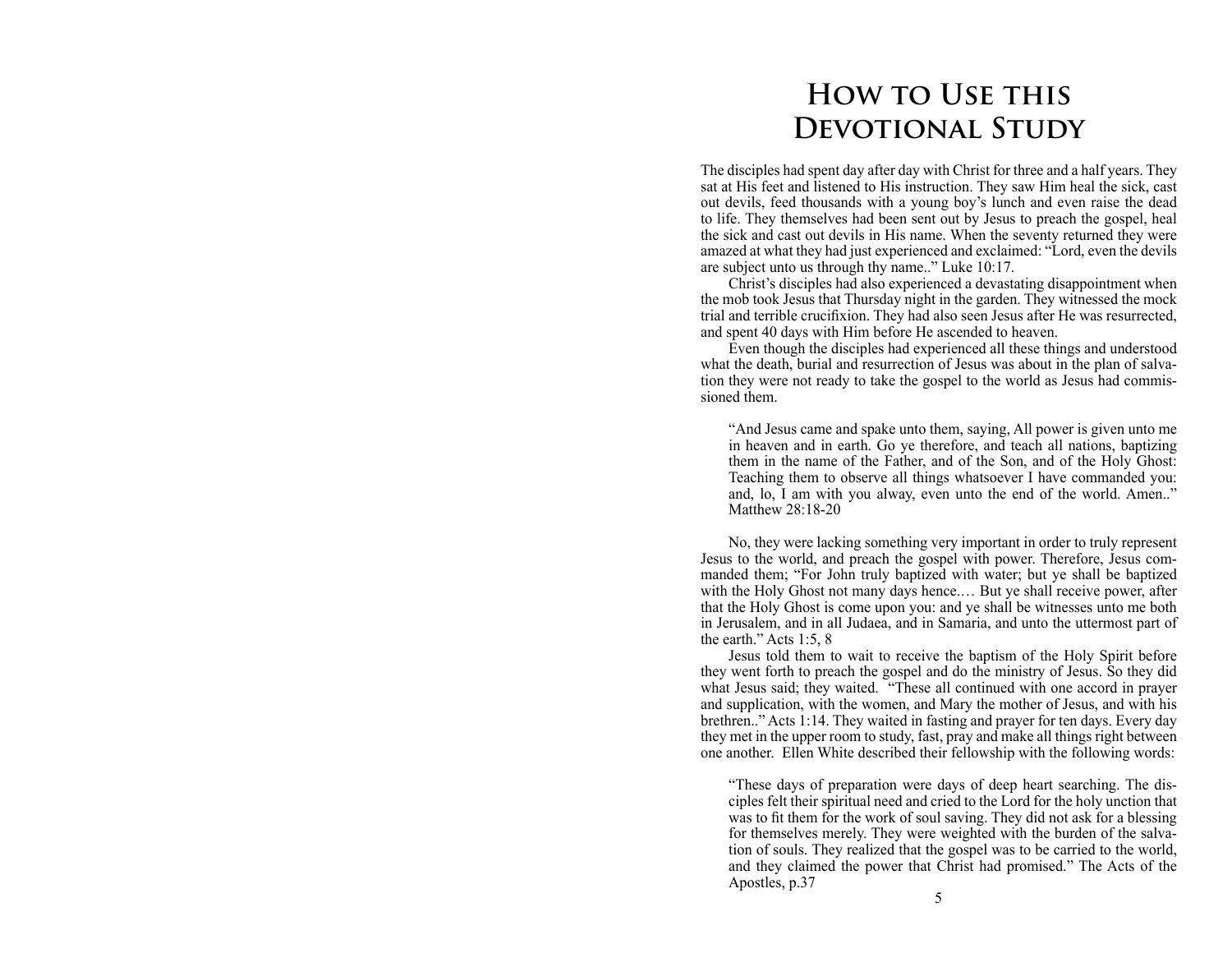At the end of the ten days an amazing event happened.

following words: accord in one place. And suddenly there came a sound from heaven as of a rushing mighty wind, and it filled all the house where they were sitting. a rushing inighty which, and it like an the house where drey were strang.<br>And there appeared unto them cloven tongues like as of fire, and it sat upon each of them. And they were all filled with the Holy Ghost, and began to speak with other tongues, as the Spirit gave them utterance. And there were dwelling at Jerusalem Jews, devout men, out of every nation under heaven. Now when this was noised abroad, the multitude came together, and were comounded, because that every man heard them speak in his own<br>language. And they were all amazed and marvelled, saying one to another, man in our own tongue, wherein we were born?" Acts 2:1-8 "And when the day of Pentecost was fully come, they were all with one accord in one place. And suddenly there came a sound from heaven as of and were confounded, because that every man heard them speak in his own Behold, are not all these which speak Galilaeans? And how hear we every

Many in Jerusalem who heard and saw what was happening were confused. Peter stood up and explained what they were seeing,

"But Peter, standing up with the eleven, lifted up his voice, and said unto But I eter, standing up with the eleven, filted up his voice, and said unto<br>them, Ye men of Judaea, and all ye that dwell at Jerusalem, be this known and them. And the Holy Ghost all the Holy Ghost all the Holy Ghost and Holy Ghost and Holy Ghost and Holy Ghost are not drunken, as ye suppose, seeing it is but the third hour of the day. But this is that which was spoken by the prophet Joel; And it shall come to pass in the last days, saith God, I will pour out of my Spirit upon all flesh: and your sons and your daughters shall prophesy, and your young men shall see visions, and your his own language and the weaken all amazing the same all amazing the same all amazed and margin says of the same states on the same states of the same states on the same states of the same states on the same states on the I will pour out in those days of my Spirit; and they shall prophesy:." Acts  $2:14.18$ we every man in our own tongue, where  $\alpha$  is a congression we were born?" Acts 2:1-8:1-8:1-8:1-8:1-8:1-8:1-8: old men shall dream dreams: And on my servants and on my handmaidens 2:14-18

Holy Spirit the gospel went to the then known world. Thousands accepted Jesus Christ (Acts 2:41, 4:4), and the baptism of the Holy Spirit became available to Christian today. And that is what this  $10 \text{ day}$  devotional is all about; praying for and avasciancing the bantism of the Hely Spirit and experiencing the baptism of the Holy Spirit. From the Day of Pentecost onward under the power of the baptism of the all believers in Jesus Christ. This same Holy Spirit infilling is available to every

The following paragraphs are adapted from the book  $\frac{40 \text{ Days}}{40 \text{ days}}$ . Prayers  $\&$ Devotions to Prepare for Christ's Second Coming, Review & Herald Publishing Association, Dennis Smith.

 $\mathcal{F} = \mathcal{F}(\mathcal{U})$  is an outbrief my Spirit upon all  $\mathcal{F}(\mathcal{U})$ Jesus said, ".... if two of you shall agree on earth as touching anything that  $\frac{1}{2}$  and  $\frac{1}{2}$  and  $\frac{1}{2}$  and  $\frac{1}{2}$  and  $\frac{1}{2}$  and  $\frac{1}{2}$  and  $\frac{1}{2}$  and  $\frac{1}{2}$  and  $\frac{1}{2}$  and  $\frac{1}{2}$  and  $\$ they shall ask, it shall be done for them of my f ather which is in neaven. (what-<br>thew 18:19). There is great power in united prayer. There is also encouragement and spiritual strength found in Christian fellowship.  $\mathbf{1}$ they shall ask, it shall be done for them of my Father which is in heaven." (Mat-

### **Guidelines for Completing the Devotional Study in 10 Days**

From the Day of Pentecost onward under the power of the baptism of the In order to receive the greatest blessing it is suggested that you choose a prayer partner to fellowship with and pray together with either on the phone or in person every day during the 10 days of prayer and study.

This devotional has ten chapters followed by personal reflection and dis-Eassion questions, and a prayer focus for that day. In order to get the greatest benefit from this devotional as a church I recommend that your church come this devotional book. As mentioned above, you also need to choose one in the group to become your daily fellowship prayer partner. Each participant in the group needs to do the same in order to receive the greatest blessings during the cussion questions, and a prayer focus for that day. In order to get the greatest together every night for 10 nights to sing, study, pray and share together using 10 days.

#### $\overline{G}$  is the same of  $\overline{G}$  and  $\overline{G}$  the  $\overline{G}$  continued  $\overline{G}$  and  $\overline{G}$  and  $\overline{G}$  and  $\overline{G}$  and  $\overline{G}$ Guidelines for Completing the Devotional Study in 10 Weeks in a Small **Home Crown** (Matthew 18:19). There is great power in united prayer. There is also en-**Home Group**

Many individuals and churches prefer to complete the 10 Days devotional in 10 weeks instead of 10 days. During the 10 weeks the "prayer partner" suggestion above is still strongly recommended. Also, during the 10 weeks those participating meet in small home groups no larger than 10 to 12 individuals once a week to discuss that week's devotional study and pray together.

At the end of the 10 weeks each participant invites the 5 individuals they<br>At the end of the 10 weeks each participant invites the 5 individuals they have been praying for to join their small group for Bible studies. (Prayer for 5 individuals is described in the next section below). The participants choose a set of Bible Study guides to use for a group study to share the basic teachings of the Bible with the new former and non-Adventist attendees who have accepted the invitation to join the small group. At this point the group will have probably doubled in size. During the Bible studies in the small group many of the new attendees will begin attending church and decide to be baptized.

When the Bible study guides are completed the group must then divide into two groups. Each group then begins the 10 week devotional study again, which now includes the new attendees who have become a part of the group. Each participant once again chooses 5 former Adventist or non-Adventists to pray for and invite to attend the group for Bible studies at the end of the 10 weeks. During each 10 week devotional study period the participants will continue to grow spiritually, experience genume revival in their lives and many of mose<br>prayed for will come to accept Christ as their personal Savior and be prepared for Christ's second coming. Each group will grow and divide. grow spiritually, experience genuine revival in their lives and many of those

Ellen White recommended small group fellowship and evangelism in the following way.

"The formation of small companies as a basis of Christian effort has been presented to me by One who cannot err. If there is a large number in the shortfor the church members, but for unbelievers. If in one place there are only for the church members, but for unbelievers. If in one place there are only two or three who know the truth, let them form themselves into a band of workers. Let them keep their bond of union unbroken, pressing together in love and unity, encouraging one another to advance, each gaining courage and strength from the assistance of the others. Let them reveal Christlike forbearance and patience, speaking no hasty words, using the talent church, let the members be formed into small companies, to work not only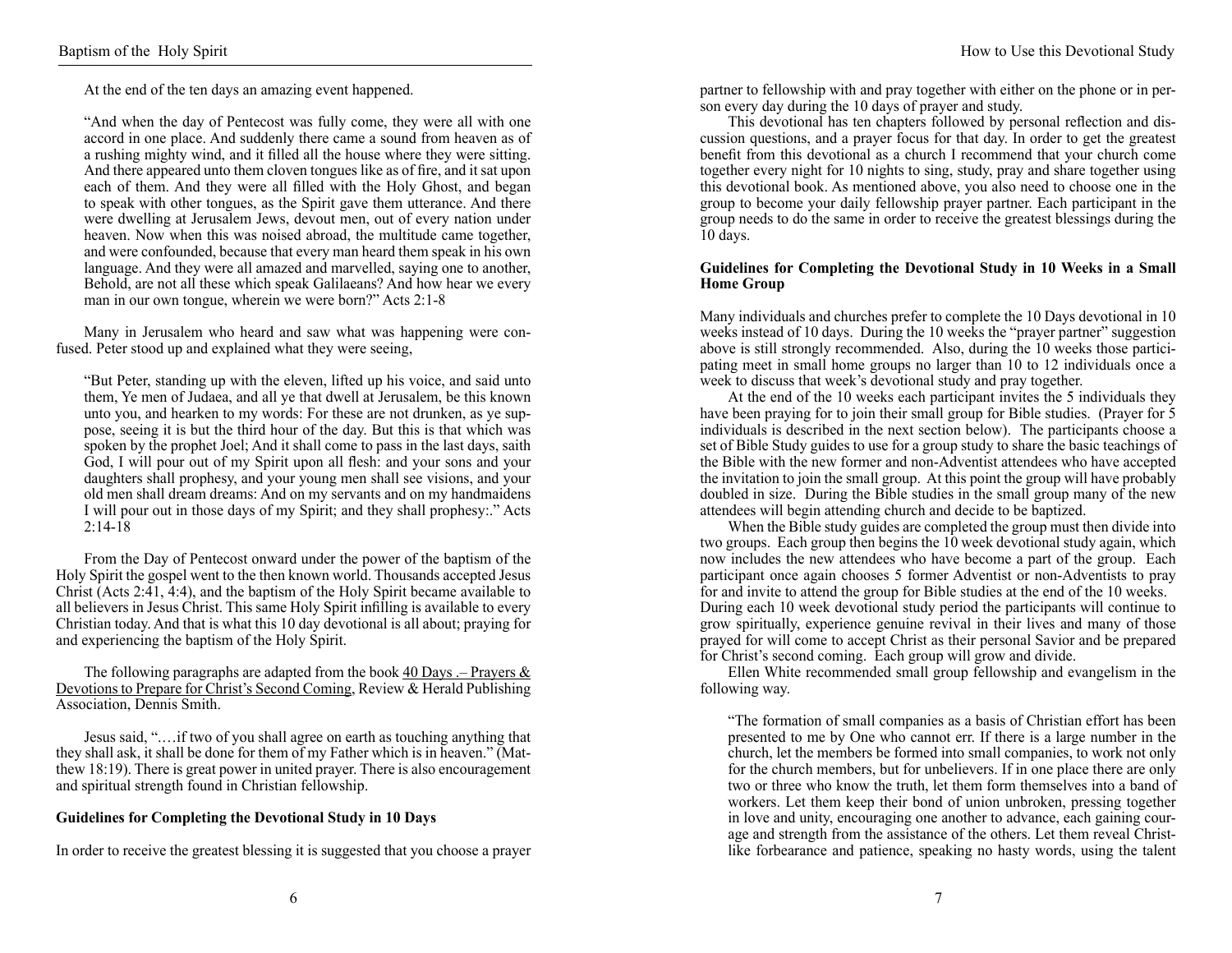of speech to build one another up in the most holy faith. Let them labor in to help others. As they work and pray in Christ's name, their numbers will  $\frac{1}{2}$ ing anything that they shall ask, it shall be done for them of My Father which is in heaven.' Matthew 18:19." Testimonies, Vol. 7, p. 21. Christlike love for those outside the fold, forgetting self in their endeavor increase; for the Saviour says: 'If two of you shall agree on earth as touch-

## Guidelines for Both the 10 Day or 10 Week Small Group Devotional Study

Young People*,* p.315 your area. Call these individuals informing them that your church is going to your area. Call these individuals informing them that your church is going to from them; each these marvialing informing them that you while the pray for conduct a 10 day or 10 week prayer focus, and that you would like to pray for them during this time. Then ask them what they would like for you to include in your prayer for them. Prayer is the most powerful force on earth. Prayer is essential for one's own personal spiritual growth, and is the most effective means of reaching others for Christ. Concerning prayer and the Christian's spiritual As mentioned in the above section it is recommended that you choose 5 individuals to pray for who are either former church members or non-members in growth Ellen White wrote:

"Prayer is the breath of the soul. It is the secret of spiritual power. No other means of grace can be substituted, and the health of the soul be preserved. Prayer brings the heart into immediate contact with the Wellspring of life, and strengthens the sinew and muscle of the religious experience. Neglect the exercise of prayer, or engage in prayer spasmodically, now and then, as lose their vitality, the religious experience lacks health and vigor.." Gospel Workers  $\bar{n}$  254  $t_{\text{tot}}$ s,  $\mu$ .  $\omega$  i seems convenient, and you lose your hold on God. The spiritual faculties Workers, p. 254

She also recognized the necessity of prayer in leading others to Christ.

"Through much prayer you must labor for souls, for this is the only method by which you can reach hearts. It is not your work, but the work of Christ who is by your side, that impresses hearts.." Evangelism p.525

 $\cdot$  The Lord will been our prayers for the conversion of souls  $\cdot$  Messages to enter the Lord. With them out prayers for the convenient of South thressages to<br>Voung People to 315  $p = \frac{1}{2}$  deeper relationship with Christ, and you will see the Lord use  $\frac{1}{2}$ . "The Lord will hear our prayers for the conversion of souls.." Messages to Young People, p.315

As you prayerfully consider the suggested ways to reach out to those you are praying for you will not only be praying for them; you will also be working to bring them closer to Christ and His church. God will bless your efforts when you pray for and work for those on your prayer fist. He will not only use you<br>to win others to Christ; He will also draw you closer to Himself. Ellen White which is double blessing when she wrote:  $\sigma$  order to get the most from the 10 days of study and prayer it is recoyou pray for and work for those on your prayer list. He will not only use you

"As you work to answer your own prayers, you will Þ nd that God will reveal Himself unto you. . . Begin now to reach higher and still higher. Prize the things of heaven above earthly attractions and inducements.  $\dots$  Learn how to pray; learn how to bear a clear and intelligent testimony, and God  $\frac{1}{2}$ . The clear  $\frac{1}{2}$  is not written to be  $\frac{1}{2}$  is not written to be  $\frac{1}{2}$  is not written to be  $\frac{1}{2}$  is not written to be  $\$ will be glorifed in you..." The Upward Look, p.256

"Their persevering prayers will bring souls to the cross. In cooperation with their self-sacrificing efforts Jesus will move upon hearts, working wise their state correction of social  $\frac{37}{2}$  Section and H<sub>1</sub>  $\frac{37}{2}$  s  $\frac{27}{2}$ miracles in the conversion of souls.." Testimonies, Vol. 7, p.27

In order to facilitate the prayer emphasis in this devotional there is a prayer focus section at the end of each day's devotional. This section gives a suggested prayer focus for the day. By choosing to participate in the 10 days or 10 weeks with the Lord. You will experience a deeper relationship with Christ, and you with see the Eord use you to draw others closer to Thinself in preparation for His soon return. As you fellowship with your prayer partner and the others parthe studies of the 10 days or 10 weeks of prayer and devotional study you will experience a deeper Christian love and unity with your fellow believers, which will also play an important role in your personal spiritual growth. In order to get the most from the 10 days or 10 weeks of study and prayer it is recommended that this be the first thing you do in the morning. It may require rising a little earlier, but the effort will be well rewarded. If you ask the Lord to wake you so<br>you can have some quality time with Him, He will hear and answer your prayer. you can nave some quanty time with film, fit win near and answer your prayer.<br>Concerning Christ's devotional life Ellen White wrote: Concerning Christ's devotional life Ellen White wrote: of study and prayer you are entering into an amazing and blessed adventure will see the Lord use you to draw others closer to Himself in preparation for earlier, but the effort will be well rewarded. If you ask the Lord to wake you so

"Daily He received a fresh baptism of the Holy Spirit. In the early hours of the new day the Lord awakened Him from His slumbers, and His soul and His lips were anointed with grace, that He might impart to others. His words were given Him fresh from the heavenly courts, words that He You may also want to fast from some physical food. Some individuals might speak in season to the weary and oppressed.." Christ's Object Les- $\text{conv}, \text{1.1}$  to sons, P.140

Christ will do the same for you if you ask Him. He very much desires to anoint you with His Spirit in preparation for each new day. This 10 day or 10 week devotional study is designed to facilitate just that; a daily anointing of God's Spirit for personal spiritual growth, and witnessing for Christ.

### **Prayer Fast**

Whether you participate in the 10 Days devotional for 10 days or 10 weeks I also recommend one other important activity, which I call a Prayer Fast. In order to get the most out of the first 10 days, which will also powerfully impact the full 10 weeks, I recommend that each participant limit all secular activity as much as possible for those first 10 days. For example; do not watch secular television programs, listen to secular music, play secular games, surf the internet, discuss secular subjects with friends, etc. Try to keep your focus on as many spiritual subjects and activities as possible such as spiritual music, spiritual television programs, Bible study, etc. What this does is clear one's mind so God can better communicate with us. This kind of Prayer Fast will go a long way in greatly enhancing the 10 day and 10 week spiritual experience, and impact on your life.

You may also want to fast from some physical food. Some individuals choose to omit one meal, omit sweets, or eat less food at each meal during the first 10 days. These kinds of limitations will also enhance the spiritual impact of the 10 days and 10 weeks devotional study, prayer and fellowship.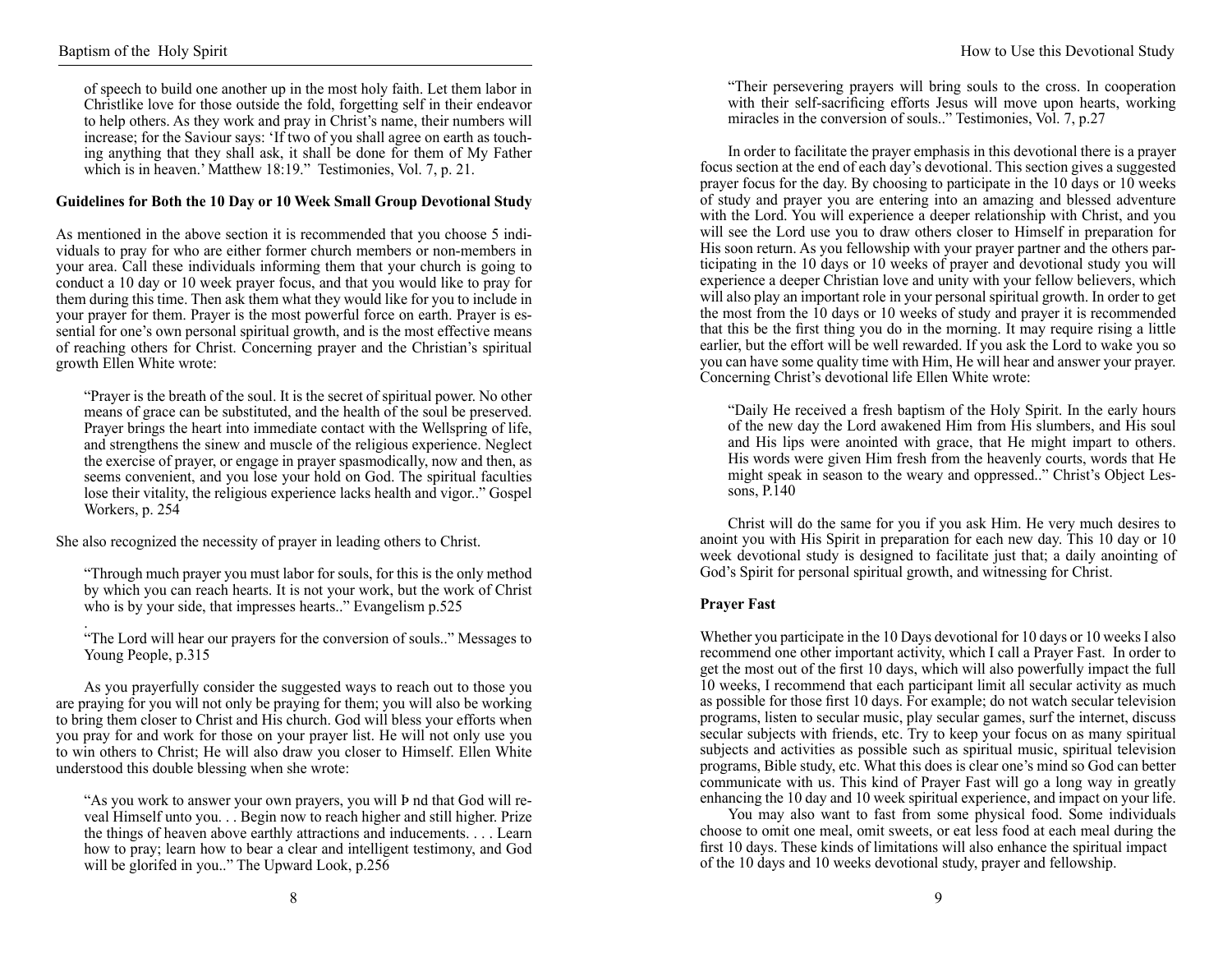# $\Omega$ ay 1 **Introduction**

In the September of 1999, the Lord began leading me to study the Bible in order to understand and experience the baptism of the Holy Spirit, which is also called the "anointing" and "infilling" of the Holy Spirit. In time I had a specific prayer asking God to baptize me with His Spirit. This book is the result of that study and experience, which began several years ago now and has continued in my life to this day.

Through the infilling of the Holy Spirit, I was led to a closer walk with Jesus, experienced a return to that "first love" of our Lord and Savior, Jesus Christ. Personal changes began happening within me that could only stem from the indwelling of the Spirit of God. In my ministry, I began seeing a power as I had never seen before.

My prayer for all who use this ten day devotional book is the same as Paul's prayer for the believers in Ephesus:

"That he would grant you, according to the riches of his glory, to be strengthened with might by his Spirit in the inner man; That Christ may dwell in your hearts by faith; that ye, being rooted and grounded in love, May be able to comprehend with all saints what is the breadth, and length, and depth, and height; And to know the love of Christ, which passeth knowledge, that ye might be filled with all the fulness of God." Ephesians 3:16-19

### **The Concept**

The concept of the baptism of the Holy Spirit is that there are two works of the Spirit: the first is to lead us to accept Christ and be baptized in water; the second is to fill us so we can truly live the Christian life and do the works of God. Jesus is our model or example in all things. He was "born" of the Spirit, led by the Spirit from childhood into manhood, and baptized in water. Soon after His water baptism, He was baptized with the Holy Spirit for which He had prayed at the time of His water baptism (Luke 3:21-22). After the Spirit's in filling, He was prepared to go forth in the power of the Spirit to do battle with Satan as never before (the wilderness temptations, Luke 4:1-13). He was empowered to preach and teach the kingdom of God, carry on a ministry of healing, and cast out devils (Luke 4:14).

Jesus said that all who believe would do even greater works than He (John 14:12). When the believer receives the baptism of the Holy Spirit, he or she is empowered to do the same works as Christ because the same Spirit that filled Christ has filled him or her. Before experiencing this Spirit infilling, God is with the believer because He called and led him to accept Christ and be baptized in water. However, he will not have the fullness of the Spirit's power within him until he receives the baptism of the Holy Spirit. That is why Jesus told the disciples to wait for the outpouring of the Spirit on the day of Pentecost (Acts 1:4-5, 8).

Not every one was present at Pentecost. The book of Acts indicates that God continued to baptize the believer(s) with the Holy Spirit after the day of Pentecost. One means of doing this was by prayer and the laying on of hands (Acts 8:12-17; 9:17-18; 19:1-6). This is the model I have followed. However, the laying on of hands is not always necessary. One can receive the baptism of the Holy Spirit by earnestly committing his life to God, and by claiming in prayer His promise to give the Spirit in fullness (Luke11:13, Gal 3:14).

### **Received by Faith**

Receiving the baptism of the Spirit is a matter of faith. The infilling of the Spirit comes from God, not from the one laying hands on the individual. The laying on of hands is simply a ceremonial act similar to ordaining a deacon or elder for their office. One may or may not feel something at the time of in filling. However, in all cases, the Spirit will make His presence known soon after the request is made in faith.

### **What happens when one receives Spirit Baptism?**

What happens when we ask God for the infilling of the Spirit? A few examples of the changes the infilling of the Spirit will bring to the life of the receiver are: 1) a stronger desire to study God's Word, 2) more earnest prayers, 3) changes in lifestyles and activities, and 4) deeper repentance.

The infilling of the Spirit is necessary for the believer to walk victoriously in Christ. I have come to the understanding that according to the Bible, one does not "know" Christ in the fullest, biblical sense without the baptism of the Holy Spirit. This is illustrated in the parable of the ten virgins (Matthew 25:1-13) as well as in other scriptures where Christ speaks of not "knowing" someone (I have covered this subject in greater detail in another chapter). It appears that the water baptism is similar to the wedding service, while the Spirit baptism is symbolized by the consummation of the marriage when the bride "knows" her bridegroom. Satan will resist this work fiercely; for he is aware that the Spirit's infilling will break his power in the believer's life.

Understanding and experiencing the infilling of the Holy Spirit is second in importance only to understanding and accepting Christ as our Savior. Nor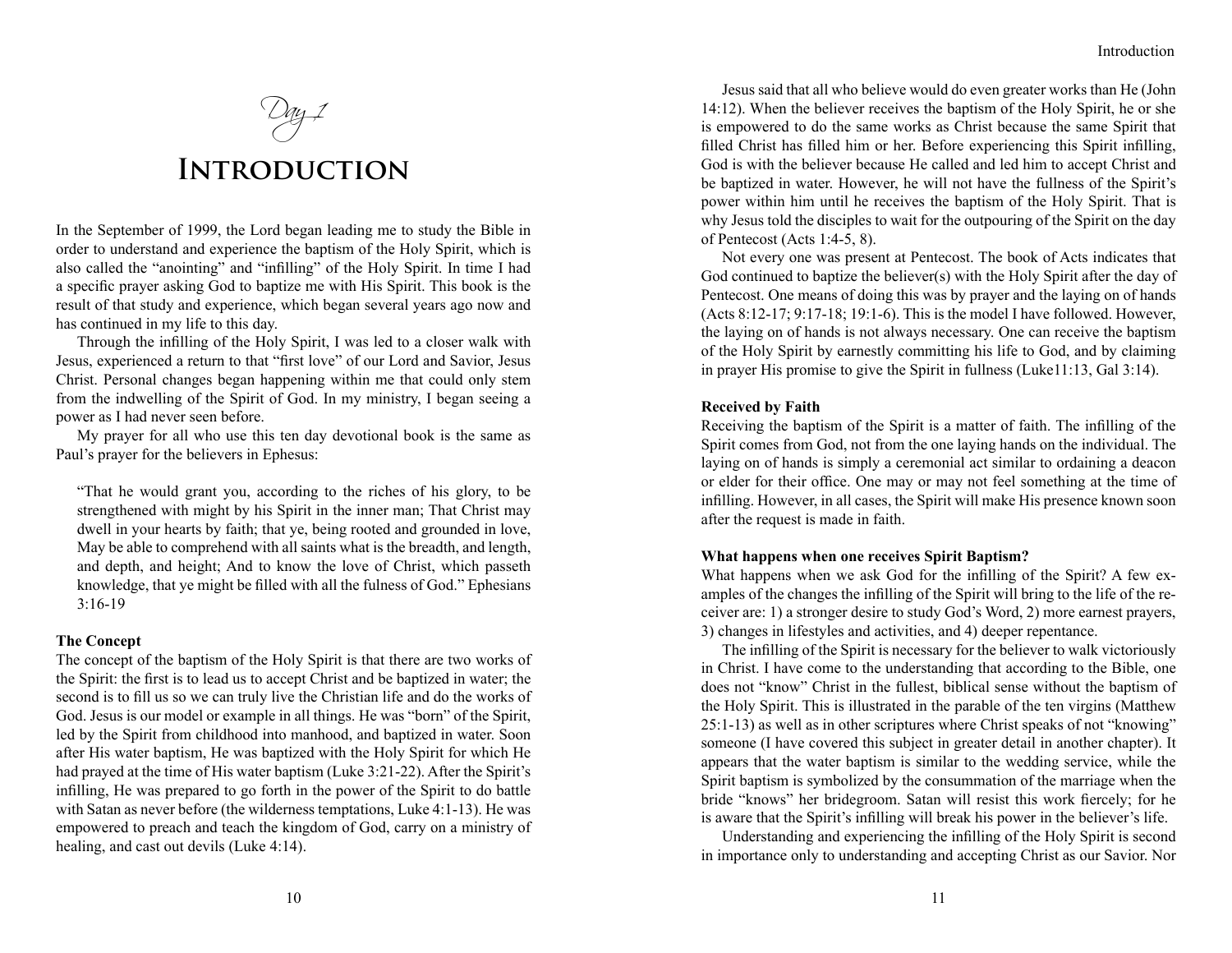is there any more important work for the believer than to seek the Spirit's in filling everyday and learn to walk victoriously in the Spirit.

Whether seeking this wonderful experience for one's self or seeking to lead others into this experience, one must move prayerfully. Satan will do all he can to cause confusion and prevent it. We must guard against outright rejection of the teaching, which will lead to rejection of the Spirit, We must also guard against fanaticism, holier-than-thou attitudes, pride, a feeling or belief we already have achieved our goal (which is Laodicea's problem), or the attitude of feeling unworthy to receive it. I have found that many who believe they already have the infilling of the Spirit are willing to have special prayer to ask for even a greater infilling. Elisha saw no problem in requesting a greater portion of the Spirit than had his predecessor as evidenced in 2 Kings 2:9.

### **Discussion Questions**

What prompted the writing of the book?

How did the author come to understand the teaching on the baptism of the Holy Spirit and experience it?

What other terms refer to the baptism of the Holy Spirit experience?

What was Paul's desire for the Ephesian believers? Ephesians 3:16-19

What is the basic concept of the baptism of the Holy Spirit?

How did Jesus model the Christian's experience in the Holy Spirit?

What happens in the believer's life after receiving the baptism of the Holy Spirit?

Is the Spirit with the believer before he receives the baptism of the Holy Spirit?

What will the Christian be lacking if he does not receive the baptism of the Holy Spirit?

What was one method practiced by Peter, John, Ananias, and Paul when they led believers to receive the baptism of the Holy Spirit? (See Acts 8:12-17; 19:1-6)

How does a believer receive the baptism of the Holy Spirit?

What changes begins happening in the life of the one who seeks Spirit baptism?

According to the author why is the baptism of the Holy Spirit necessary?

Water baptism is similar to the ceremony and the baptism of the Holy Spirit is similar to the of the of the marriage.

What attitudes can hinder receiving the baptism of the Holy Spirit?

### **Prayer Focus**:

- Ask God to:
	- Lead you to understand the baptism of the Holy Spirit
	- Baptize you with His Spirit
- Bless those on your prayer list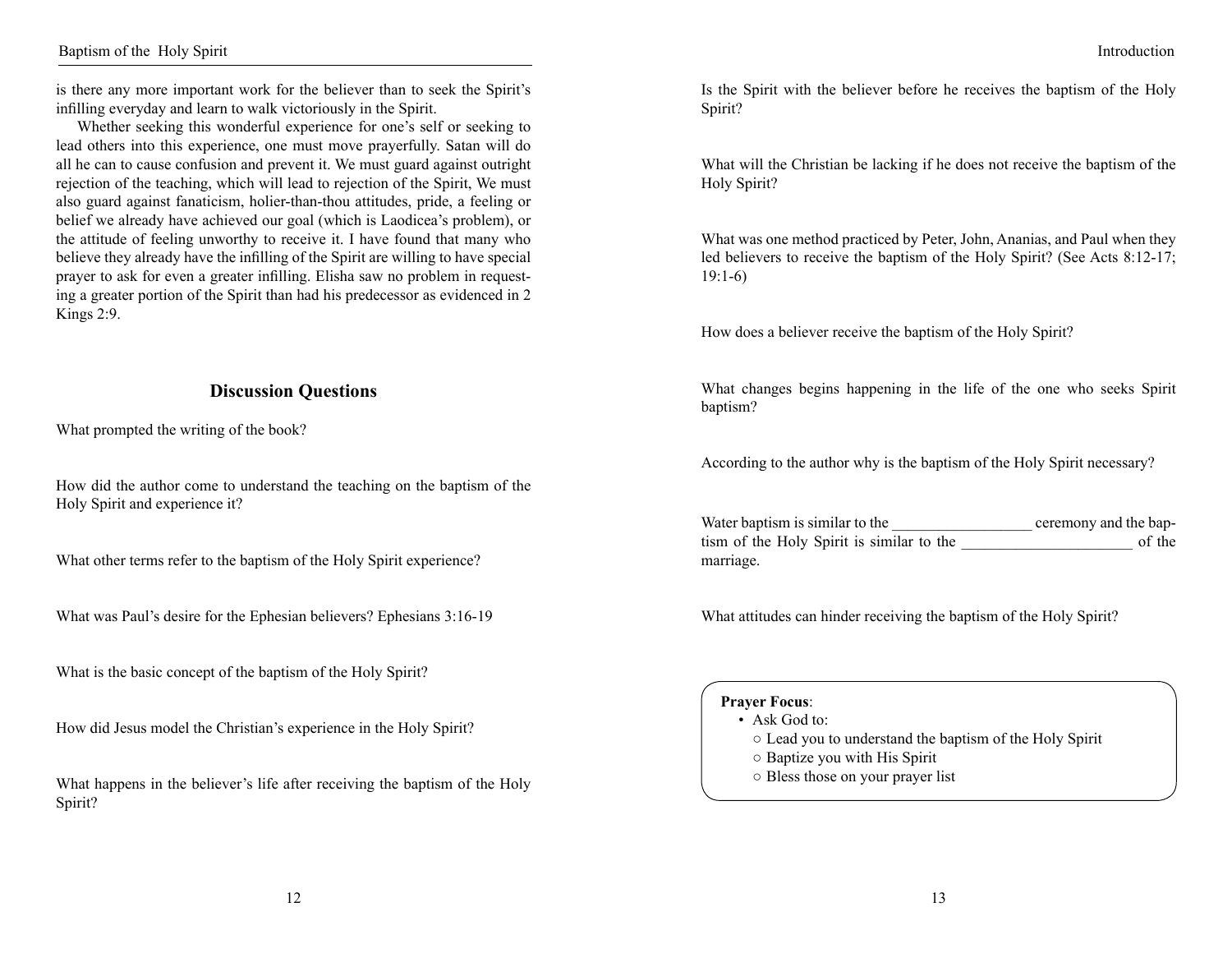# Day 2

# **Two Great Outpourings of the Holy Spirit**

Today, we are living between two great outpourings of the Holy Spirit. The book of Acts describes the first outpouring. It began with the day of Pentecost and is called in the Bible the "former or early rain" of the Spirit. It is the first widespread manifestation of the Holy Spirit as the church grew to be fully under His direction and control. This experience is available to all Christians today.

The books of Joel and Revelation indicate there will be a second great outpouring of the Holy Spirit. The Bible calls this outpouring the "latter rain." We are living between these two great outpourings of the Holy Spirit, between two great manifestations of the Holy Spirit.

These two outpourings of the Holy Spirit are similar in many ways. The first occurred in answer to a ten day prayer meeting of believers united in prayer for the fulfillment of Jesus' promise and began when God answered their prayers by pouring out His Spirit in the early rain on the Day of Pentecost. The second outpouring of the Spirit will begin when God answers the prayers of His people who are claiming the promises of God resulting in the outpouring of the Spirit in the latter rain. In the book of Acts we see the Holy Spirit was in full control of God's church. During the latter rain the church will once again be fully controlled and directed by the Holy Spirit with even greater power of the Spirit manifest.

What will it be like when the latter rain outpouring of the Spirit takes place? When we closely examine what happened following Pentecost we learn that the latter rain will be similar, except it will manifest more of the Holy Spirit's power in this earth than the previous outpouring. So let's take a look at what happened following Pentecost as described in the biblical book, *Acts of the Apostles*.

Jesus had promised a Holy Spirit phenomenon (Acts 1:4-5, 8). The outpouring of the early rain began as the result of a ten-day prayer meeting where all who participated were in "one place" and where of "one accord," united in their prayerful claiming of Jesus' promise (Acts  $1:14; 2:1$ ). The first outpouring of the Spirit began on the day of Pentecost when "all" who were praying were "filled" with the Holy Spirit (Acts 2:2-4). Peter interpreted the events when he preached to the great multitude that had gathered in Jerusalem for

this Jewish holy day. Peter indicated that the event being witnessed had been foretold by the prophet Joel (Joel 2:23). Joel had prophesied a "former" or early rain and a latter rain experience of the Holy Spirit. He had also stated in his prophecy that the "I AM" would appear to Israel just before this Holy Spirit event, a reference to Jesus' first advent (Joel 2:27 and John 8:58). The marvelous news of Joel's prophecy was that the "former" (early rain) of the Holy Spirit would be available to all believers, (Joel 2:28). This is exactly what Jesus foretold when He promised the Holy Spirit would be sent from the Father after He returned to heaven to minister as our High Priest (John 14:16-17,26; Acts 1:4-5).

**What Happened Following the Early Rain Experience of the Holy Spirit?** What happened when the Holy Spirit was poured on the early church? In the book of Acts we see Holy Spirit power accompanying the preaching of the apostles. Thousands of the hearers were converted and accepted Christ as their Savior (Acts 2:37-38, 41; 4:4; 11:21). Jesus had foretold the coming of this Holy Sprit "power" for witnessing (Acts 1:8).

We also see the believers continuing "steadfastly" and persistently in the apostle's doctrine, in fellowship, in breaking of bread and in prayer (Acts 2:42). They held to the truth and teaching of God's Word, the Bible. The sweet fellowship that began with the ten-day prayer meeting continued with the united praying.

A spirit of generosity was seen following the Day of Pentecost experience  $(Acts 2:44-45)$  with no selfish ambition, no greed or stinginess; these early Christians were anxious to help their fellow believers who were in need.

They also continued in daily fellowship with prayer meetings in the temple and in homes. These early believers had "singleness" of heart, united with one burden—to know and serve Christ as well as win others to Him. God brought them into "favor" with all the people, which resulted in souls being won to Christ everyday (Acts 2:46-47).

The gospel of deliverance was preached and experienced (Acts 5:12-16). The sick were healed, devils were cast out, and many individuals were won to Christ.

One of the most striking phenomena following the Day of Pentecost is the record of the Holy Spirit directing the church in very clear and dramatic ways.

- 1. He revealed important information to Peter about a deception in the church by two individuals (Acts 5:1-3).
- 2. Angels intervened for the progress of the church when Peter was delivered from prison (Acts 5:17-20).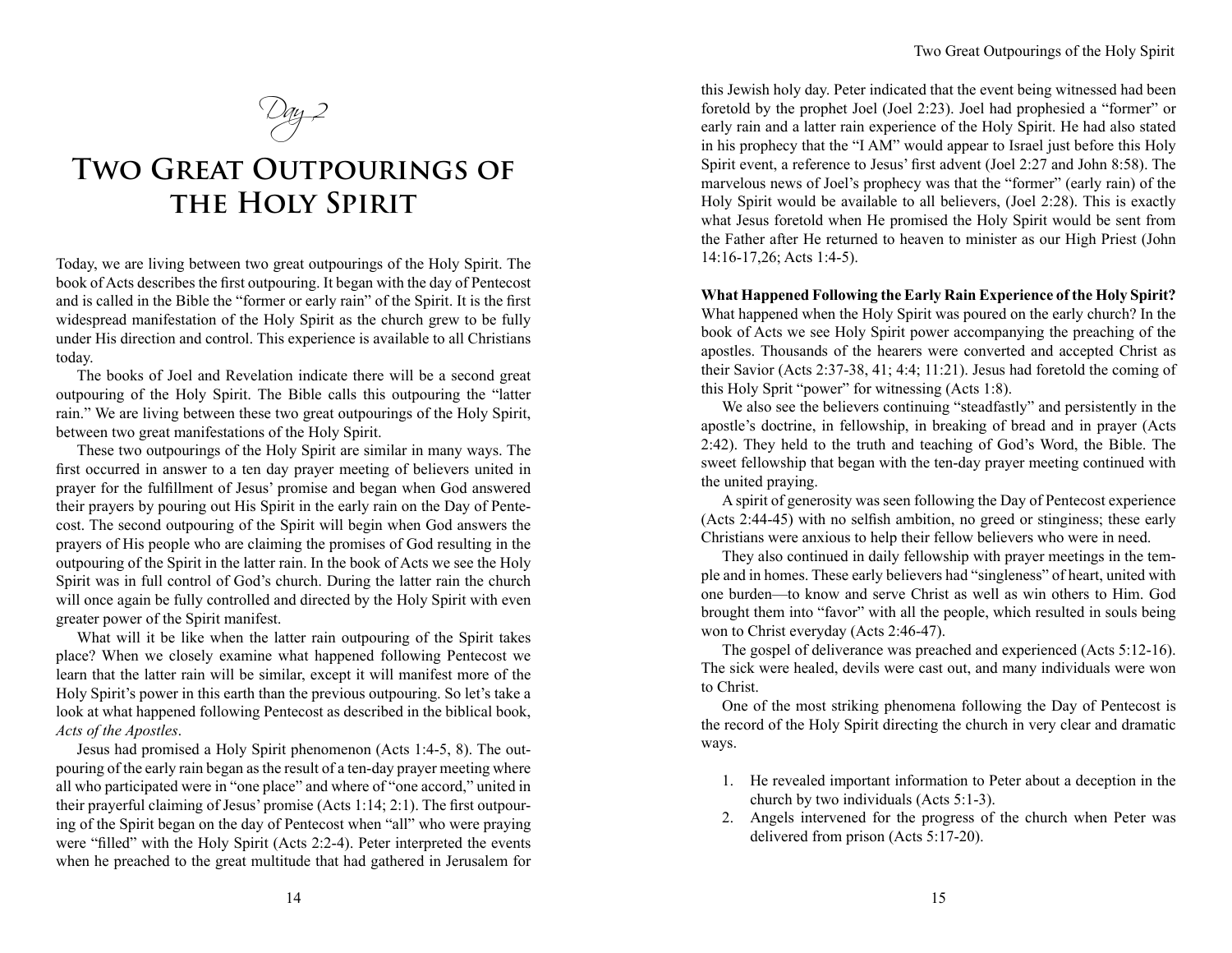- 3. The angel of the Lord and the Holy Spirit spoke directions to Philip concerning an Ethiopian to whom God wanted the gospel taught (Acts 8:26-29, 39).
- 4. The Holy Spirit related specific directions to Peter concerning God's acceptance of Gentile believers (Acts 11:12).
- 5. The gift of prophecy was in operation by the Holy Spirit in the early church (Acts 11:27-28; 21:9).
- 6. The Holy Spirit told the church to set aside Barnabas and Saul for the work He had called them to do (Acts 13:2).
- 7. A very important council that had convened in Jerusalem to determine what was to be required of the new Gentile believers was directed by the Holy Spirit (Acts 15:28).
- 8. The Spirit intervened to stop a planned missionary journey and gave a vision to direct where to go (Acts 16:6-7, 10).
- 9. The Holy Spirit informed the apostle Paul of the future bonds and afflictions he would suffer (Acts  $20:22-23$ ).

Some have stated that the book *Acts of the Apostles* should be called the Acts of the Holy Spirit. I agree. The moving, directing, empowering, and convicting of the Holy Spirit are clearly seen in the experience of the early church following Pentecost.

I am sure that every Christian who has read the book of Acts in the New Testament has longed for the same manifestation of the Holy Spirit to happen in his/her life and church. The good news is that the Holy Spirit wants to manifest His early rain power in the church today. Secondly, the Spirit will manifest Himself in even more powerful ways when the latter rain of the Spirit is poured out on God's church.

## **What Will Happen When the Latter Rain Experience of the Holy Spirit Takes Place?**

Just before Jesus returns, there will be a great outpouring of the Holy Spirit called the "latter rain." Revelation 18:1 describes this event. The earth is described as being lighted with God's glory, which is His character. This prophecy foretells a time when a great revival and reformation will take place among God's people. Christ's character will be fully reflected in their lives. How will this happen? It will happen as a result of God's people being filled with the Holy Spirit (2Corinthians  $3:18$ ), with both early and latter rain power of the Holy Spirit.

God has begun moving our Seventh-day Adventist denomination toward the latter rain experience of the Spirit. As with the early rain, the latter rain will begin and continue as a result of God's people unitedly and earnestly

praying to God for the outpouring of His Spirit. In the 1990's, God began moving upon individuals to publish many books on prayer. The North American Division of Seventh-day Adventists established a prayer ministries department. Division-wide prayer conferences are being conducted. Local church and conference prayer coordinators are being determined to promote and instruct in prayer.

Two key ingredients that brought the early rain experience to fruition were:  $(1)$  prayer and  $(2)$  receiving the infilling or baptism of the Holy Spirit. Again, two ingredients will enable the latter rain experience to take place during God's end-time work. These two ingredients are identical to those of early rain:  $(1)$  prayer and  $(2)$  fully receiving the infilling or baptism of the Holy Spirit, preparing us to receive the latter rain of the Spirit.

### **Serious Warning**

Ellen White has given us a very serious warning about the danger of not being prepared for the latter rain of the Spirit. She directed us to the necessity of receiving the former rain baptism of the Holy Spirit in order to receive the latter rain of the Spirit.

"In the East the former rain falls at the sowing time. It is necessary in order that the seed may germinate. Under the influence of the fertilizing showers, the tender shoot springs up. The latter rain, falling near the close of the season, ripens the grain and prepares it for the sickle. The Lord employs these operations of nature to represent the work of the Holy Spirit. As the dew and the rain are given first to cause the seed to germinate, and then to ripen the harvest, so the Holy Spirit is given to carry forward, from one stage to another, the process of spiritual growth. The ripening of the grain represents the completion of the work of God's grace in the soul. By the power of the Holy Spirit the moral image of God is to be perfected in the character. We are to be wholly transformed into the likeness of Christ.

"The latter rain, ripening earth's harvest, represents the spiritual grace that prepares the church for the coming of the Son of man. But unless the former rain has fallen, there will be no life; the green blade will not spring up. Unless the early showers have done their work, the latter rain can bring no seed to perfection.

"Many have in a great measure failed to receive the former rain. They have not obtained all the benefits that God has thus provided for them. They expect that the lack will be supplied by the latter rain. When the richest abundance of grace shall be bestowed, they intend to open their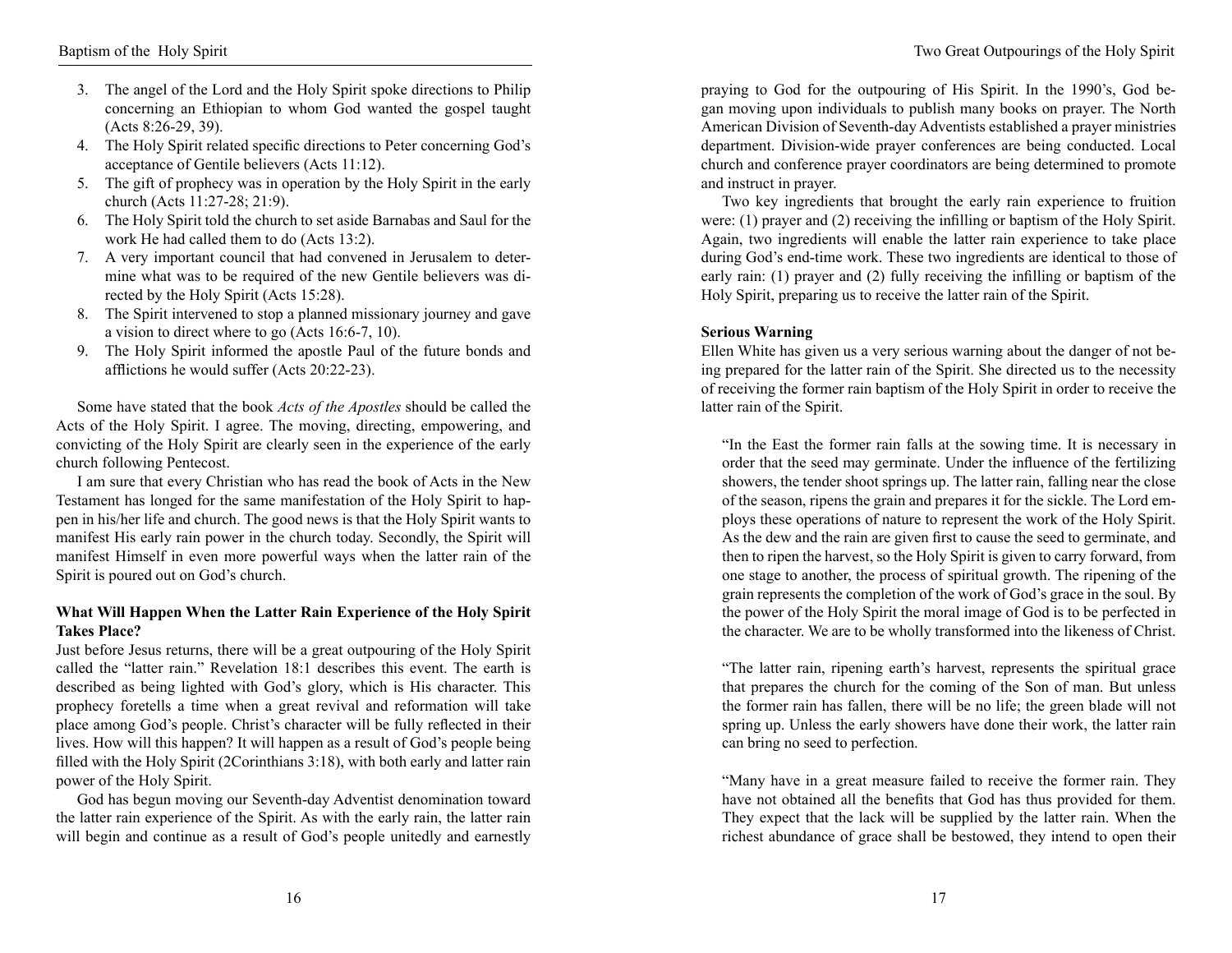hearts to receive it. **They are making a terrible mistake**" (*Testimony to Ministers and Gospel Workers*, p. 506-507 emphasis added).

In this statement Ellen White clearly indicates that all who benefit from the latter rain Holy Spirit outpouring must have experienced the early rain baptism of the Holy Spirit in their lives.

## **Pray for the Latter Rain Now!**

God doesn't want us to sit around and simply wait for the great, last day outpouring of His Spirit on the church. We are to play an active role in cooperating with Him to receive this outpouring. Those early Christians followed Christ's instruction to pray for the promised Holy Spirit outpouring, and God honored their prayers with the Pentecost experience.

Today we are to do the same thing. We are to earnestly pray for and seek the early rain baptism of the Holy Spirit to come into our lives. We are also to pray earnestly for God to pour out His Spirit in latter rain abundance (Zechariah 10:1).

Ellen White clearly instructed us concerning praying for the early rain.

"The descent of the Holy Spirit upon the church is looked forward to as in the future; but it is the privilege of the church to have it now. Seek for it, pray for it, believe for it. We must have it, and Heaven is waiting to bestow it" (*Evangelism*, p. 701).

"The measure of the Holy Spirit we receive will be proportioned to the measure of our desire and the faith exercised for it, and the use we shall make of the light and knowledge that shall be given to us" (*The Faith I Live By*, p. 53).

We are not willing enough to trouble the Lord with our petitions, and to ask Him for the gift of the Holy Spirit. The Lord wants us to trouble Him in this matter. He wants us to press our petitions to the throne" (*Fundamentals of Christian Education*, p. 537).

"The revenue of the glory has been accumulating for the closing work of the third angels message. Of the prayers that have been ascending for the ful fillment of the promise—the descent of the Holy Spirit—not one has been lost. Each prayer has been accumulating, ready to overflow and pour forth a healing flood of heavenly influence and accumulating light all over the world" (*Manuscript Release*, Vol. 21:155).

Christians have been living during the time of the early rain since the Day of Pentecost. It is time for the latter rain to begin! However, I warn you, Satan will do everything in his power to keep it from happening; for he knows it will be the "death knell" for his reign on this earth. He will seek to keep us so busy and involved in this world's cares and concerns that we will neglect to earnestly seek God for His Spirit and receive the early rain in fullness in our life. Jesus warned us of this danger in Luke 21:34.

The question is, are we willing to seek God with all our hearts? Only then will we find Him and "know" Him as the five wise virgins came to know Him (Jeremiah  $29:13$ ). First, we must every day earnestly seek the infilling or baptism of the Holy Spirit. Secondly, with this attitude of self surrender, we must petition Him day and night to revive us individually and as a church (Isaiah 62:6-7; 2 Chronicles 7:14). Finally, we are to pray daily for the outpouring of the Holy Spirit in latter rain abundance and power (Zechariah 10:1).

Are we willing to do what the early believers did before the Day of Pentecost? If so, we will, God's time, experience the latter rain personally and corporately.

# **Discussion Questions**

What two outpourings of the Holy Spirit are referred to in the Bible? Joel 2:23

What is the outpouring of the Holy Spirit on the day of Pentecost called? Joel 2:23

The biblical books of Joel and Revelation refer to a second outpouring of the Holy Spirit. What does the Bible call this outpouring?

How are the two outpourings of the Spirit (early rain and latter rain) similar?

When would the early rain of the Spirit take place? Joel 2:27-28

What did Peter say in his sermon to indicate he understood this? Acts 2:16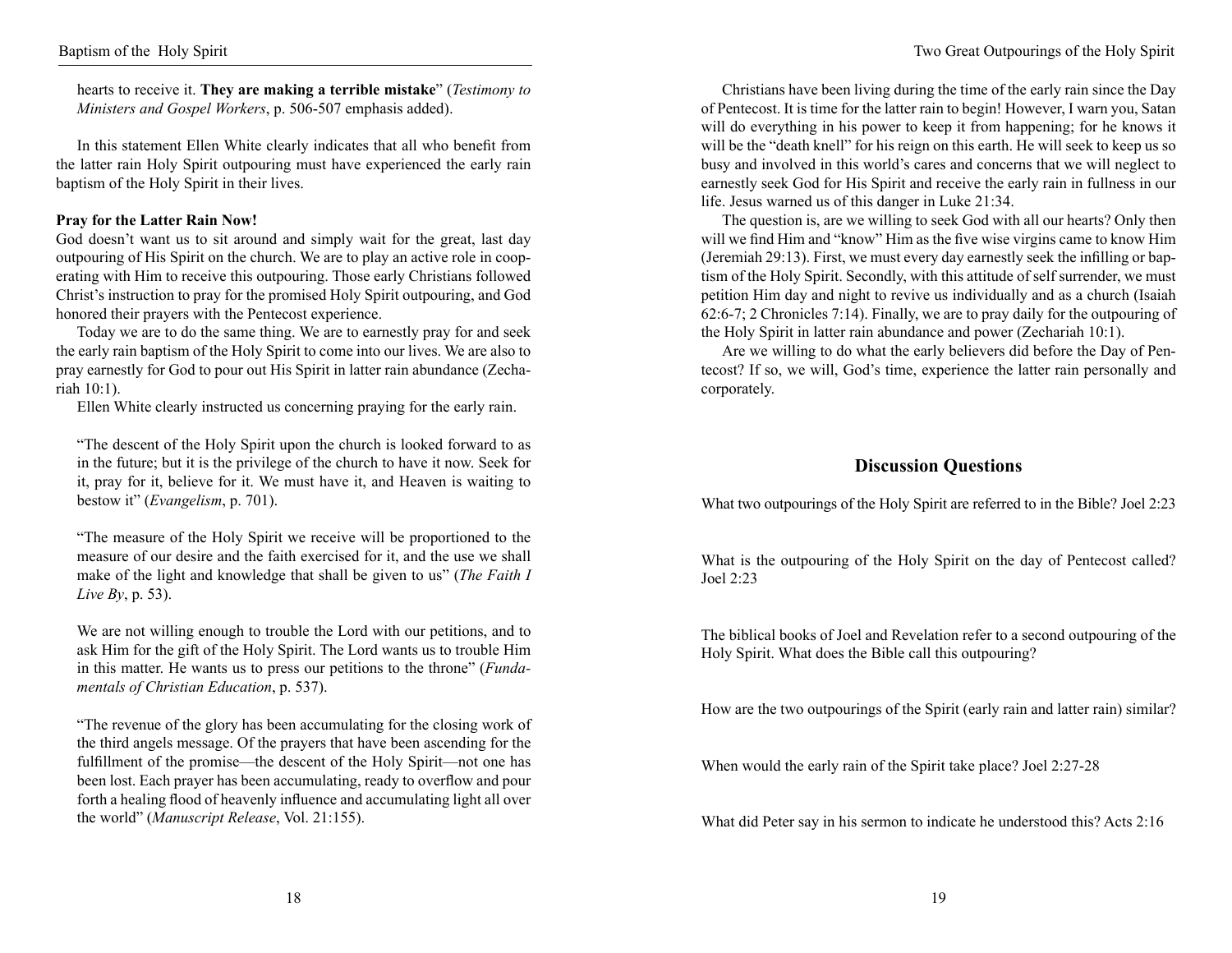| ⊕                                                                                                                                                                                                                                                                                        | ⊕                                                                                                                                                                                                                                            |
|------------------------------------------------------------------------------------------------------------------------------------------------------------------------------------------------------------------------------------------------------------------------------------------|----------------------------------------------------------------------------------------------------------------------------------------------------------------------------------------------------------------------------------------------|
| Baptism of the Holy Spirit                                                                                                                                                                                                                                                               | Two Great Outpourings of the Holy Spirit                                                                                                                                                                                                     |
| What is another phrase used to describe the early rain of the Spirit? Acts<br>$1:4-5$                                                                                                                                                                                                    | What two ingredients are common to both the early rain and latter rain of the<br>Spirit?                                                                                                                                                     |
| What did Jesus promise to all who received the baptism of the Holy Spirit?<br>Acts $1:8$                                                                                                                                                                                                 | On page 17 of the book a statement by Ellen White is quoted, which gives the<br>relationship between the early rain and the latter rain. What is the relationship<br>between these two Holy Spirit outpourings?                              |
| What happened when the early church received the early rain, baptism of the<br>Holy Spirit? Acts 2:37-38, 41; 4:4; 11:21                                                                                                                                                                 | What does Ellen White say we are doing if we wait for the latter rain and<br>neglect to receive the early rain baptism of the Holy Spirit?                                                                                                   |
| According to the following texts what else happened to the Christians who<br>received the baptism of the Holy Spirit? Acts 2:42<br>Acts 2:44-45                                                                                                                                          | Why did God pour out the early rain of the Spirit? Acts 1:14                                                                                                                                                                                 |
| In what ways does the Bible indicate that the Holy Spirit was directing the<br>work of the church after the early rain outpouring of the Spirit?<br>Acts 5:1-3<br>Acts 5:17-20<br>Acts 8:26-29, 39<br>Acts 10:9-14, 28<br>Acts 11:12<br>Acts 11:27-28; 21:9<br>Acts $13:2$<br>Acts 15:28 | Why will God pour out the latter rain of the Spirit? Zechariah 10:1<br>What must we do to be ready for Christ's second coming?<br>Jeremiah 29:13<br>2Chronicles 7:14<br>Ephesians 5:18<br>Isaiah 62:6-7<br>Zechariah 10:1                    |
| Acts 16:6-10<br>Acts 20:22-23<br>What will happen when the latter rain of the Holy Spirit comes? Revelation<br>18:1<br>What is God's glory? Exodus 33:18-19                                                                                                                              | <b>Prayer Focus:</b><br>• Ask God to:<br>o Lead you to understand the early rain and latter rain of the Holy<br>Spirit<br>o Baptize you with His Spirit and prepare you to receive the lat-<br>ter rain<br>o Bless those on your prayer list |

How will God's glory or character be seen in this earth? 2Corinthians 3:18

20

 $\bigoplus$ 

 $\bigoplus$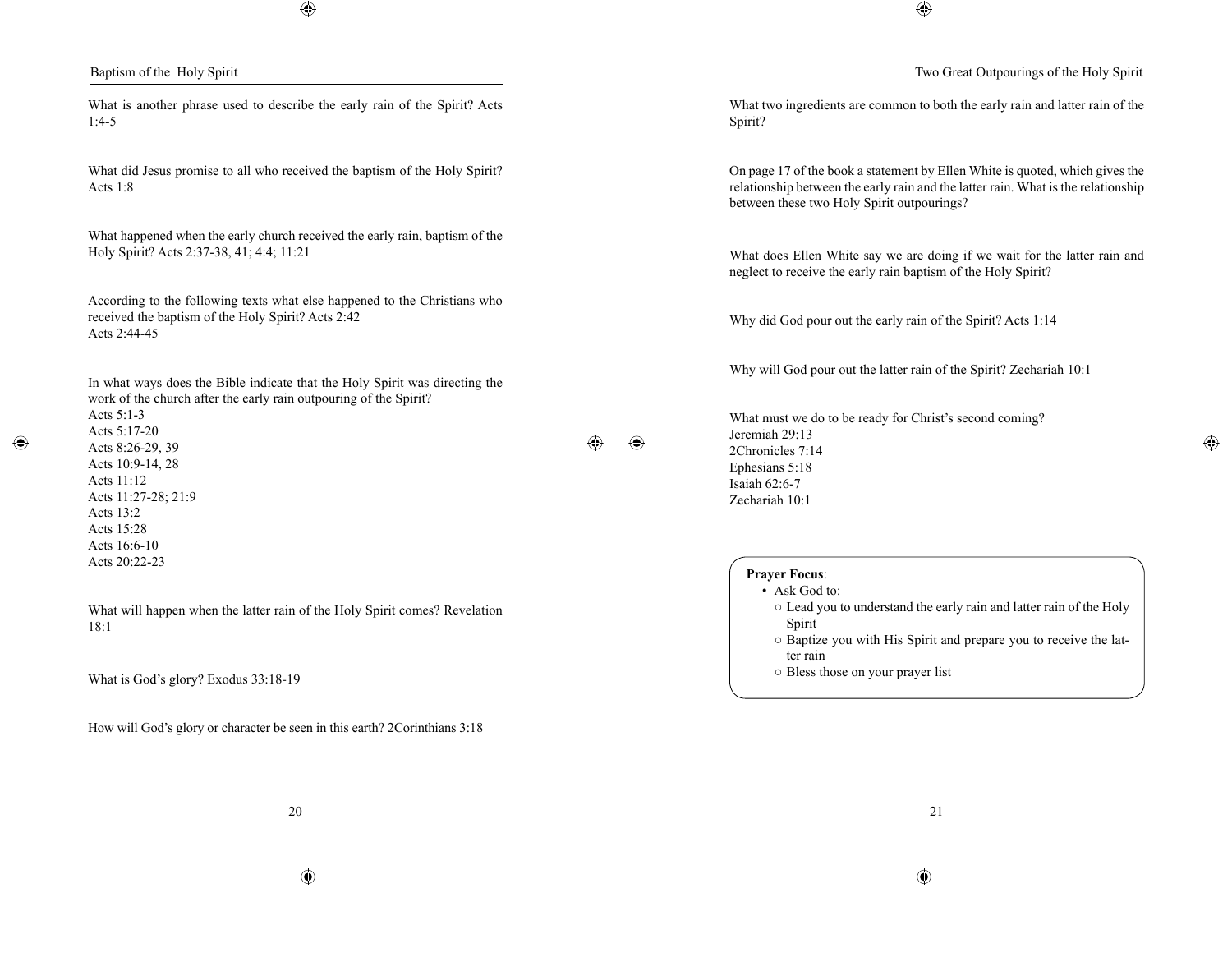# $\omega$

# **An Observable Difference**

As one reads the book of Acts, one fact stands out above all others. The church grew phenomenally and immediately after the day of Pentecost. The Holy Spirit took charge of the work of God, and thousands were converted to Jesus Christ. Such tremendous growth caused some problems. For example, Acts 6 informs us that some of the widows were neglected in the "daily administrations." So the Holy Spirit led the 12 disciples to call a meeting of believers. Seven deacons were to be chosen. Their qualifications were simple: "good reputation, full of the Holy Ghost, and wisdom" (Acts 6:3).

### **Water Baptism Alone is Not Enough**

Such qualifications must have been observable in order to use them as guidelines. Hence, the qualification of being filled with the Holy Spirit must have been observable as well. But one might argue, "Isn't every believer filled with the Holy Spirit at baptism?" Apparently not, otherwise the qualification of Holy Spirit lling for the position of deacon would have been redundant. For example, if one were choosing men for a job and all men had blue eyes, it would be redundant to tell someone to select only men with blue eyes.

The experience of the Samaritan believers seems to verify the fact that not all baptized believers are filled with the Holy Spirit at their water baptism. In Acts 8, we read that when Philip baptized a number of men and women, the disciples in Jerusalem heard about it and sent Peter and John to Samaria. Luke records what happened next:

"Who, when they were come down, prayed for them, that they might receive the Holy Ghost: (For as yet he was fallen upon none of them: only they were baptized in the name of the Lord Jesus.) Then laid they their hands on them, and they received the Holy Ghost" (Acts 8:15-17).

In the selection of the seven deacons, men who were not known to be filled with the Holy Spirit were not selected. Hence, being filled with the Holy Spirit was something distinct and observable. What then was this observable difference? It seemed that these Spirit-filled men had developed a reputation among the believers. The qualification of "honest" would appear to indicate that perhaps these men were living exemplary, victorious lives under the power of the Holy Spirit. Their being asked to "serve" might indicate that under the filling of the Holy Spirit, their lives were a great blessing to others. Their lives were perhaps more of a blessing than the believers who did not have the Spirit's infilling.

### **Christians of the Past Agree**

Outstanding Christians throughout the ages have also understood this. Dwight L. Moody wrote:

"God has got a good many children who have just barely got life, but no power for service…The Holy Ghost coming upon them with power is distinct and separate from conversion. If the Scripture doesn't teach (this statement), I am ready to correct it…I believe we should accomplish more in one week than we should in years if we had only this fresh baptism…

"A great many think because they have been filled once, they are going to be full for all time after; but O, my friends, we are leaky vessels, and have to be kept right under the fountain all the time in order to keep full…Let us keep near Him" (*They Found the Secret*, p. 85-86).

### **Seek Spirit Baptism Continually**

Paul indicates that this infilling of the Holy Spirit is also something that the believer can loose. Paul instructs the Ephesians:

"And be not drunk with wine, wherein is excess; but be filled with the Spirit" (Ephesians 5:18).

The Greek verb form used for "filled" is a continuous action verb. Paul instructed the believers to "continue to be filled" with the Holy Spirit. Everyday one must ask God to fill them with the Spirit. It is a promise we must keep claiming in order to keep receiving. Perhaps God established this principle of receiving the Spirit so we would continue to be conscious of our daily need of being filled anew.

### **A Spirit Filled Church**

"Spirit filled" Christians make a church "Spirit filled". Let's consider for a moment what a Spirit filled church is not. Revelation 3 describes God's last-day church. He uses the word "lukewarm" to describe her, (Revelation 3:14-16). "Lukewarm" and "Spirit filled" are not compatible. A believer is either one or the other. Hence, the conclusion is clear. Holy Spirit infilling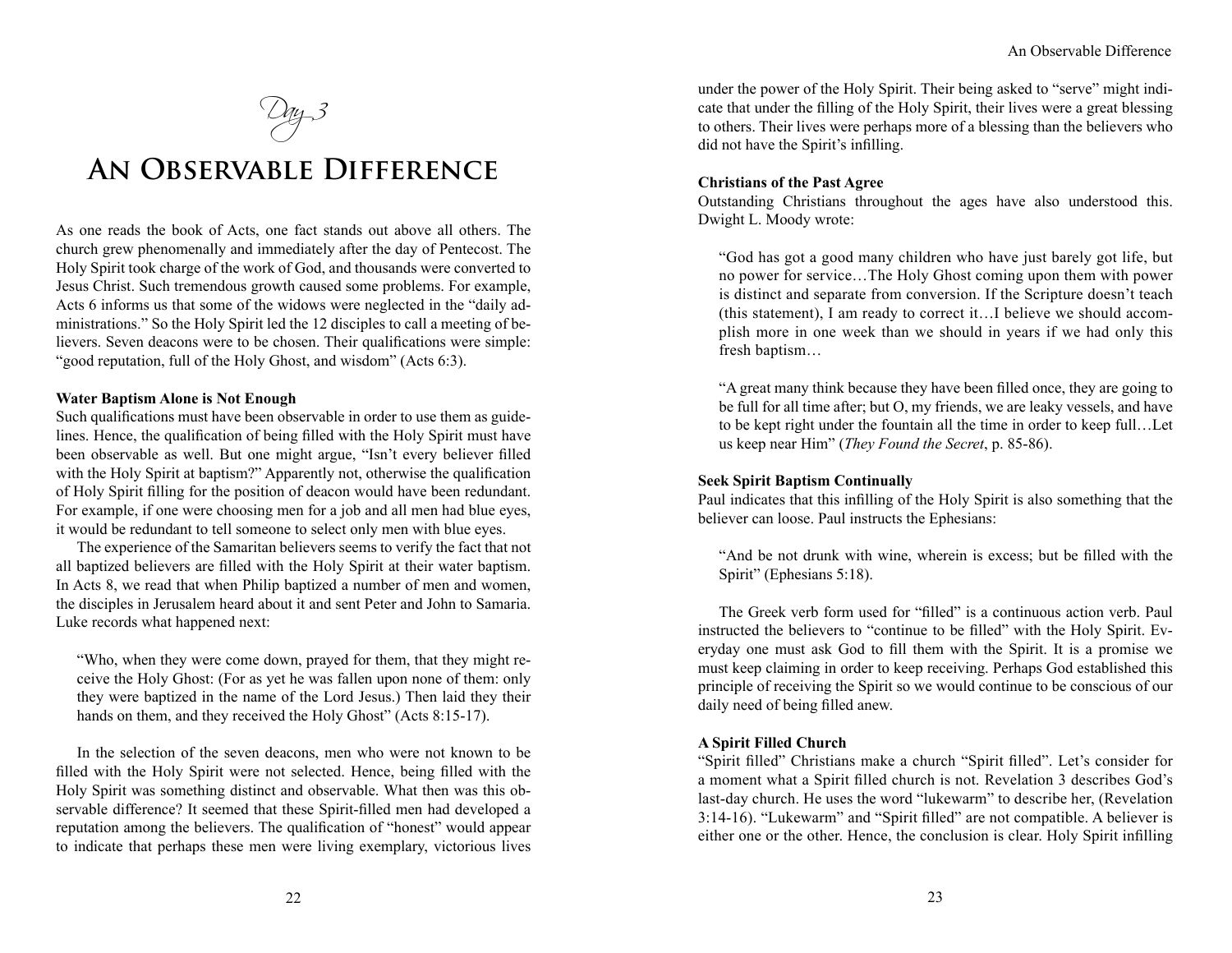is what will change "lukewarm" believers into zealous, obedient followers of Jesus Christ.

The parable of the ten virgins also supports this truth, (Matthew 25:1-12). The wise virgins, who were ready to meet the bridegroom, had the extra oil. I believe this extra oil refers to the baptism or infilling of the Holy Spirit. Commenting on this parable Ellen White writes:

"The name 'foolish' virgins represents the character of those who have not the genuine heart-work wrought by the Spirit of God. The coming of Christ does not change the foolish virgins into wise. The state of the church represented by the foolish virgins, is also spoken of as the Laodicean state" (*Review & Herald*, August 19, 1890).

LeRoy Froom in the book *The Coming of the Comforter*, page 294, comments on the foolish virgins;

"The foolish think the wise are unduly worked up over this question of the oil" (p. 294).

Observing what happened in the early church in the book of Acts, and comparing that church to the Christian church today, I am forced to admit that I believe the Christian church is not Spirit filled today. I am also forced to admit that the Seventh-day Adventist church is not Spirit filled today either. Does that mean God is not using the Adventist church to carry on His work? No, not at all. It simply means that there is so much more that God could accomplish through us if we were as Spirit filled as He desires us to be.

I think statistics verify the spiritual state of the Christian church today. The majority of members, and even pastors, take little time for personal prayer and devotions. Most active Christians will try to be present for their church's worship service once a week, but that's about it. Prayer meeting, which some have said is the barometer of the spirituality of the church, is either non-existent or few attend. Do such facts describe a Spirit filled church or Christians? I think not.

It has been said, if the Holy Spirit were withdrawn today, the majority of the work of the church would continue as usual and most Christians wouldn't even know He left. As a Christian and pastor I have to admit that it is easy and natural to get so busy in the work of God that one begins doing his own planning and doing, giving little or no consideration as to whether the planning and doing are under the promptings and guidance of the Holy Spirit. I'm afraid that much of our activity in the church is the result of man's plans and effort, not those of the Spirit.

### **What are Spirit Filled Christians Like**

The Bible gives us a few descriptions of Spirit filled Christians. Peter is a clear example of the before-and-after experience. Before Peter received the baptism of the Holy Spirit on the day of Pentecost he was weak, fearful, and operated in his own strength. Just a few weeks before the Pentecost experience he denied his Lord three times; the last time was with cursing. After receiving the infilling of the Spirit, Peter was a very different man. A powerful change took place deep within him. In Acts 4, we read of the Jewish leaders threatening Peter and ordering him, "not to speak at all nor teach in the name of Jesus" (Acts  $4:18$ ). Having been filled with the Spirit, now instead of cowering under the pressure and being afraid, Peter and John answered, "Whether it be right in the sight of God to harken unto you more than unto God, judge ye. For we cannot but speak the things which we have seen and heard" (Acts 4:19-20).

In Acts 18 and 19, we read of two men, Paul and Apollos. One filled with the Spirit and one not. When we read about Apollos we get the impression that he was a very capable minister for Christ. He was eloquent and fervent—a powerful speaker. However, he taught about Jesus and water baptism only. He didn't understand nor experience the baptism of the Holy Spirit. In spite of this, he was confirmed by the brethren, and was a powerful public apologist. The results of his efforts were 12 converts.

Paul's appearance and public speaking was not as polished and appealing as Apollos. We are told that his speech was "contemptible" and his bodily appearance "weak" (2 Cor. 10:10). On numerous occasions the brethren had shunned Paul. However, Paul understood, had experienced, and preached the baptism of the Holy Spirit in addition to the other truths about Christ. The results of his ministry are described with the words, "all they which dwelt in Asia heard the word of the Lord Jesus, both Jews and Greeks" (Acts 19:10).

### **The Spirit Works in Unpredictable Ways**

Perhaps one reason we often hesitate to earnestly seek the fullness of the Spirit in our lives and church is that He often works in unpredictable ways. Things may seem uncontrollable when He begins moving in and through the church. We like things to be predictable and somewhat under our plans and control. We get a little fearful when things seem to be moving too quickly according to our judgment.

The early church didn't seem to mind this aspect of the Spirit's working. They had no buildings or facilities, not much organization and few leaders. Yet, in Acts 2:41, we read of 3,000 joining the church and 5,000 in Acts 4:4 which occurred even before there were deacons.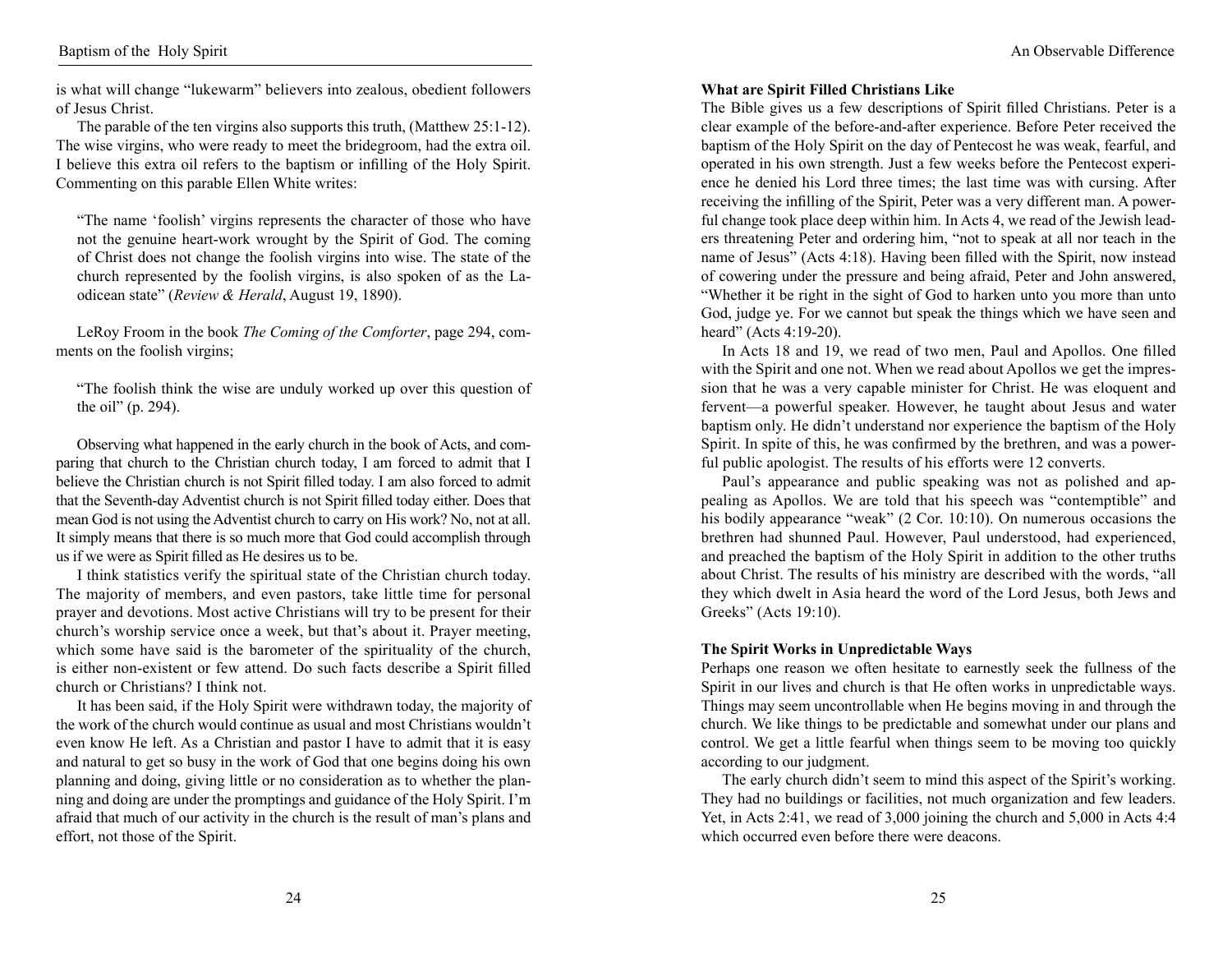I think if such things began happening today many would become uneasy. I know from personal experience. I have seen members and local church leaders react negatively when the Spirit was clearly moving. The problem was that the Spirit was not moving in a way they had expected. I have seen such reactions in both local church growth and church school situations.

Spirit filled Christians will stir Satan's anger. We see clear examples of his efforts to hinder the Spirit's moving in the experience of the apostles after Pentecost and in Stephen's experience.

### **Amazing Results**

Nevertheless, Spirit-filled ministry will have amazing results. What appears to man's eyes as a little will amount to much when it is done under Spirit filled power. Much effort performed in the wisdom and strength of a man or woman who is not Spirit filled will amount to little in comparison.

Jim Cymbala relates the following story in his book *Fresh Power*, a story that wonderfully illustrates the power of Holy Spirit ministry. In 1921, a young couple named David and Svea Flood from Sweden went with their two-year-old son to serve as missionaries in Africa. They and another Scandinavian family, the Ericksons, felt led of God to go beyond the main mission station and serve in a remote area. They went to the village of N'dolera, where they were rejected by the chief who feared they would anger the local gods if he let them minister in his village. So they built a mud hut a half mile up the mountain.

They continued to pray for God to touch the hearts of the villagers in some way, but no apparent breakthrough came. The Ericksons decided to give up the effort, so they returned to the central mission station.

Twice a week a boy from the village was allowed to sell the Floods chickens and eggs. This one boy was their only contact to the villagers. Svea Flood decided to tell him about Jesus. God blessed her efforts, and the boy accepted Jesus as his Savior.

Svea became pregnant and gave birth to a daughter who they named Aina. The delivery was exhausting, and Svea had been stricken with malaria. Her condition worsened, and she died 17 days later. Her husband, David, became very discouraged. He dug a grave and buried his wife, then returned to the mission station and gave his newborn daughter to the Ericksons with the words, "I'm going back to Sweden. I've lost my wife, and I obviously can't take care of this baby. God has ruined my life."

The Ericksons become very sick themselves and both died within eight months. The baby, Aina, was given to an American missionary family who changed her name to Aggie, and took her with them to the United States at age three. This family served the Lord in pastoral ministry in

South Dakota. Aggie grew into young womanhood and attended a Bible college in Minneapolis where she met and married a young man named Dewey Hurst.

The young couple served the Lord in ministry and had two children, a son and a daughter. Dewey became president of a Christian college in the Seattle, Washington, area. The Scandinavian heritage of the area interested Aggie. Not knowing where it came from, Aggie received a Swedish religious magazine one day and was shocked to see a photo of a white cross marking a primitive grave, which read, "Svea Flood." Aggie rushed to a faculty member who could read the magazine in Swedish.

The faculty member told Aggie that the article was about a missionary couple that had gone to N'dolera. The wife had given birth to a baby girl, but died soon afterward. The article told of the young African boy who had accepted Christ, who after the white missionaries had left the area, grew up and convinced the chief to allow him to build a school in the village. With his students this young man shared the Christ that he had learned about from Svea Flood, and they all accepted Christ. The children then influenced their parents to become Christians, even the chief. The article then stated that one village had 600 Christian believers.

A few years later God providentially led Aggie to an evangelism conference in London, England, where she met a man who reported to the conference of 110,000 baptized believers in the nation of Zaire. She couldn't resist asking him if he ever heard of David and Svea Flood.

To her amazement he replied, "Yes. Svea Flood led me to Jesus Christ. I was the boy who took food to your parents before you were born. In fact, to this day your mother's grave and her memory are honored by all of us." After a long, tearful embrace, he told her, "You must come to Africa to see because your mother is the most famous person in our history."

God provided a way for Aggie to visit Africa and her mother's grave, and to see the white cross that had caught her attention in the magazine article. Aggie knelt by her mother's grave and with tears in her eyes thanked God.

As a footnote to this story, God gave Aggie the opportunity to meet her father, David Flood, who was still living in Sweden. He had remarried, had several grown children, but was in failing health. David had become very angry and bitter toward God. However, as a result of Aggie's visit with him, he renewed his relationship with Christ and experienced peace with God. A couple of months after Aggie's visit, he died.

May we each be willing to yield totally, 100 percent to God, withholding nothing. If we in sincere faith ask God for the baptism of the Holy Spirit He will give us what we desire. Then our lives will be a great blessing to others and the results of our service for the Lord will reach into eternity.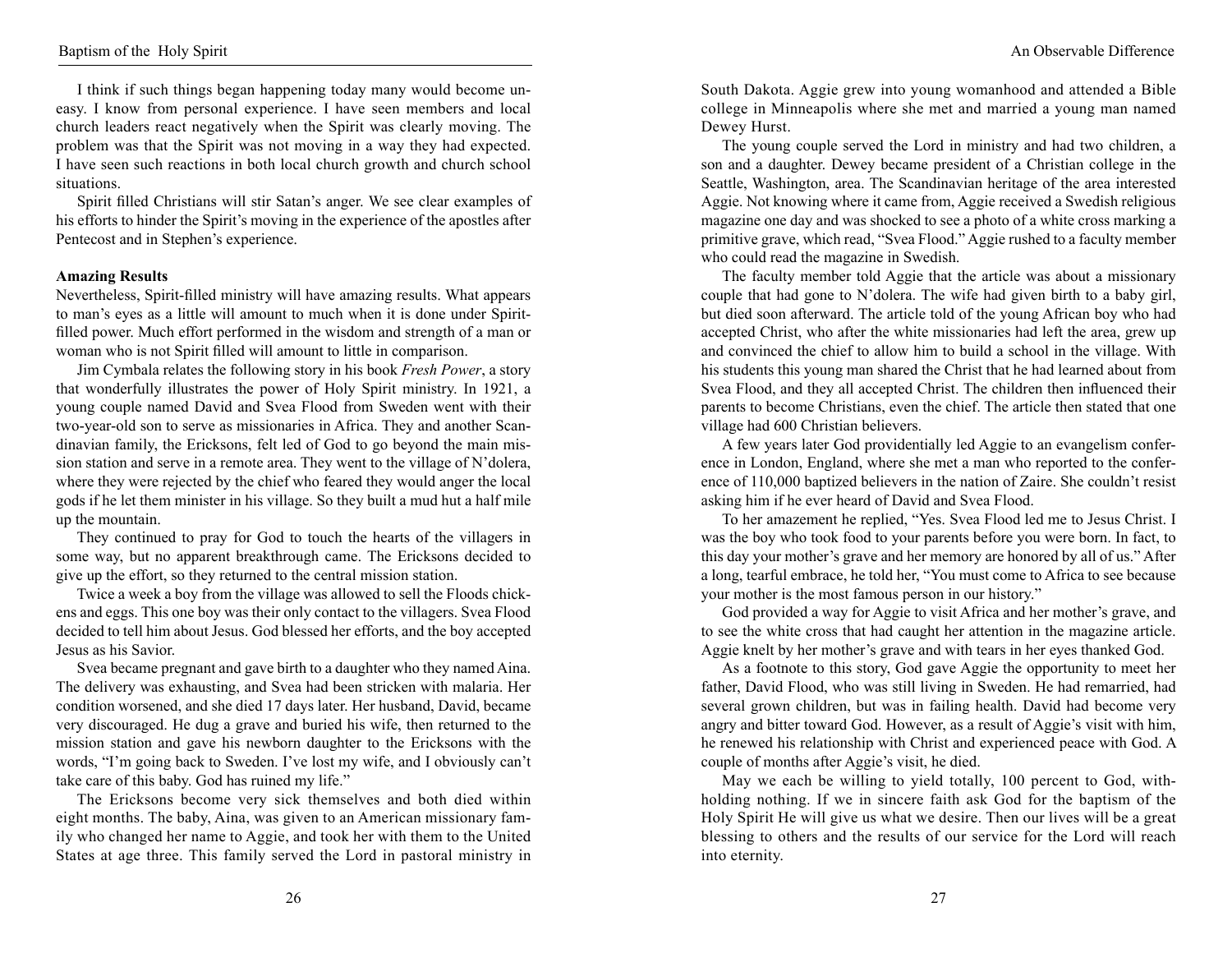$\bigoplus$ 

Baptism of the Holy Spirit

### **Discussion Questions**

What were the qualities listed for the first seven deacons? Acts 6:3

What does the qualification of being filled with the Holy Spirit indicate about Christians and the baptism of the Holy Spirit?

What does the account of the Samaritan believers teach us about water baptism and the baptism of the Holy Spirit? Acts 8:12-17

How do you think the Christians could determine if a man was filled with the Holy Spirit so they could choose him as a deacon?

What did Dwight L. Moody write about the baptism of the Holy Spirit?

What did Paul say about being filled with the Spirit? Ephesians 5:18

Do you think the Laodicean church described in Revelation is Spirit filled? Why? Revelation 3:14-16

What does God say He will do to the Laodicean Christians if they do not change?

What are some of the indications that the church today is not Spirit filled?

What made the wise virgins different from the foolish virgins in Christ's parable? Matthew 25:1-12

What do you think the extra oil is?

28

An Observable Difference<br>
3:24<br>
5:3<br>
5:3<br>
How was Peter changed by the baptism of the Holy Spirit? Acts 4:18-20<br>
5:18<br>
How was Peter changed by the baptism of the Holy Spirit? Acts 4:18-20<br>
4:18-20<br>
5:18<br>
Was Paul filled w What did Peter do before he received the baptism of the Holy Spirit? Matthew 26:69-74

How was Peter changed by the baptism of the Holy Spirit? Acts 4:18-20 Was Apollos filled with the Spirit? Acts 18:24-25

What were the results of Apollos' ministry? Acts 19:7

Was Paul filled with the Holy Spirit? Acts 9:17-18

Was Paul as good a speaker as Apollos? 2Corinthians 10:10

What were the results of Paul's ministry in Asia? Acts 19:10-11

What sometimes appears to happen when the Holy Spirit begins taking charge of God's work?

Did it concern the early church that 1000's were accepting Christ before there were deacons, elders or church buildings to house them?

What does Satan think about Spirit filled Christians?

What does every believer need in order to be successful in living the Christian life and serving the Lord effectively?

### **Prayer Focus**:

- Ask God to:
	- Baptize you with His Spirit
	- Let others see the observable difference in your life
	- Bless those on your prayer list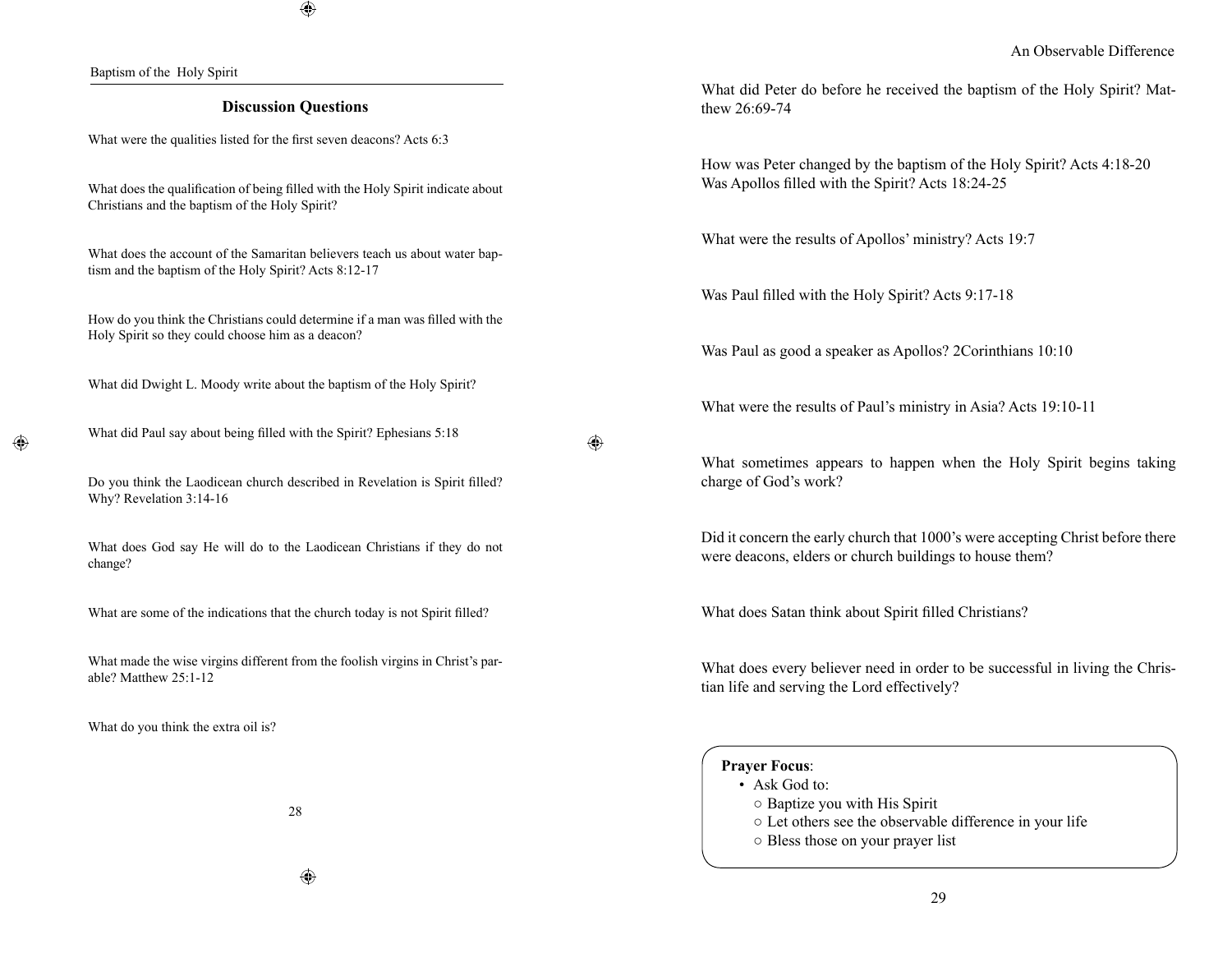# Day 4

# **The Baptism of the Holy Spirit**

Many non-Pentecostal Christians are a bit afraid of the term "baptism of the Holy Spirit." It has been equated with experiences that are considered extreme and fanatical. The baptism of the Holy Spirit can bring high emotion to the believer. Many associate "tongues" with the baptism of the Holy Spirit. The true gift of tongues is one of the gifts of the Holy Spirit, but the presence of tongues is not a requirement in order to receive the baptism of the Holy Spirit.

### **Satan's Plan**

Satan does not want you to understand or experience the baptism of the Holy Spirit. Therefore, he has done much to confuse and mislead concerning this very important Bible teaching. Ellen White was aware of Satan's devices to hinder the reception of this gift by God's people.

"Since the ministry of the Holy Spirit is of vital importance to the church of Christ, it is one of the devices of Satan, through the errors of extremists and fanatics, to cast contempt upon the work of the Spirit, and cause the people of God to neglect this source of strength which our Lord Himself has provided" (*The Great Controversy, p.viii).*

The baptism of the Holy Spirit simply describes a special infilling of the Holy Spirit into the life of the believer. This baptism is also called infilling and anointing, and has been available to Christians since the day of Pentecost 2000 years ago. Peter associated the Pentecost outpouring of the Spirit with the "early rain" prophecy of Joel (Acts 2:16-21).

### **Jesus' Experience and Example**

Jesus is our example in all things. In His life we see the baptism of the Holy Spirit as a special, separate event following His water baptism. This event empowered Him for His greatest victories over Satan, and equipped Him for ministry.

Christ's experience is a divine model for every Christian. Christ was "begotten" of the Spirit (Luke 1:35). He was led by the Spirit in His

childhood and early manhood (Luke 2:52). He received water baptism, which was followed by baptism in the Spirit in answer to His prayer (Luke  $3:21-22$ ). From that point forward He was filled with the Spirit (Luke 4:1). After this experience of Spirit baptism (infilling or anointing), He was prepared to confront Satan and gain His great victories over this enemy (Luke 4:2-13). He went forward to minister in the power of the Spirit from that day onward (Luke 4:14; Acts 10:38).

### **The Believer's Experience**

The experience of every believer is to follow Christ's example. The Christian is first born of the Spirit and baptized (John  $3:5-8$ ). However, water baptism is only the beginning. The believer must also be baptized by the Holy Spirit (Luke 3:16, Acts 1:4-5). This Spirit baptism became available from the day of Pentecost onward. The infilling of the Spirit is necessary for the believer to have the power to live a victorious life and successfully witness for Christ (Acts 1:8).

Jesus promised that the Father would give the Spirit to all who asked (Luke 11:13). Paul tells us we receive this gift by faith (Galatians 3:14). The reception of this gift is so important that Paul commands us to "be filled with the Spirit" (Ephesians 5:18). It is not simply an option. It is a necessity if the believer is earnest about experiencing the full deliverance the gospel of Jesus Christ offers.

Jesus said the believer would do the "works" He did and "greater works" (John 14:12). When Jesus was on earth He could only be at one place at one time. However, when He ascended to His Father He was able to be in many places throughout the earth by indwelling His followers through the Holy Spirit (1 John 3:24; John 14:16-18). Hence, Jesus empowers the believer to do the same works He did by the Holy Spirit, and these works will be greater because they are more widespread.

The fulfillment of Jesus' promise was seen on the day of Pentecost and following. The gospel was preached, souls were won, unity and joy were seen in the believers and the sick were healed (Acts 2:46-47; 5:15-16). This was the same type of ministry as that of Jesus while He was on earth.

### **Receiving the Baptism of the Spirit After Pentecost**

Not every believer was present at Pentecost. A practical question might be, how did believers receive the baptism of the Spirit after Pentecost? The answer is found in the book of Acts. On a couple occasions the Spirit fell on a group while Peter spoke to them (Acts 10:44-46; 11:15-17). It appears that God led the church to receive the baptism of the Spirit in a more orderly way by the laying on of hands also (Acts 8:12-17; 19:1-6). Note in Acts 8 the individuals of Samaria were led by the Spirit to accept Christ and be baptized.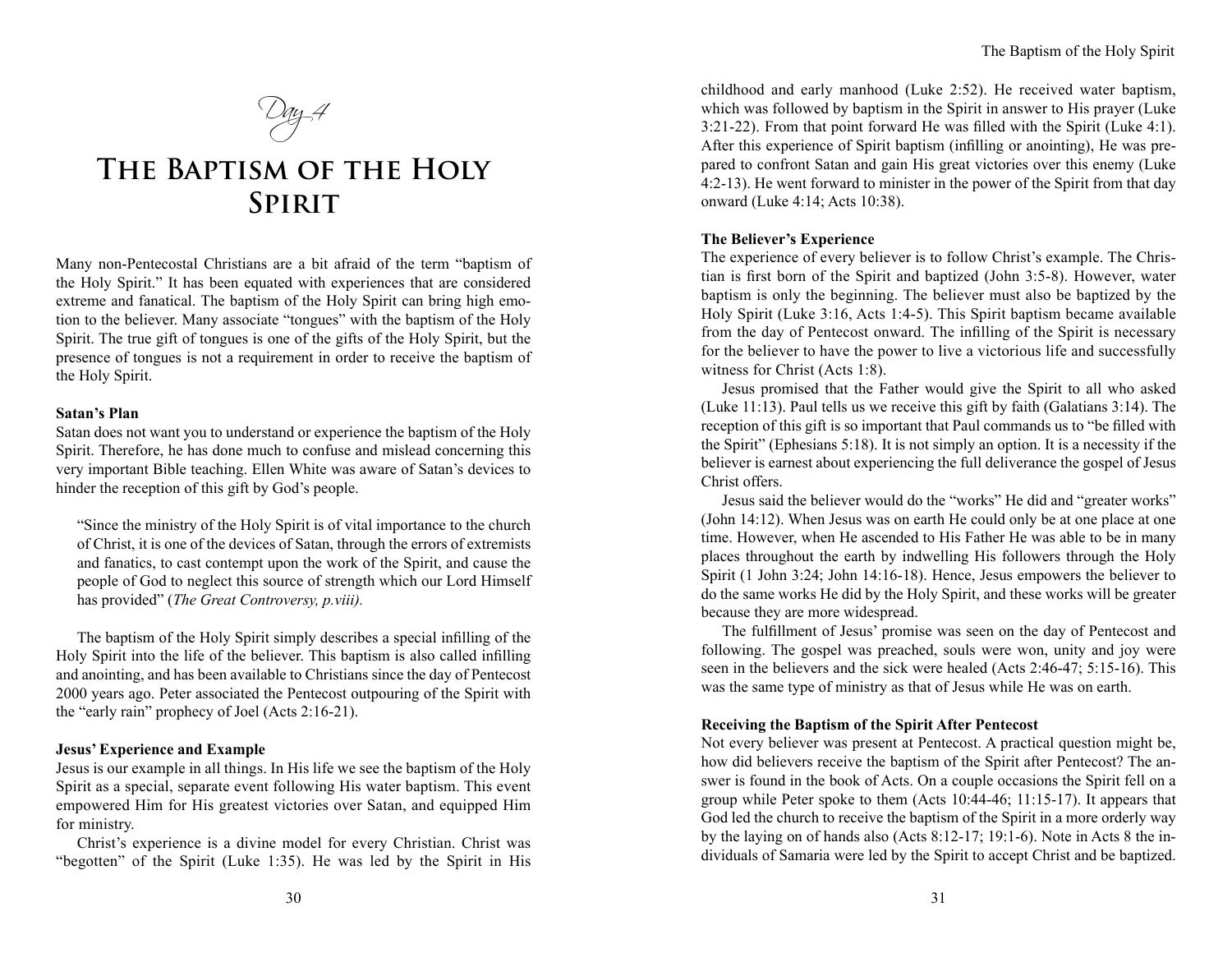Yet, they had not received the baptism of the Holy Spirit. Peter and John came to them from Jerusalem for the specific purpose to lay hands on them and pray for the baptism of the Spirit to come upon them. This is a clear indication that water baptism and Spirit baptism are two separate experiences. The Spirit leads an individual to accept Christ and be baptized in water. This is a different work than the baptism of the Spirit, which must be sought separately when one becomes aware of it. We see in Acts that Paul also received the baptism of the Spirit by the laying on of hands and prayer (Acts 9:17). In Paul's case he received the baptism of the Holy Spirit before his water baptism. The one performing this prayer with laying on of hands should be a believer who has received the baptism of the Holy Spirit themselves.

When a member asks to be prayed for to receive the baptism of the Holy Spirit an example of a prayer that might be used with the laying on of hands on the head and shoulder of the requester is as follows:

"Heavenly Father, we come into Your presence in the name of Your Son, Jesus Christ. When on earth, Jesus said, "If we being evil know how to give good gifts to our children, how much more is our heavenly Father willing to give the Holy Spirit to them that ask Him." And your servant Paul said that we receive the gift of the Spirit by faith. So Father, we come before you seeking the baptism of the Holy Spirit for (name). In the name of Jesus Christ, I claim the promise of the baptism of the Holy Spirit for (name). I pray that You will so infill (name) with the presence of Jesus that His character will be fully manifest through (name). I pray that the fruit of the Spirit will be seen in (name) life and that (name) witness for Jesus will be attended as never before by the power of the Holy Spirit. Thank you, Father for hearing our prayer. In Jesus name, Amen."

A believer desiring the baptism of the Holy Spirit does not necessarily need to have someone pray for him or her with laying on of hands. When I first began sharing this teaching with our church one of the members decided that very evening to seek the baptism of the Spirit. She earnestly prayed for God to fill her with His Spirit. She said later that she felt the greatest peace that she ever felt come over her.

On one occasion I spoke with a Seventh-day Adventist pastor who described a unique experience of his own. One day he was in his garden working and reflecting on God's work, as ministers often do. He stated to me that he heard a voice tell him, "Ask for My Spirit." Right there he offered a prayer to God asking Him for His Spirit. He told me that at that moment he felt a peace come over him as he had never before experienced.

God has not limited us to only one method of receiving the baptism of the Spirit. I do, however, believe that the special ceremony of praying with

laying on of hands is a wonderful way to seek the infilling of the Spirit. It is always a special blessing to share in this sacred experience with a fellow believer.

### **God Calls Every Christian to Receive Spirit Baptism** Ellen White stated many years ago;

"What we need is the baptism of the Holy Spirit. Without this, we are no more fitted to go forth to the world than were the disciples after the crucixion of their Lord" (*Review & Herald*, Feb. 18, 1890).

"Impress upon all the necessity of the baptism of the Holy Spirit, the sanctification of the church, so that they will be living, growing, fruitbearing trees of the Lord's planting" (*Testimonies to the Church,* Vol. 6, p.86).

When one reads Ellen White's statements on the baptism of the Holy Spirit, it is clear that she saw its importance and urged every believer to seek it. It was clear to her that the baptism of the Spirit is essential for God's work to be finished in the lives of His people and on this earth.

These statements also indicate that the Christian does not automatically receive the baptism of the Holy Spirit at conversion or water baptism. If that were the case, Ellen White would not tell Christians that this is an experience they need.

God sought to again draw our denomination's attention to this very important experience in the Spring of 1928, when Elder LeRoy Froom was led to present this subject to delegates and workers at the quadrennial ministerial institutes held in conjunction with the union conference sessions. The book, *The Coming of the Comforter*, resulted from these presentations.

Referring to our neglect of understanding and receiving the baptism of the Holy Spirit, LeRoy Froom stated:

"I am persuaded that this is our colossal blunder. I confess it has been mine. We are not to 'go' until we are endued….All true service begins at our personal Pentecost" (*The Coming of the Comforter*, p. 94).

### Froom continues:

"For there is an experience beyond and above the initial step by which the Holy Spirit first reveals sin, and begets a new life in the soul, and that is to be filled with the Spirit. For the lack of this, one's testimony is feeble and the spiritual life but partial.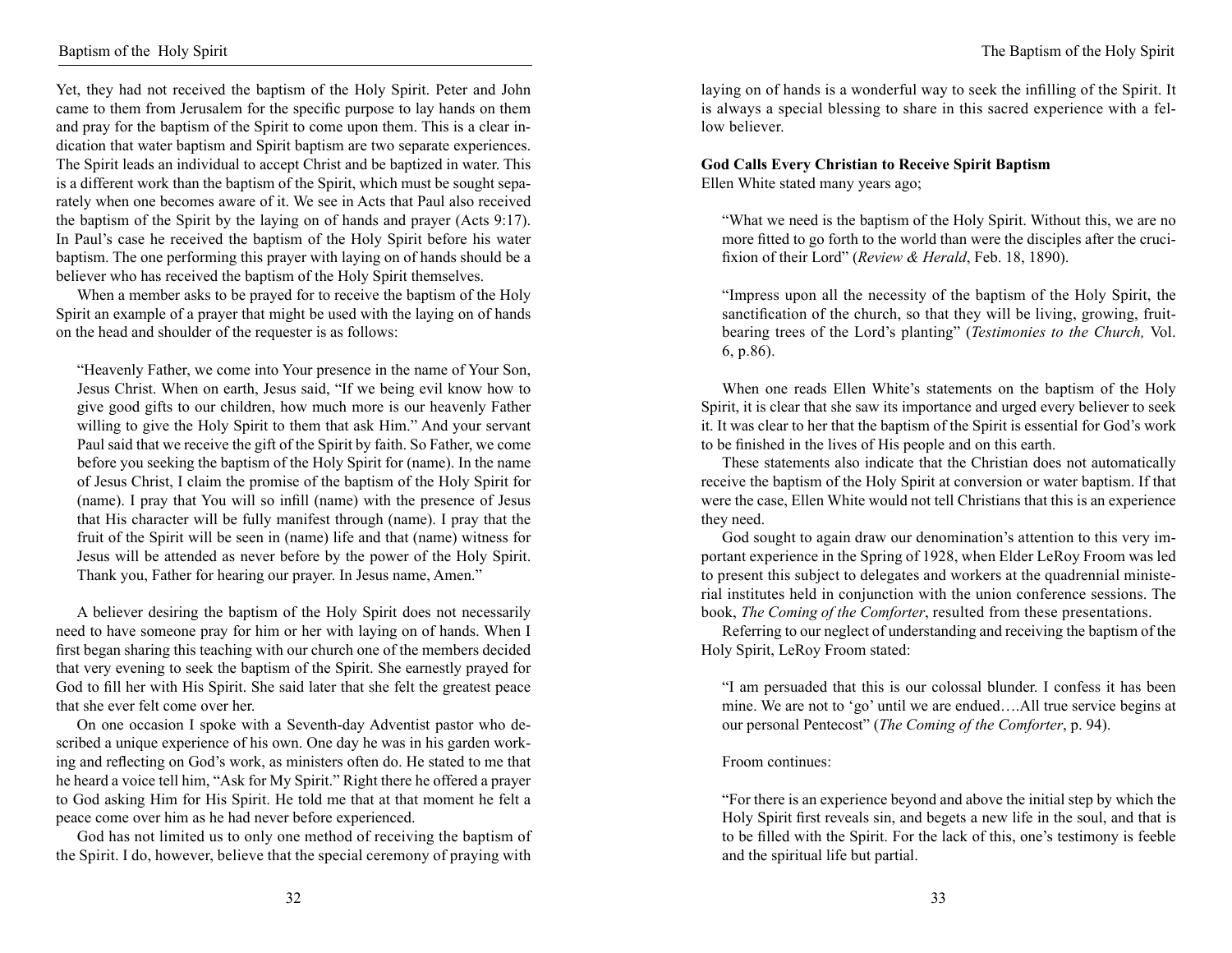"Alas, many today have gone as far as the baptism of repentance, but no farther" (*Ibid.* p. 142-143).

Froom's study led him to believe that the "baptism of repentance," which refers to water baptism was not enough. He concluded that the Spirit's infilling is also necessary in order for the believer to be victorious through the time of trouble to Christ's coming.

"It is a relationship into which we may or may not enter, though we are exhorted, yea divinely commanded to, in Ephesians 5; and in order to abide through the time when there will be no high priestly intercession, when mercy ceases and forgiveness for transgressions is ended, we must enter" (*Ibid*. p. 170).

## **Don't Let Satan Mislead**

There has been much misinformation and confusion about what happens when a person receives the baptism of the Holy Spirit. Satan fears this experience in the believer more than any other. He knows that the baptism of the Holy Spirit will break his power in the believer's life, and the resulting powerful witness for Jesus Christ will bring Satan's work to an end on planet earth. For this reason he has done everything he can to confuse this teaching, and cause many sincere Christians to misunderstand it and even be suspicious of it.

"There is nothing that Satan fears so much as that the people of God shall clear the way by removing every hindrance, so that the Lord can pour out His Spirit upon a languishing church and an impenitent congregation. When the way is prepared for the Spirit of God, the blessing will come" (*Review & Herald*, March 22, 1887).

Receiving the baptism of the Spirit does not necessarily involve a highly emotional experience. One may or may not feel something at the time of seeking the infilling of the Spirit. However, the Spirit will make Himself known to the one He indwells. His presence will begin changing the believer's life from within. A new power for victory and service will be manifested.

God desires to give His children this wonderful experience of Spirit baptism. However, in order to receive it we must ask in faith believing He will bestow it. Secondly, we must be willing to give ourselves completely to God.

"The heart must be emptied of every defilement and cleansed for the indwelling of the Spirit. It was by the confession and forsaking of sin, by earnest prayer, and consecration of themselves to God, that the early disciples prepared for the outpouring of the Holy Spirit on the Day of Pentecost" (*Testimonies to Ministers*, p. 507).

**Experiences of Those Who Have Received the Baptism of the Holy Spirit** There are numerous records of Christians who have sought and experienced the baptism of the Holy Spirit. Douglas Cooper in his book, *Living in Our Finest Hour*, relates a few of these experiences.

John Wesley, founder of the Methodist Church shared:

"Fearful at his own spiritual weakness, disillusioned and dejected, be became acquainted with a group of Spirit-filled Christians who helped him to change his life remarkably.…

"Wesley decided to seek the filling of the Spirit for himself. At another meeting he heard a statement read from Luther describing the inner change the Spirit can work on the heart of the believer. At that meeting John Wesley was baptized with the Spirit. He tells of experiencing what was a new dimension of spiritual life. 'I felt my heart strangely warmed,' he said.

"Wesley came away with a new vision, a new passion, new power. Virtually unheard of before this time, his preaching went on to shake three nations" (*Living in Our Finest Hour*, p. 76-77).

Charles G. Finney stated:

''Christians are as guilty for not being lled with the Spirit as sinners are for not repenting. They are even more so, as they have more light, they are so much the more guilty" (*Ibid*. p. 78).

Catherine Mrshall, who wrote many books including *A Man Called Peter*  from which this excerpt is taken:

"She yearned to receive this baptism. 'Since at that time I had no group to lay hands on me, very quickly and undramatically I asked for the gift of the Spirit. The setting was my bedroom with no other human being present. I knew too that when we accept one of heaven's gifts like that—so quietly in the now—we cannot demand instantaneous proof that the Lord has heard and answered. For that would be walking by sight, not faith at all…I know that although I should not deny their validity, I should guard against demanding a highly emotional or dramatic experience as initial proof of my baptism in the Spirit.'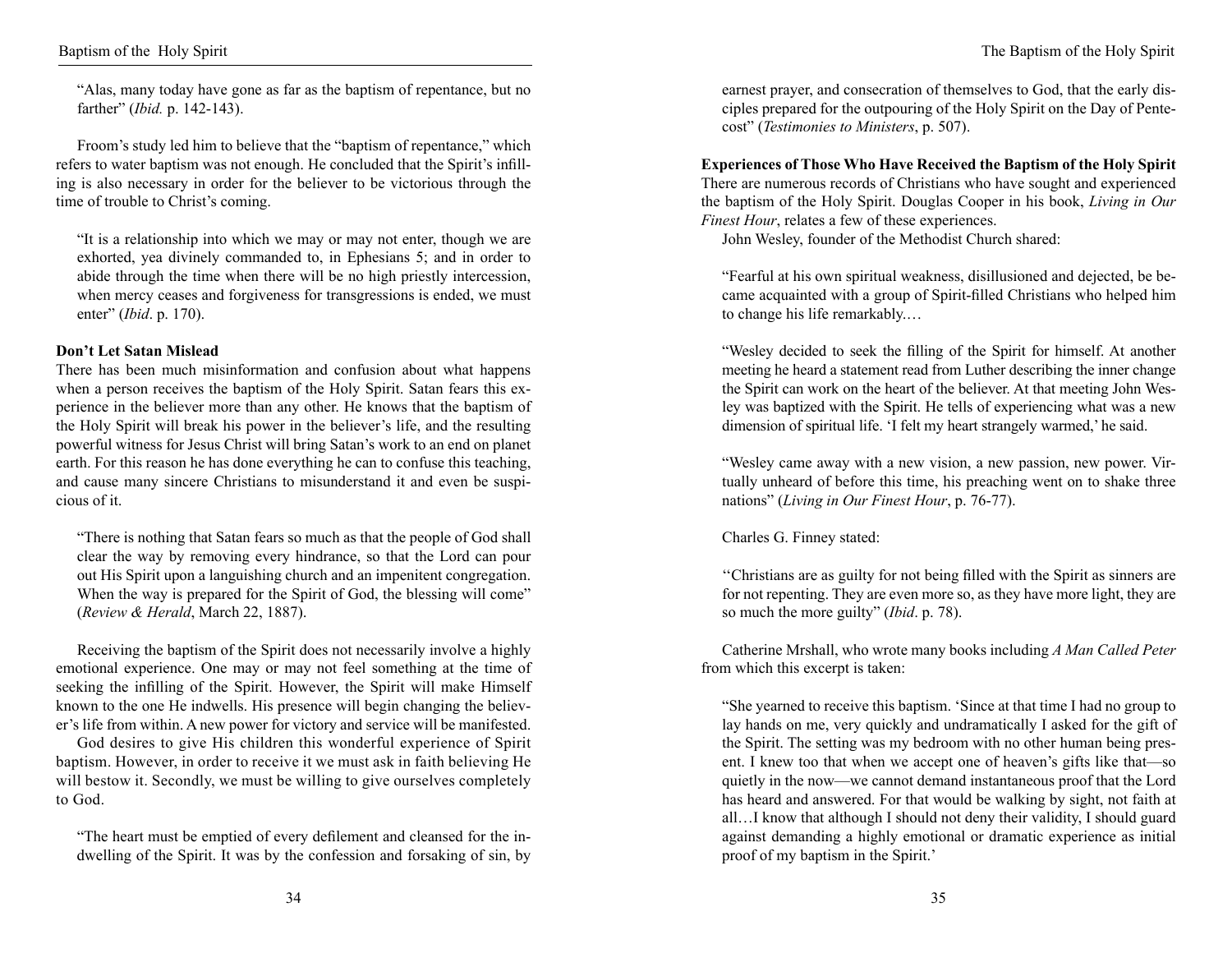"The first day nothing overt happened. 'I experienced no waves of liquid love or ecstatic joy,' she says. 'But then, in the next few days, quietly but surely, the heavenly Guest made known His presence in my heart… Day by day came the evidence that after I had asked the helper to enter and take charge, He had done exactly that.'"

"…She discovered 'the manifestation of His presence on which the Spirit places highest value is the power to witness effectively to others of Jesus,' 'He then entered into my prayer life and began directing that. He became the major creative Agent in my writing. In the months that followed and indeed, on down the years, He would methodically bring one area of life after another under his control—health, finances, ambition, reputation. I soon realized that the baptism of the Holy Spirit was no onetime experience, rather a process that would continue throughout my lifetime'" (*Ibid.*  p. 93).

She wrote: "'Any church that ignores the Spirit is an apostate church'" (*Ibid.* p. 78).

Dwight L Moody shared:

"After he had been filled with the Spirit, Dwight L. Moody wrote: 'In some sense and to some extent the Holy Spirit dwells in every believer, but there is another gift which may be called the gift of the Holy Spirit for service. This gift, it strikes me, is entirely distinct and separate from conversion and assurance'" (*Ibid.* p. 87).

As can be seen from the examples related above, the baptism of the Spirit does not necessarily involve a highly emotional experience. One may or may not feel something at the time of seeking the infilling of the Spirit. However, the Spirit will make Himself known to the one in whom He dwells. His presence will begin changing the believer's life from within the soul. A new power for victory and service will be manifested.

God desires to give His children this wonderful experience of Spirit baptism. However, in order to receive it, we must ask in faith believing He will bestow it. We must also be willing give ourselves completely to God.

## **Seek the Baptism Every Day**

Another very important point is that we must renew this infilling every day. Paul said, "I die daily" (1 Corinthians 15:31). The dying to self and infilling of the Spirit is a daily experience. It is not a "once-and-for-ever" experience.

Paul tells us that the "inward man is renewed day by day" (2 Corinthians 4:16). We need the renewing of the Spirit every day of our lives. Also, Paul's command to "be filled with the Spirit" (Ephesians  $5:18$ ) is a continuous action verb, which in the Greek means that we are to keep on being filled with the Spirit daily. With the infilling of the Spirit the believer is led by the Spirit. Paul writes of the importance of this being a daily experience when he states;

"For as many as are led by the Spirit of God, they are the sons of God" (Romans 8:14).

Again the verb form in the Greek is continuous action. Paul is saying, "as many as are continuing to be led daily by the Spirit of God." Hence, we must receive the Spirit everyday to be led by Him everyday. Claiming the promise of the baptism of the Holy Spirit must become one of the first things we do when we awake in the morning.

Christ is our example in all things. Note what Ellen White writes about the baptism of the Spirit in Christ's daily life.

"Daily He received a fresh baptism of the Holy Spirit. In the early hours of the new day the Lord awakened Him from His slumbers, and His soul and His lips were anointed with grace, that He might impart to others" (*Christ Object Lessons*, p. 139).

## **Benefits of Receiving the Baptism**

The baptism of the Holy Spirit gives power to our witness and brings forth the fruit of Christ's character in the life. Paul spoke of this when he wrote;

"But we all, with open face beholding as in a glass the glory of the Lord, are changed into the same image from glory to glory, even as by the Spirit of the Lord." (2 Corinthians 3:18).

God's glory is His character (Exodus 33:18-19). Paul states here that the believer will be growing in Christ's character, "from glory to glory," by the Spirit of the Lord that dwells in him.

The infilling of the Spirit of God will "make you perfect in every good work, to do His will, working in you that which is well pleasing in his sight, through Jesus Christ; to whom be glory for ever and ever" (Hebrews 13:21).

Ellen White reaffirmed the development of character the recipient of the Spirit's infilling receives when she wrote;

"When the Spirit of God takes possession of the heart, it transforms the life. Sinful thoughts are put away, evil deeds are renounced; love,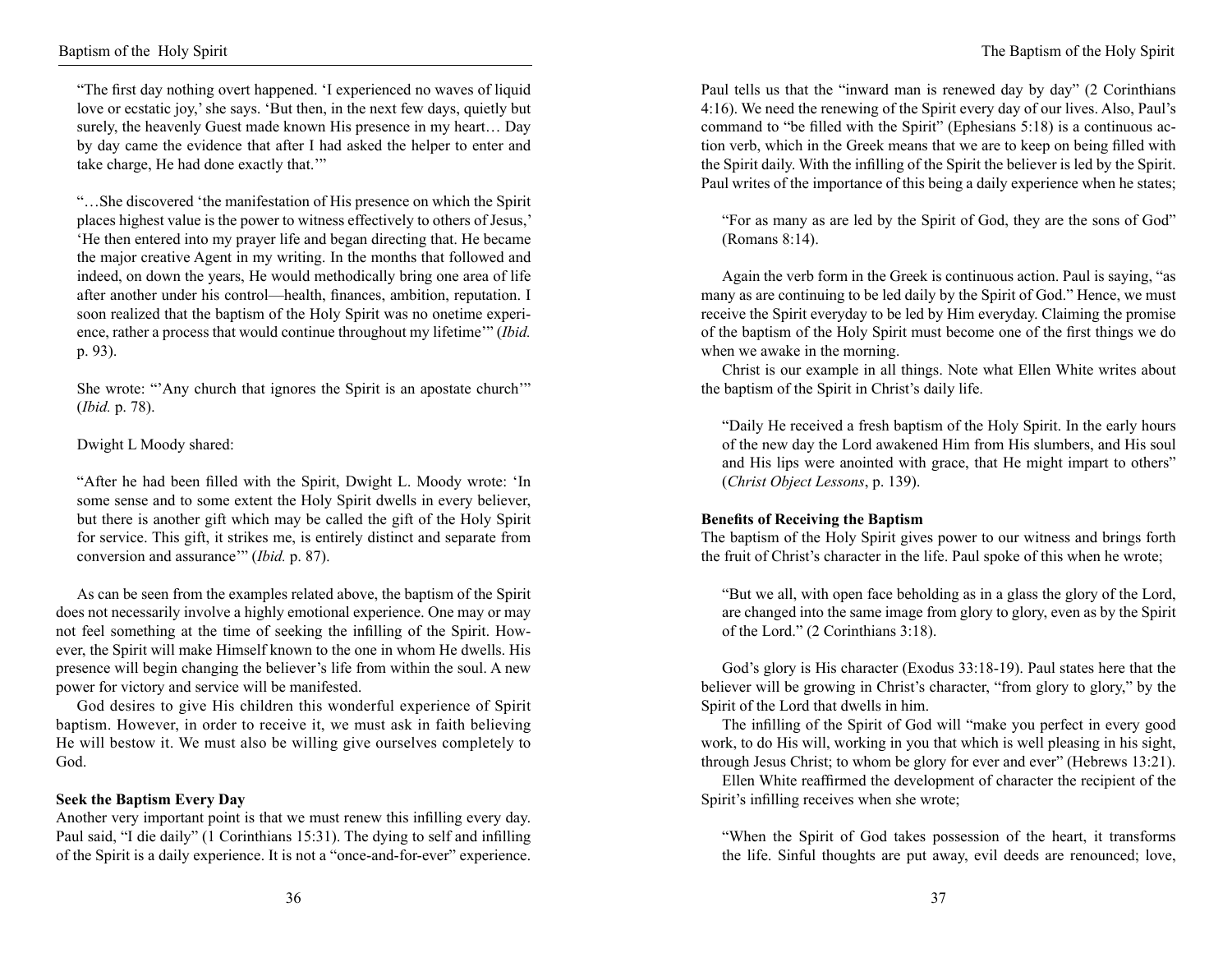humility, and peace takes the place of anger, envy, and strife. Joy takes the place of sadness, and the countenance reflects the light of heaven" (*Desire of Ages*, p.173).

# **We Can Grieve the Spirit**

We can do things that will grieve the Spirit (Ephesians 4:30). If we do not daily seek Him and cooperate in following where He leads us, His power will wane, and our Christian experience will weaken.

God doesn't force. When we receive the baptism of the Spirit He will have a greater impact in our lives. We will feel His promptings more strongly. The Spirit will be daily putting the desire in our heart to obey God. He will call us to study God's Word and pray more. The Spirit will cause us to begin loving righteousness and hate sin. However, we are always free to disregard His promptings. When we do this we begin the process of "grieving" or "quenching" the Spirit. Paul gives very practical advice in many sections of the Scripture on how to avoid doing this. The practical counsels Paul gives to the believer on living the Christian life are aimed at helping us maintain the fullness of the Spirit in our lives. Two examples of such counsel are:

"Wherefore putting away lying, speak every man truth with his neighbor: for we are members one of another. Be ye angry, and sin not: let not the sun go down upon your wrath: Neither give place to the devil. Let him that stole steal no more: but rather let him labour, working with his hands the thing which is good, that he may have to give to him that needeth. Let no corrupt communication proceed out of your mouth, but that which is good to the use of edifying, that it may minister grace unto the hearers. And *grieve not the holy Spirit of God*, whereby ye are sealed unto the day of redemption. Let all bitterness, and wrath, and anger, and clamour, and evil speaking, be put away from you, with all malice: And be ye kind one to another, tenderhearted, forgiving one another, even as God for Christ's sake hath forgiven you" (Ephesians 4:25-32 emphasis added).

"Now we exhort you, brethren, warn them that are unruly, comfort the feebleminded, support the weak, be patient toward all men. See that none render evil for evil unto any man; but ever follow that which is good, both among yourselves, and to all men. Rejoice evermore. Pray without ceasing. In every thing give thanks: for this is the will of God in Christ Jesus concerning you. *Quench not the Spirit*" (1Thessalonians 5:14-19 emphasis added).

Paul knew that the Spirit of God dwelling in the believer would be prompting him to do the things listed above in these verses. If we refuse to

yield to His prompting, we will be in danger of "grieving" and "quenching" the Spirit.

If you find that you have grieved the Spirit, don't get discouraged. Instead, ask God to forgive you (1 John 1:9), and He will. Then ask God to fill you anew with His Spirit and He will (Luke 11:13). Ask Him in faith, and you will receive (Galatians 3:14).

David knew God's mercy. He had committed the sins of adultery and murder. He had walked away from the prompting of God's Spirit in his life when he committed these terrible acts. Yet when he was convicted of his sin by the Spirit he turned to God in prayer. Note especially these words:

"Hide thy face from my sins, and blot out all mine iniquities. Create in me a clean heart, O God; and renew a right spirit within me. Cast me not away from thy presence; and take not thy holy spirit from me. Restore unto me the joy of thy salvation; and uphold me with thy free spirit" (Psalm 51:9-12).

When we find that we have been slipping away from God, we must not let another moment go by without confessing our sin, accepting God's forgiveness and claiming the promise of the renewing of the Spirit in our lives as David did. Then we will once again be strengthened in the "inner" man to be victorious over Satan (Ephesians 3:16-19).

We serve a wonderful God. When we have failed Him, let us remember:

"The LORD is merciful and gracious, slow to anger, and plenteous in mercy. He will not always chide: neither will he keep his anger for ever. He hath not dealt with us after our sins; nor rewarded us according to our iniquities. For as the heaven is high above the earth, so great is his mercy toward them that fear him. As far as the east is from the west, so far hath he removed our transgressions from us. Like as a father pitieth his children, so the LORD pitieth them that fear him. For he knoweth our frame; he remembereth that we are dust" (Psalm. 103:8-14).

**We Must Experience the Early Rain to Receive the Latter Rain of the Spirit** It is time for the "latter rain" to fall. If we do not experience the infilling of the Spirit, which is the "early rain" (Joel 2:23), we will not be prepared to receive and participate in the work of the latter rain. I believe God is moving among His people today and leading them into this wonderful experience. Ellen White gave a very important and balanced counsel in the following statement regarding this work.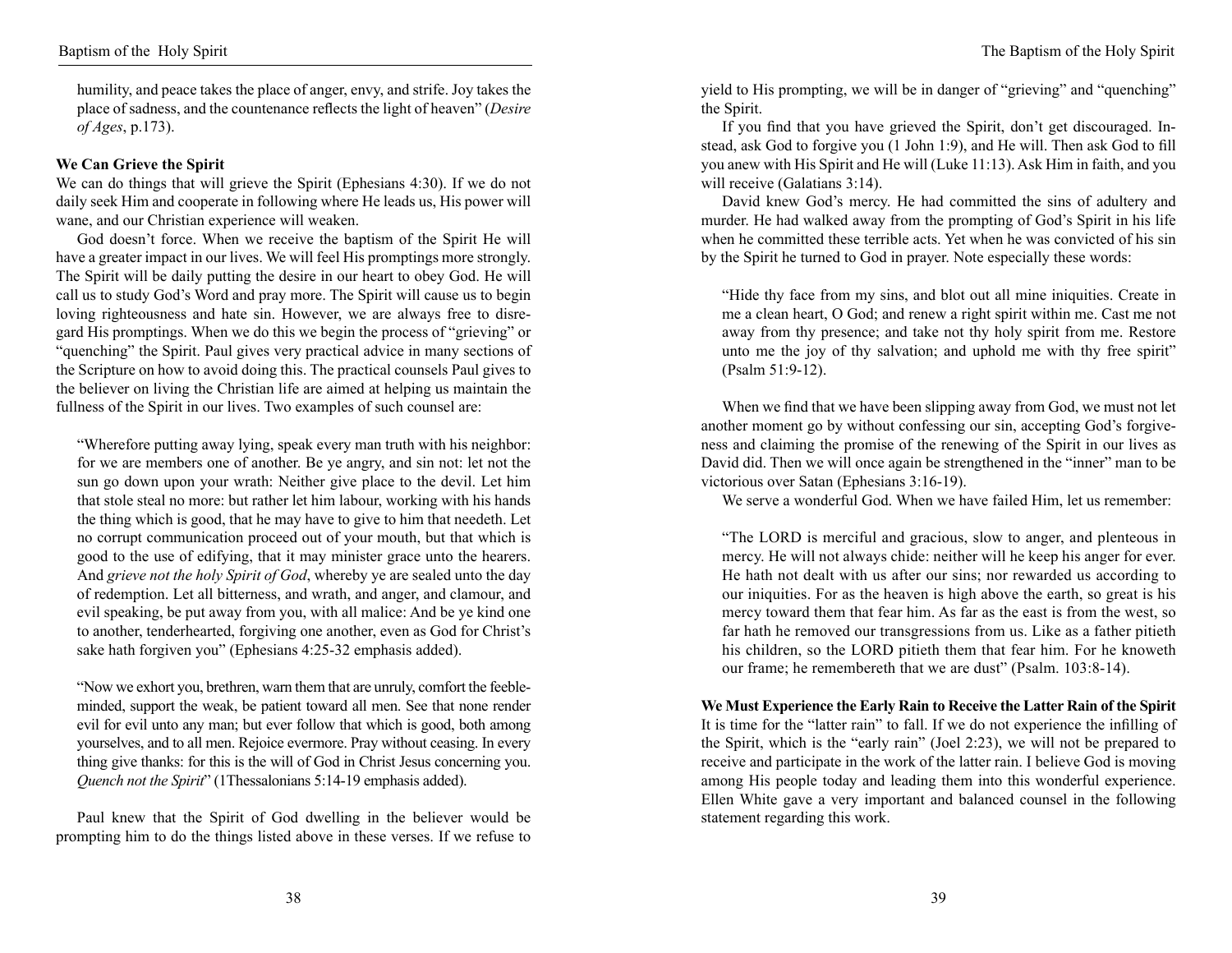"As long as individuals are content with a theory of truth, and are yet lacking in the daily operation of the Spirit of God upon the heart, which is manifested in outward transformation of character, they are cutting themselves off from the qualifications that would fit them for greater efficiency in the Master's work. Those who are devoid of the Holy Spirit cannot be faithful watchmen upon the walls of Zion; for they are blind to the work that ought to be done, and do not give the trumpet a certain sound.

"The baptism of the Holy Ghost as on the day of Pentecost will lead to a revival of true religion and to the performance of many wonderful works. Heavenly intelligences will come among us and men will speak as they are moved by the Holy Spirit of God. But should the Lord work upon men as He did on and after the day of Pentecost, many who now claim to believe the truth would know so very little of the operation of the Holy Spirit that they would cry, "Beware of fanaticism." They would say of those who were filled with the Spirit, "These men are full of new wine."

'The time is not far off now when men will want a much closer relation to Christ, a much closer union with His Holy Spirit, than they have ever had, or will have, unless they give up their will and their way, and submit to God's will and God's way. The great sin of those who profess to be Christians is that they do not open the heart to receive the Holy Spirit. When souls long after Christ and seek to become one with Him, then those who are content with the form of godliness, exclaim "Be careful, do not go to extremes." When the angels of heaven come among us, and work through human agents, there will be solid and substantial conversions, after the order of the conversions after the day of Pentecost.

"Now brethern, be careful and do not go into or try to create human excitement. But while we should be careful not to go into human excitement, we should not be among those who will raise inquiries and cherish doubts in reference to the work of the Spirit of God; for there will be those who will question and criticize when the Spirit of God takes possession of men and women, because their own hearts are not moved, but are cold and unimpressible (Letter 27, 1894, *Selected Messages,* Vol. 2, p. 56-57).

If you have not received the baptism of the Holy Spirit, don't delay another day. His reception should be first and foremost in our lives. For this gift will bring all other gifts to us. The Spirit's infilling will change our lethargy to excitement, our weakness to strength, and our witness will be with a power not seen since the day of Pentecost.

### **A Necessity Preparation for Christ's Second Coming**

In order to be ready for Christ's second coming we must daily experience the baptism of the Holy Spirit. Christ lives in us through the baptism of the Holy Spirit (John 14:16-18, 1 John 3:24). This experience will lead us to become just like Jesus in our life and service for Him. The Spirit filled experience is not an option for those ready to meet Jesus when He returns. It is a necessity! Hence, it is my prayer that all who read this book will experience the Spirit's in filling every day. The baptism of the Holy Spirit must become a consistent part of our life in order for us to have the faith to make it through the time of trouble, and be ready for Christ's return.

There is no other way to come out of our complacent, faithless, Laodicean condition and be prepared for the final crisis and Christ's second coming. Ellen White confirms this with the words:

"Nothing but the baptism of the Holy Spirit can bring up the church to its right position, and prepare the people of God for the fast approaching conflict" (*Letter* 15, 1889, Dr Burke).

I pray that you will take God's instruction seriously. If you are not daily claiming the promise of the baptism of the Holy Spirit, do not let another day go by without seeking this marvelous blessing. For the Spirit's infilling brings all other blessings to you, and will lead you into the marvelous experience with your Lord, Jesus Christ.

## **Discussion Questions**

How does Satan work to hinder the work of the Holy Spirit?

What other terms applies to the baptism of the Holy Spirit experience?

When did the baptism of the Holy Spirit become available to Christians?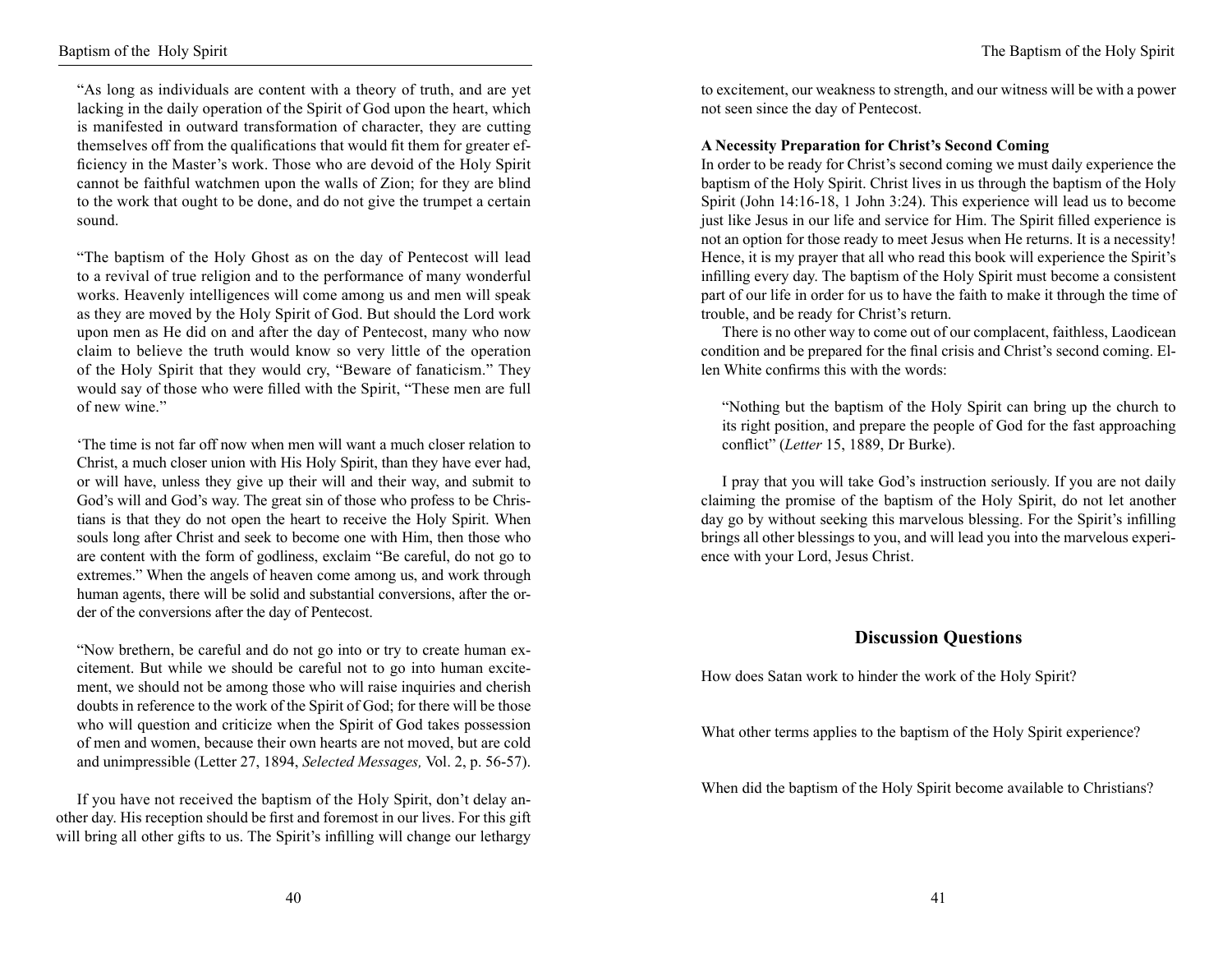List some of Christ's experiences that model the experience we are to have? Luke 1:35 Luke 2:52 Luke 3:21-22 Luke 4:1-13 Luke 4:14

Is the baptism of the Holy Spirit an option for the believer or a necessity?

What one thing does the baptism of the Holy Spirit do for the believer? 1John 3:24

What works did Jesus say His followers would do? John 14:12

List some of the works Jesus did that were done by the apostles Acts 2:46-47; 5:15-16

Did the Samaritan believers, Saul and the Ephesian believers automatically receive the baptism of the Holy Spirit when they were baptized in water? Acts 8:12-17; 9:17-18, 19:1-6

What was a common method used to enable believers to receive the baptism of the Holy Spirit after the day of Pentecost? Acts 8:12-17; 9:17-18, 19:1-6

Is water baptism and Spirit baptism two separate experiences?

Is laying on of hands always necessary for an individual to receive the baptism of the Holy Spirit?

How important did Ellen White say the baptism of the Holy Spirit is?

What did LeRoy Froom say in 1928 about our neglect of understanding and experiencing the baptism of the Holy Spirit as a denomination?

According to Froom why is the baptism of the Holy Spirit necessary for last day Christians?

What is one of Satan's greatest fears?

List four outstanding Christians from past generations who experienced the baptism of the Holy Spirit.

What must we do to be able to receive the baptism of the Spirit?

How often should we seek the baptism of the Holy Spirit? Ephesians 5:18

What are the benefits of receiving the baptism of the Holy Spirit?

List the things Paul warns us of that can cause us to grieve the Holy Spirit. Ephesians 4:25- 1Thessalonians 5:14-19

If we find that we have grieved the Holy Spirit what should we do? 1John 1:9

What does Ellen White say many will do when God works as He did after the day of Pentecost.

### **Prayer Focus**:

- Ask God to:
	- Baptize you with His Spirit
	- $\circ$  Keep you from grieving the Spirit by your thoughts, words or actions
	- Bless those on your prayer list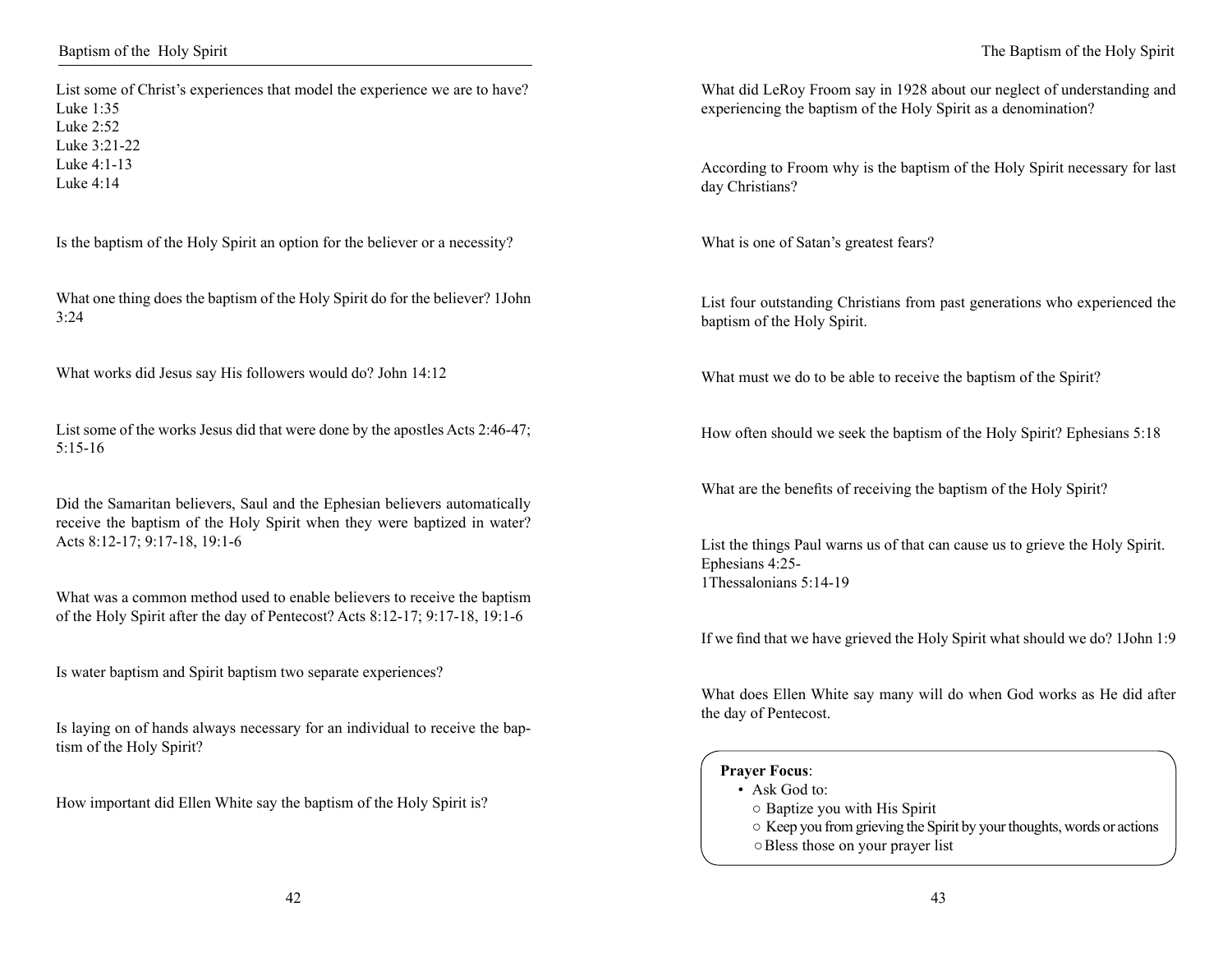# Day 5

# **Receiving Christ in Fullness**

When the believer receives the baptism of the Holy Spirit, he is actually receiving Christ more fully into his life. Jesus foretold this when He promised His disciples another Comforter would be sent by the Father to "dwell with" them and "be in" them (John 14:17). This Comforter is the Holy Spirit. Then Jesus said "I will come to you" (John 14:18). Hence, through the baptism of the Holy Spirit Jesus comes to "dwell with" and "be in" His people. It is through the Spirit's infilling that Jesus most fully lives within His disciples (1 John 3:24).

### **Jesus Lives in the Spirit-Filled Believer**

John tells us that the Christians who are living when Jesus comes will be "like" Him (1 John 3:2). How much like Jesus are we to become? The Greek word translated "like" means "just like" Him. How can this happen? Through the daily baptism of the Holy Spirit Jesus will live out His life in us. Paul described this when he wrote:

"I am crucified with Christ: nevertheless I live; yet not I, but Christ liveth in me: and the life which I now live in the flesh I live by the faith of the Son of God, who loved me, and gave himself for me" (Galatians 2:20).

Through the infilling of the Holy Spirit, Christ will come and live in each of us. The text quoted above states that the Spirit-filled believer would have the "faith of Jesus." Why? Because Jesus is living in them.

The Spirit-filled believer will have the mind of Christ (1Corinthians 2:16, Philippians 2:5). They will have the likes and dislikes of Christ, the love of righteousness and hatred of sin Christ has. They will have the same desire to obey the Father that Christ has (Psalm 40:7-8), and the same passion for souls Christ has (Luke 19:10). Paul tells us the wisdom—righteousness—holiness of Christ is theirs (1Corinthians 1:30); every virtue and quality of Christ. They will become more and more like Christ every day as they are changed into His "image from glory to glory, even as by the Spirit of the Lord" (2 Corinthians 3:18).

Christ living in the believer through the infilling of the Spirit causes the character of Christ to be fully developed in them. The Holy Spirit produces

the "fruit of the Spirit" when He dwells within us (Galatians 5:22-23). This wonderful fruit of character will be manifested in the life more and more abundantly as the Spirit takes greater possession of the life. The Spirit will take such control of the believer that they will become like Jesus in every way (1 John 3:2). Ellen White very nicely describes this in the following statement:

"All true obedience comes from the heart. It was heart work with Christ. And if we consent, He will so identify Himself with our thoughts and aims, so blend our hearts and minds into conformity to His will, that when obeying Him we shall be but carrying out our own impulses. The will, refined and sanctified, will find its highest delight in doing His service. When we know God, as it is our privilege to know Him, our life will be a life of continual obedience. Through an appreciation of the character of Christ, through communion with God, sin will become hateful to us" (*Desire of Ages*, p. 668).

The baptism of the Holy Spirit will bring about the fulfillment of Christ's promise that the believers would do the "works" He did and greater works (John 14:12). Christ will do the same works today through the believer as He did when He walked this earth 2000 years ago. This happens when the believer receives the baptism of the Holy Spirit and continues to walk in the Spirit. In fact, Jesus said the believers would do "greater works" because Jesus' works will be manifested through every believer that receives Him fully. In a very real sense every believer becomes as Christ to the world. We become Christ's mouth, hands, feet, doing the very works He did; preaching, teaching, healing, casting out devils, etc.

It is this full "manifestation of the sons of God" that the whole of creation is waiting for (Romans 8:19). When this occurs in its fullness the earth will then be lighted with God's character of glory and the end will come (Revelation 18:1).

### **Christ's Character and Works Made Manifest**

The character Christ revealed, and the works He did, will be seen in the life of every believer that receives the baptism of the Holy Spirit and continues to walk in that baptism. That is why Jesus could positively state that specific signs would follow those that believe such as healing and casting out devils, (Mark 16:15-18). We see these words of Christ ful filled from Pentecost onward. His character was manifested through all who received the infilling of the Spirit (Acts 2:  $46-47$ ). Thousands were won to Christ through the preaching of the gospel, and the sick were healed (Acts 5:15-16).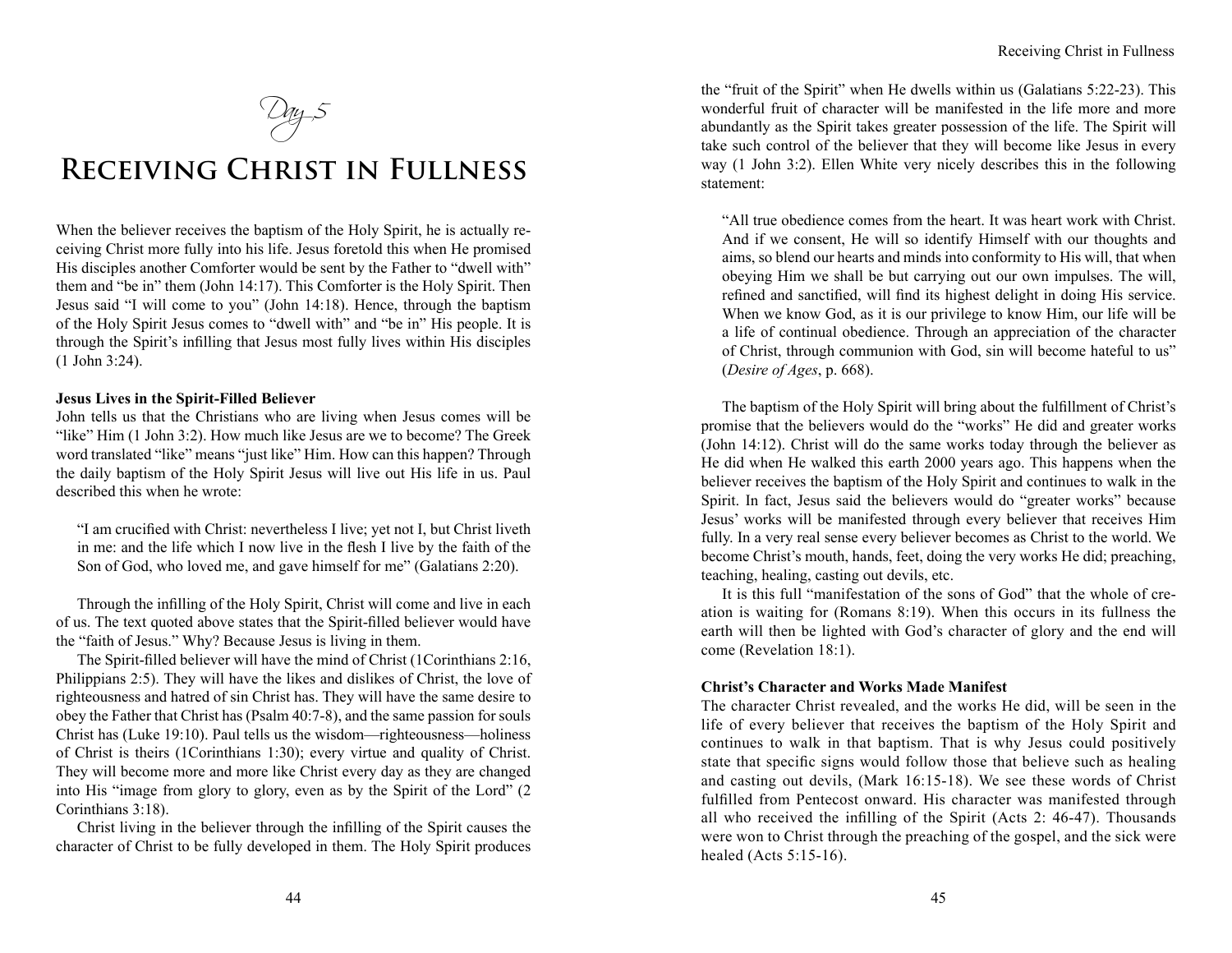This wonderful work of Christ continued through the first few centuries of the Christian era. However, as darkness came upon the church through the many false teachings that were accepted and propagated the church lost her power. The great era of apostasy brought with it great weakness in the body of power. The great eta or apostally or eaglie with it great weakiness in the socy or Christ. The character of Christ became obscure, soul winning waned, and the extractively contributed by the Christian era. However, see a winning wanted, and the healings all but ceased. A time of great spiritual famine griped Christendom.

Christians today are not exempt from these woeful influences. In fact, Emistian cody are not enempt from these woeld inflaences. In the, God in His message to Laodicea indicates that this last church of the Christian era is failing to reflect Christ's character (Revelation 3:14-22). Unfortuhand of a time of its shortcomings. It thinks it has all it needs. A time of its shortcomings. It thinks it has all it needs. It is "lukewarm." This last church needs to be heated and become "on fire" for their Lord. Who has the fire needed? Jesus does. John the Baptist foretold that Christ would baptize with the Holy Spirit and fire (Luke 3:16). The tial fire to result to reflect the Holy Spirit and fire (Luke 3:16). The baptismal fire of the Holy Spirit is the only hope for the Laodicean church.

When the Spirit filled believer is tempted Christ wants to manifest His when the spin mice school is tempted smist while to manneed the victory in his/her life. When a temptation comes the key to victory is to that the mind from the temptation and ask Christ to manifest His simply turn the mind from the temptation and ask Christ to manifest His bandary cannot alle the temptation. Always look to Christ for victory (Hebrews victory over the temptation. Always look to Christ for victory (Hebrews 12:1-2). As I have heard it said, "When Satan knocks on your door send **Christ to answer it."** In my book, *Spirit Baptism & Abiding in Christ*, I explant in more death how the Christian fets Christ give inharder this victory over temptation and sin. In preparation for Christ's return the Christian is to experience Christ's justifying (imputed) righteousness and sanctifying (imexperience emists justifying (impated) righteousness and sanctifying (imparted) righteousness by faith. plain in more detail how the Christian lets Christ give him/her His victory a wouldn't the interest desired during the first for the interest of the interest desired and the interest desired and the interest of God's Spirit. The earnest desired in the earlier of Color Management of Christ believe

# **Solution to the induced of Christ Wants In**

Christ wants in<br>Christ is pictured as "knocking" at the door of the Laodiceans for He longs to become a part of the lives of these professed believers which is the only to become a part of the lives of these processed benevers which is the only solution to their problem. The indwelling of Christ occurs only through the in linguism to their problem. The mawering of Christ occurs only unough the infilling of the Holy Spirit. Hence, the message of Christ to the Laodiceans tinuing of the troly opini. Tience, the message of emist to the Labancans is a call to receive the baptism of the Holy Spirit, an experience which brings.<br>Christ following the indicates Christ fully into their lives.

Early medical receive the baptism of the Holy Spirit and con-<br>When last-day Christians receive the baptism of the Holy Spirit and conwhen ass-day emistians receive the baptism of the riory spirit and con-<br>tinue to daily walk in it there will be witnessed a great revival and reforma-From Units Strander will be maintest in its perfection unough ris people.<br>God's last day message will be proclaimed with a power not before seen. matory message will be proclaimed with a power flot before seen. Many signs will follow. Ellen White spoke of this time when she wrote; tion. Christ's character will be manifest in its perfection through His people.

"In visions of the night, representations passed before me of a great refor-In visions of the Hight, representations passed octore the of a great reformatory movement among God's people. The sick were healed, and other maticies were wrought. A spirit of interession was seen, even as was<br>manifested before the great day of Pentecost…Hearts were converted by mannested before the great day of Fentecost...Theat's were converted by the power of the Holy Spirit" (*Testimonies to the Church*, Vol. 9, p. 126). miracles were wrought. A spirit of intercession was seen, even as was

The great focus of the prayers of God's people at that time will be to receive more of Jesus, more of the infilling of God's Spirit. The earnest desire of the heart will change. Instead of focusing on sin and lamenting their failures they will be pleading "that I may know him" (Philippians 3:10). They have discovered the wonderful truth; to know Jesus is victory. This "knowing" comes through the infilling of the Holy Spirit.

Christ will finish His work on this earth. We are all invited to participate Christ will finish His work on this earth. We are all invited to participate in its glorious climax. However, the only way we will be able to work successfully with Christ in this work is to have Him working in and through us by the infilling of the Spirit. This is why Paul so emphatically commands us to "be filled with the Spirit" (Ephesians 5:18). to "be filled with the Spirit" (Ephesians  $5:18$ ).

In my book, *Spirit Baptism & Evangelism*, the close relationship between the baptism of the Holy Spirit and witnessing for Christ is presented. Remember, the Spirit-filled believer will receive both passions of Christ; the passion to obey the Father, and the passion to seek and save the lost.

### **Discussion Questions**

What happens in the believer's life when he receives the baptism of the Holy Spirit? John 14:17-18; 1John 3:24

When Jesus comes whom will the believers be like? 1John 3:2

How did Paul describe his relationship with Jesus? Galatians 2:20

When a Spirit filled Christian is tempted how is he/she to get the victory?

Whose desires will the Spirit filled believer develop? Philippians 2:5

What two passions of Christ will the Spirit filled Christian receive? Psalm 40:7-8; Luke 19:10

List other qualities Jesus had that the Spirit filled believer will also have. Galatians 5:22-23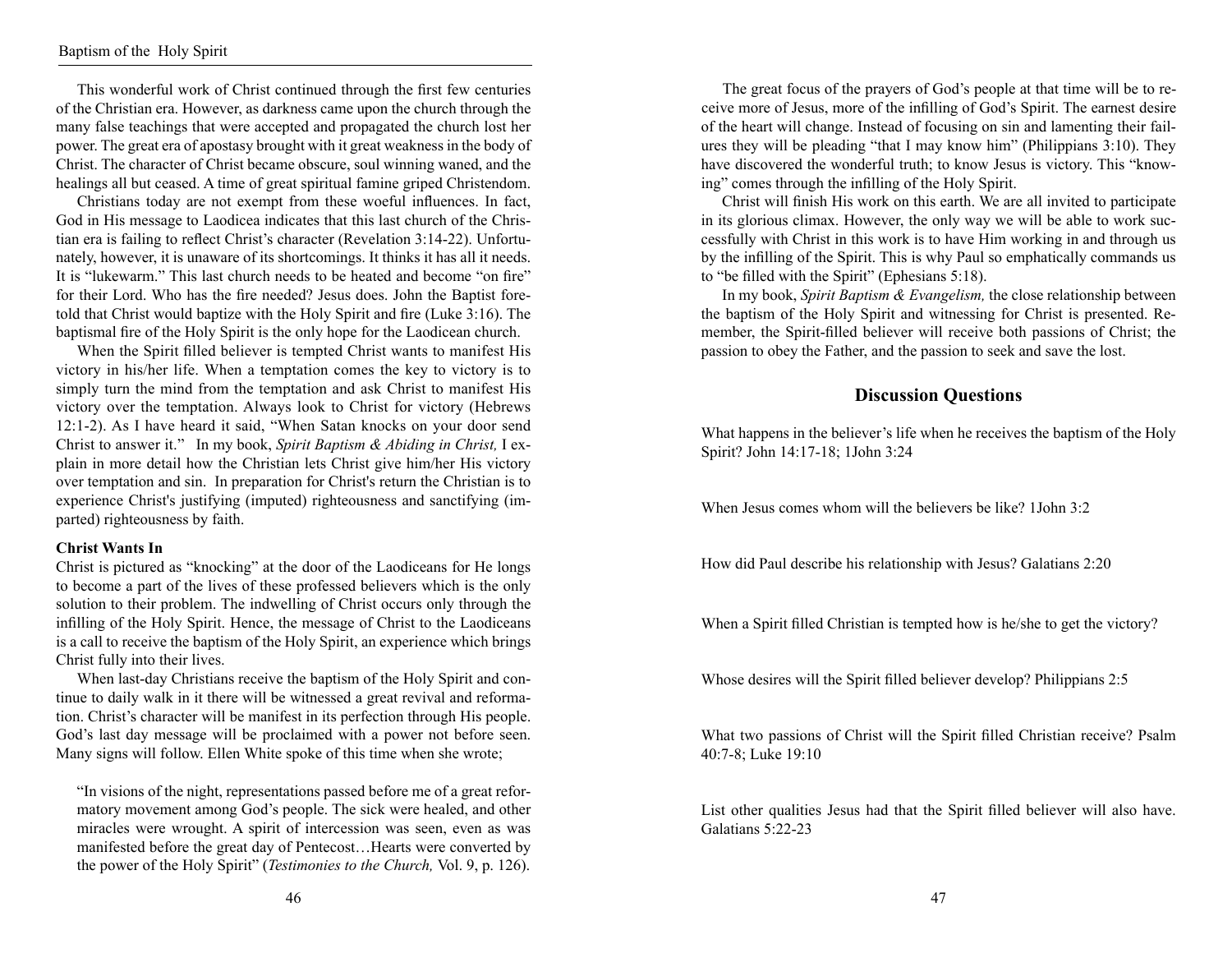### Baptism of the Holy Spirit

How does Ellen White describe the change that takes place in the believer who receives the baptism of the Holy Spirit?

What did Jesus say His followers would do? John 14:12

How does Paul describe those who allow Jesus to live in them through the baptism of the Holy Spirit and minister through them? Romans 8:19

What happens in this earth when the sons of God are fully manifested? Revelation 18:1

What is God's glory? Exodus 33:18-19, 2Corinthians 3:18

What ministry signs did Jesus say would accompany Spirit filled believers? Mark 16:15-18

What happened to Paul that showed the truth of Christ's words? Acts 28:3-6

Was Christ's prophecy of the believers healing the sick accurate? Acts 5:15-16

What happened in the Christian church that caused miracles to stop?

What is the only hope for last day Christians to come out of their Laodicean condition?

What is Christ described doing in God's warning message to the Laodiceans? Revelation 3:20

How do Laodicean believers open the door of their heart and let Christ fully into their life? 1John 3:24

What does Ellen White describe will happen when Laodicean Christians receive the baptism of the Holy Spirit and let Jesus live fully in them?

What will be the overriding desire of last day Spirit filled Christians? Philippians 3:10

Why is "knowing" Christ so important? John 17:3

What did Christ say to those not ready to meet Him when He returns? Matthew 7:23; 25:12

What does Paul command all Christians to do? Ephesians 5:18

### **Prayer Focus**:

- Ask God to:
	- Baptize you with His Spirit
	- Manifest Jesus fully in your life
	- Bless those on your prayer list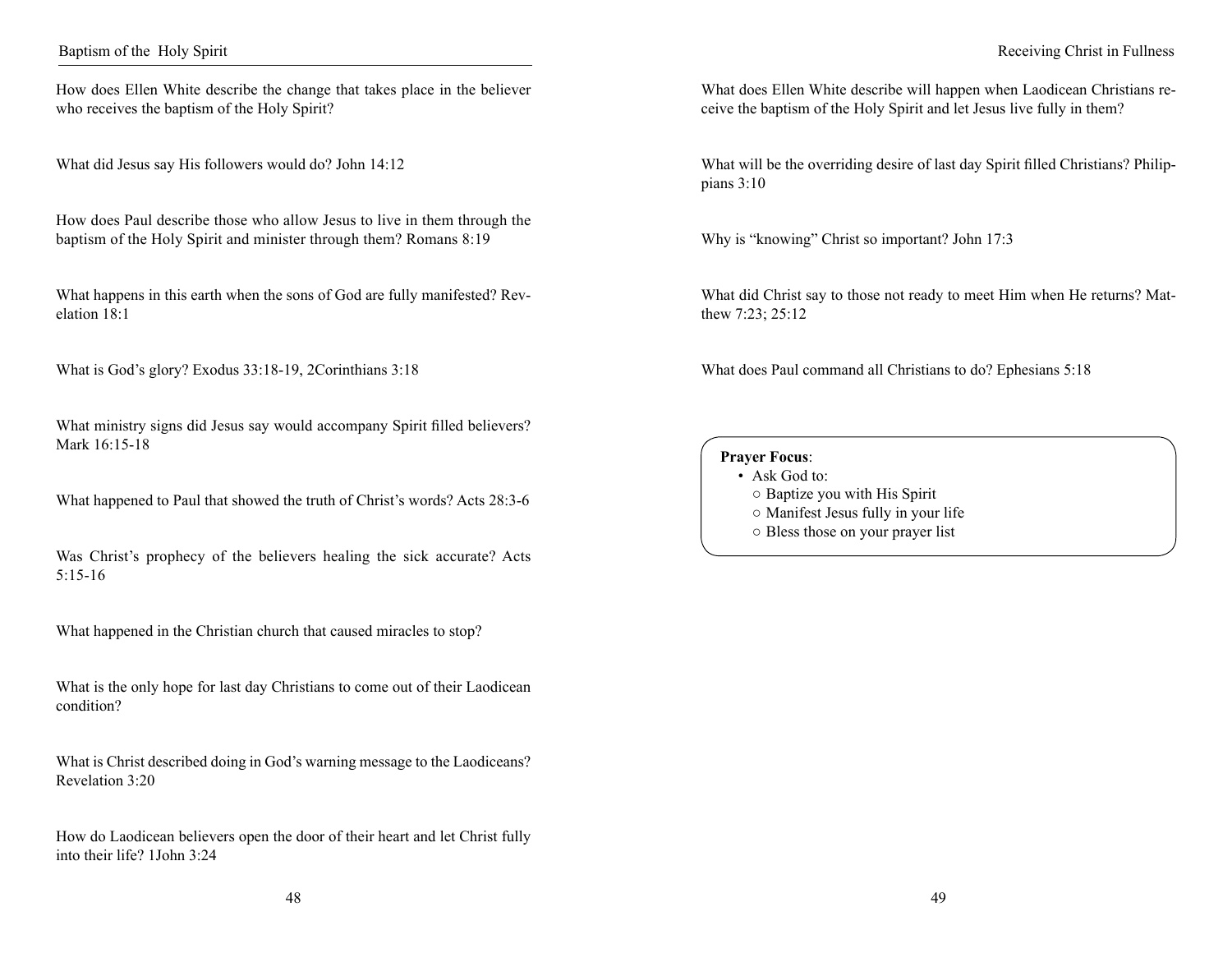# $\omega_{\mathcal{G}}$

# **OBEDIENCE FROM THE HEART**

There are two purposes for the infilling of the Holy Spirit: to reflect Jesus in our life (1 John 3:24; 2 Corinthians 3:3), and to gain a power for witnessing (Acts 1:8). In my book, *Spirit Baptism & Evangelism*, I present the relationship of Spirit baptism and power for witnessing. In this chapter we will focus on the first purpose; reflecting Jesus" character.

### **Jesus and God's Ten Commandment Law**

Jesus and God's law are inseparable. In fact, it was Jesus before His incarnation Who gave Moses the Ten Commandments. The God who gave the commandments revealed Himself to Moses as the "I AM" (Exodus 3:14). Jesus claimed to be the "I AM" of the Old Testament (John 8:58). Comparing 1Corinthians 10:1-4 and Nehemiah 9:12-14, it is very clear that it was Jesus who descended in the cloud on Mt. Sinai and met with Moses.

The Holy Spirit was also very much involved when God gave the Ten Commandments to Moses. In fact, it was the Spirit who wrote the commandments on the tables of stone. This becomes clear when we compare Jesus' statements where He equated the "finger of God" with the "Spirit of God" (Matthew 12:28, Luke 11:20). Hence, the same Holy Spirit who wrote the Ten Commandments on tables of stone will today write God's law on the heart of God's Spirit filled children (2 Corinthians 3:3).

Isaiah foretold that the Messiah would magnify the law, (Isaiah 42:21). Jesus lived and practiced the law of God in His life, clearly stating that His purpose was to fulfill the righteous requirements of the law, not destroy or do away with it (Matthew 5:17).

The professed Christian can participate in two kinds of obedience. First is what I call "external" obedience. This obedience occurs when the believer obeys the law of God simply because God says to obey it. This type of obedience is actually legalism not being from the heart. The second form of obedience is what I call "internal" obedience. This obedience occurs because of a deep, inner desire within the believer to obey God. External obedience without heart obedience is unacceptable to God (Psalm 51:16-17; Matthew 15:8).

I came across an illustration many years ago that I think clarifies the difference between external and internal obedience. Let's say my father died, and I am not sure if I should mourn his death or not, so I go to a friend and

ask his advice. We discuss whether or not I should mourn. My friend finally says; "After all he was your father and you are his son. So I think you should mourn his death." On his advice, I begin mourning his death. I think it becomes obvious that my mourning in this case would not be genuine mourning from the heart. Rather it would be external mourning because it was my obligation as my father's son to mourn his death. True mourning would come spontaneously from the heart. I couldn't help but mourn if it was genuine mourning. The same is true of obedience to God. When one is in right relationship with God through the infilling of the Spirit obedience springs naturally and spontaneously from the heart without hardly even thinking about it. Temptations to disobey will come. However, they will be very much weakened in influence by the strong desire God has placed in the heart to obey.

In the Old Testament God promised to give His children a "new heart" and "caused " them to "walk" in His statutes (Ezekiel 36:26-27). This promise is fulfilled under the New Covenant where God said "I will put my laws into their mind, and write them in their hearts;…", (Hebrews 8:10). Paul further points out that God's law is written in our heart by the Holy Spirit (2 Corinthians 3:3).

David understood this when he wrote:

"…quicken thou me according to thy word….Make me to understand the way of thy precepts:…strengthen thou me according to thy word….Remove from me the way of lying: and grant me thy law graciously….Make me to go in the path of thy commandments;…Incline my heart unto thy testimonies, and not to covetousness. Turn away mine eyes from beholding vanity; and quicken thou me in thy way. Stablish thy word unto thy servant,…" (Psalm 118:25-38). (Psalm 119:25-38).

### **The Baptism of the Holy Spirit and God's Law**

This brings us to the subject under discussion. Through the baptism or infilling of the Holy Spirit, God's law is written in our hearts and we obey from the heart. This does not fully happen when we accept Christ and are baptized by water. Paul states that we must be "filled with the Spirit". This filling with the Spirit refers to being baptized of the Spirit or being anointed by the Spirit. Spirit in filling, baptism, and anointing refer to the same experience in the Christian's life.

This experience of Spirit infilling is essential for the believer. Paul indicates that if we are willing God will first establish us in Christ, then anoint us with His Spirit, which will result in being sealed by the Spirit (2 Corinthians 1:21-22; Ephesians 1:12-13). Any obedience outside of that coming from the in filling of the Spirit will ultimately result in pharisaical, external obedience rather than from the heart. Why? It is because the law is not being written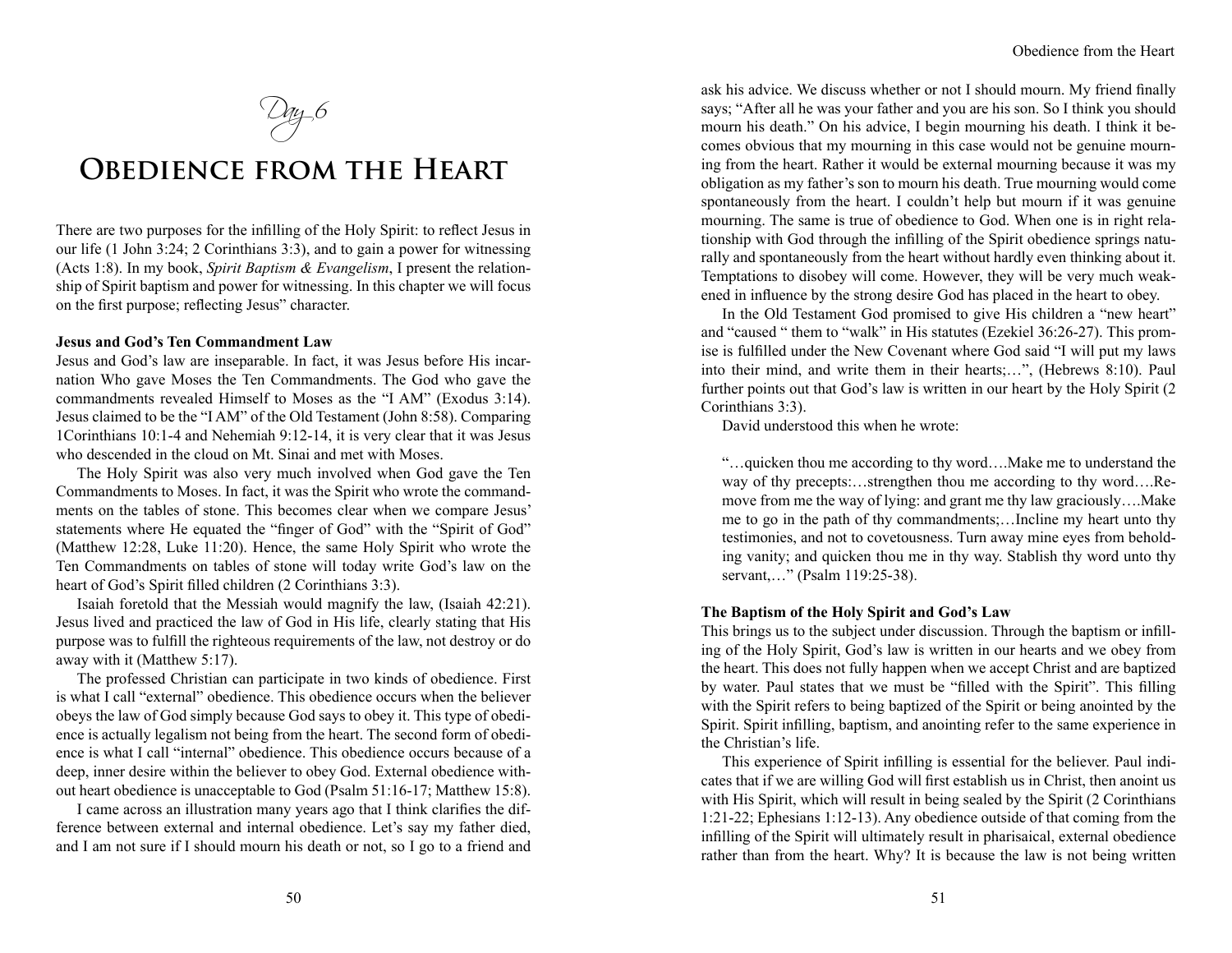in the heart, which occurs when one continues to experience the infilling of the Spirit. The wise man stated; "The desire of the righteous is only good…" (Proverbs 11:23). Paul speaks of the true believer obeying "from the heart" and becoming "servants" or slaves to righteousness (Romans 6:17-18).

Since having God's law written in our heart is so important, how can we know if this has happened? Let me give a simple example. Most of us have televisions in our homes. Let's say we are watching a program that has an interesting story line but includes adultery (seventh commandment), foul language (third commandment), murder (sixth commandment), deceit (ninth commandment), and theft (eighth commandment). If I am able, without much difficulty, to overlook these sinful activities and enjoy the program, then the law of God is not in my heart. If the law was there I would be appalled at the sins being displayed in front of me and I could not enjoy the program.

The characteristics that describe those in Zion who are ready to meet Christ at His second coming include "stoppeth his hears from hearing of blood, and shutteth his eyes from seeing evil;" (Isaiah 33:14). Those Christians who have received the infilling of the Spirit, and have allowed God to write His law in their heart do not stop watching such programs because the law says not to. Rather they stop watching because they are strongly compelled to from within and cannot enjoy the program because of the evil portrayed. However, if a believer resists this repulsion to sin that the Spirit gives him, and continues to participate in it through any of the senses, the repulsion will weaken. The Spirit will soon be grieved until eventually he returns to the state he was in before having received the Spirit's infilling.

### **God's Sealing Work**

The sealing process is seen in a vision in Ezekiel (Ezekiel 9:1-7). A mark was placed upon the foreheads of all that sighed and cried for the abominations that were done in the city Jerusalem (referring to the world). The word "abominations" refers to things morally disgusting, things that belong to the worship of idols, homosexuality, and other perversions. Those who receive God's mark have experienced the law of God written in their hearts, which causes the sinful acts in the world to be repulsive to them. This mark in Ezekiel is the same as the seal of Revelation, which is placed in the forehead of those who will be ready to meet Jesus when He returns (Revelation 7:1-3).

All who are ready to meet Christ when He returns will have had God's law sealed or written in their hearts (Isaiah 8:16). All who have God's law written in their hearts will have received the baptism of the Holy Spirit.

If it does not appear that God's law is in your heart, you still have hope. First, ask God's forgiveness; second, seek the Spirit's infilling. By seeking the baptism of the Spirit we heed God's counsel; "Seek ye the LORD, all ye meek of the earth, which have wrought his judgment; seek righteousness, seek meekness; it may be ye shall be hid in the day of the LORD's anger" (Zephaniah 2:3). How urgent it is that we follow Paul's command to be "filled with the Spirit". This is the only hope if we desire to stand in the great day of Christ's second coming. Then and only then will we have God's law written in our hearts. Only by the Spirit of God is His love placed in our hearts (Romans 5:5), which is the only true motive for obedience to His commandments (John 14:15, Romans 6:17). Then, and only then, will we love righteousness and hate sin.

Ellen White described what happens when we choose to be filled with the Spirit and allow God to write His law in our hearts.

"All true obedience comes from the heart. It was heart work with Christ. And if we consent, He will so identify Himself with our thoughts and aims, so blend our hearts and minds into conformity to His will, that when obeying Him we shall be but carrying out our own impulses. The will, refined and sanctified, will find its highest delight in doing His service. When we know God, as it is our privilege to know Him, our life will be a life of continual obedience. Through an appreciation of the character of Christ, through communion with God, sin will become hateful to us" (*Desire of Ages*, p. 668)

### **Jesus Living in the Believer**

When this happens Jesus is truly living His life in us. We will be reflecting His character and doing His works. We will assuredly be experiencing what John described in 1 John 3:24:

"And he that keepeth his commandments dwelleth in him, and he in him. And hereby we know that he abideth in us, by the Spirit which he hath given us."

These will truly "know" their Lord for they have experienced His abiding presence every moment of every day. When their Lord comes they will not hear the words spoken to them, which is spoken to the foolish virgins who did not have the extra oil—infilling of the Holy Spirit (Matthew 25:12). Those who allow Christ to dwell in them through the infilling of His Spirit will have experienced the consummation of their marriage to Him. Christ "knows" His true bride.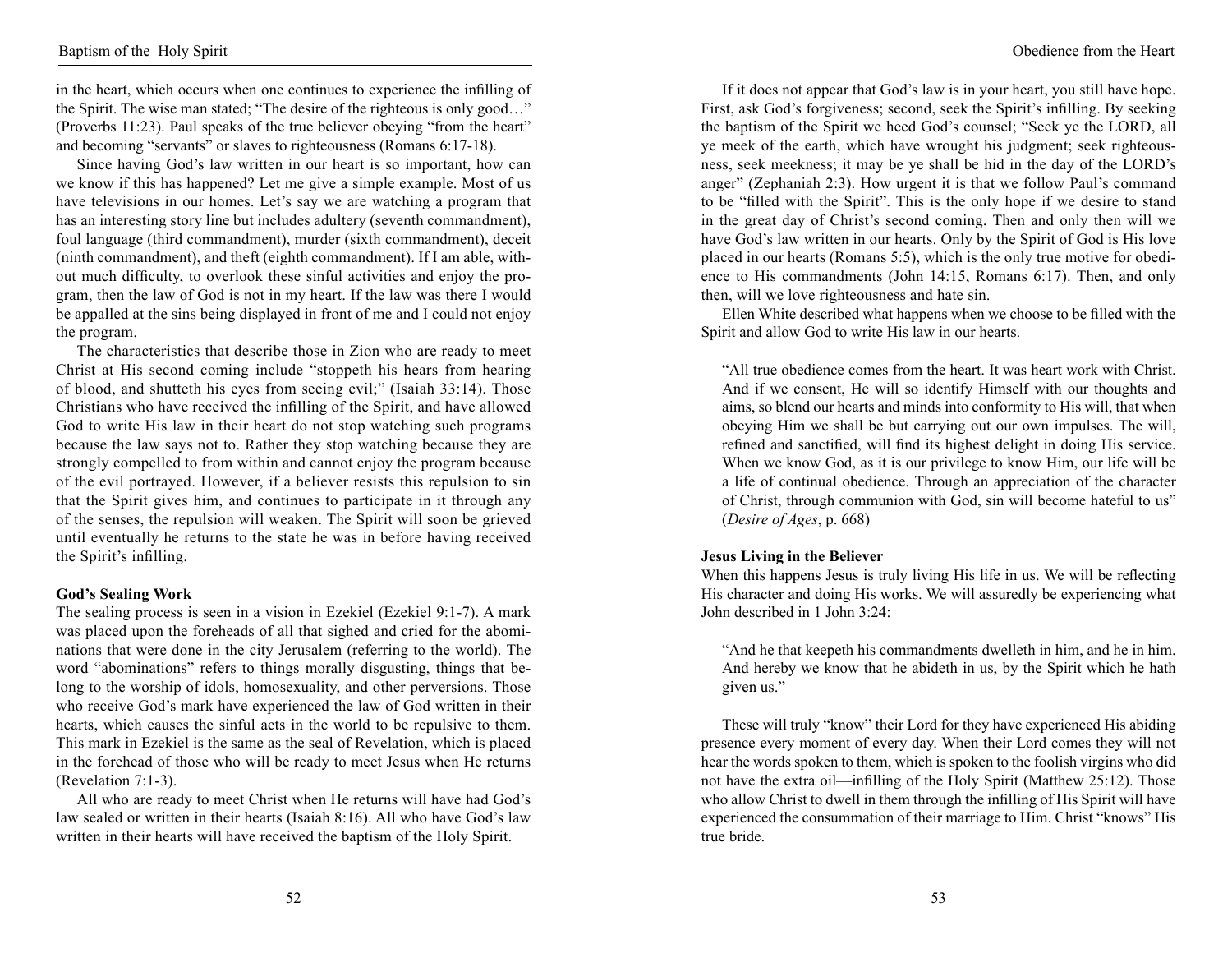## **Discussion Questions**

What are the two purposes for the baptism of the Holy Spirit? 2Corinthians 3:3, 18; Acts 1:8

By what name did God reveal Himself to Moses? Exodus 3:14

Who did Jesus claim to be? John 8:58

According to Paul who was the Old Testament God that led Israel by the pillar of cloud, and was also called the "rock"? 1Corinthians 10:1-4

Who came to Moses on Mt Sinai and gave the 10 commandments? Nehemiah 9:12-14

How did God write the 10 commandments? Exodus 31:18

According to Jesus who is the "finger" of God? Matthew 12:28; Luke 11:20

What does the Holy Spirit do with the 10 commandments today? 2Corinthians 3:3

What kind of life did Jesus live in relation to the 10 commandments? Isaiah 42:21; Matthew 5:17

What two kinds of obedience can be seen in a professed Christian's life?

Is external conformity to God's law acceptable to God if it is not written on the heart? Psalm 51:16-17; Matthew 15:8

According to the Bible how do we get the new heart we need in order to obey God from the heart? Ezekiel 36:26-27

What does God promise to do for the Christian under the new covenant? Hebrews 8:10

What did David ask God to do for him? Psalm 119:25-38

How only can God's law be written on the believer's heart?

What must happen first before an individual can be filled with the Spirit? 2Corinthians 1:21-22; Ephesians 1:12-13

What kind of obedience occurs when one is not Spirit filled?

Give an example of how we can know that God's law is not written in our heart?

What will the Spirit filled believer experience when he sees sinful activities?

Who receives the "mark" or "seal" of God? Ezekiel 9:1-7

Who only will be ready to meet Jesus when He returns? Revelation 7:1-3

What is the relationship between the seal of God, the name of God, the glory of God, and the Ten Commandments? Exodus 33:18-19; Hebrews 8:10; Revelation 7:1-3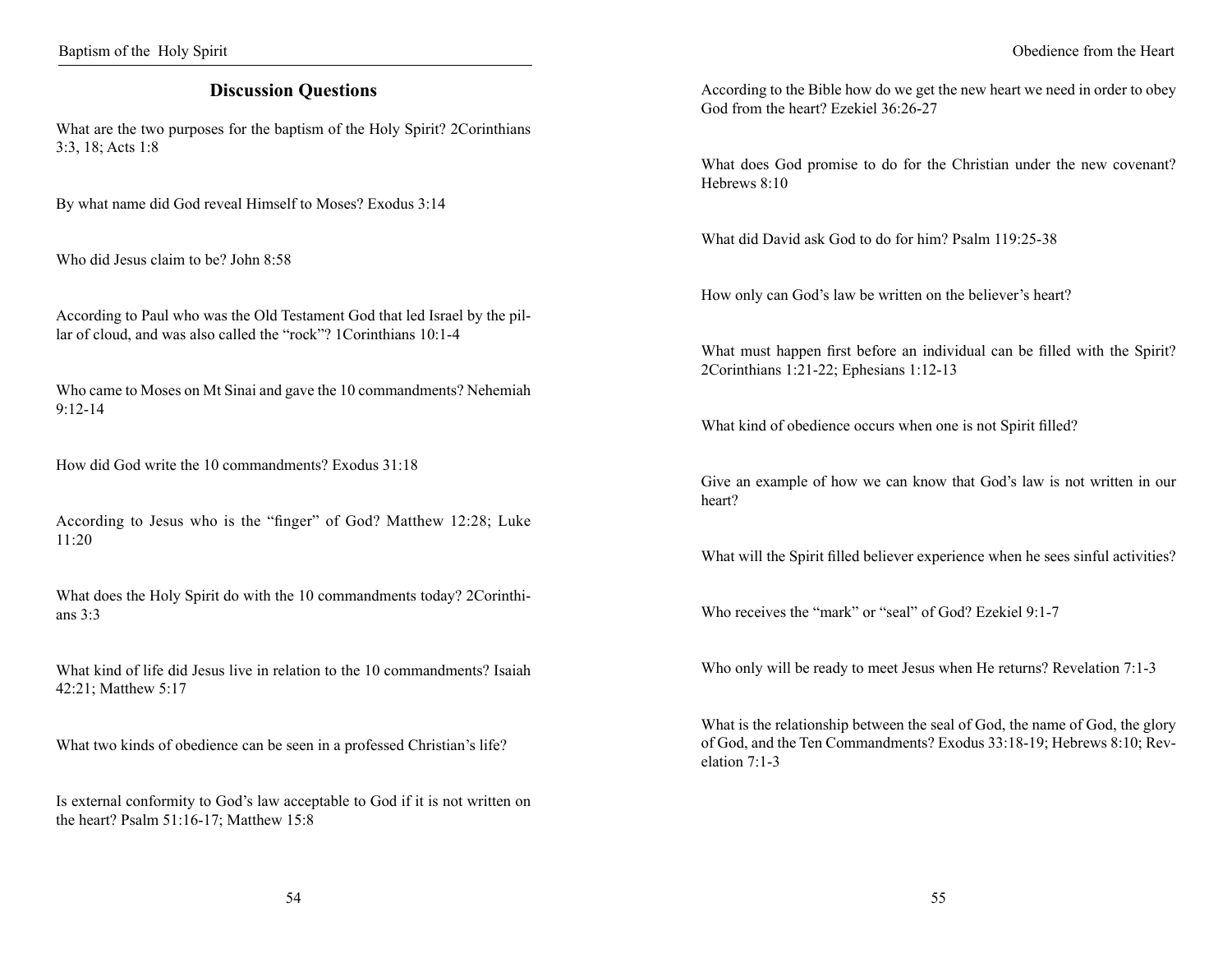How does Ellen White describe the change that takes place in the believer who has the law of God written in their heart by receiving the baptism of the Holy Spirit?

When we receive the baptism of the Holy Spirit what kind of relationship do we experience with Jesus?

### **Prayer Focus**:

• Ask God to:

- Baptize you with His Spirit
- Write His law in your heart so your obedience will be from the heart
- Bless those on your prayer list

# $\bigcirc$ ay 7

# **The Sealing and Shaking**

The sealing and shaking is of vital importance to those living just prior to Christ's return. Those who are sealed will be prepared for that great event. Those who refuse to receive God's seal, which allows God to prepare them for Christ's coming will be shaken out of His church.

### **The Seal of God**

According to the Bible, God's seal is placed in the forehead (Revelation 7:4). The result of receiving God's seal is to receive His "name" in the forehead (Revelation 14:1). God's name and seal are synonymous. When God spoke with Moses in the mount Moses asked to see God's glory. God said he would proclaim His "name" and then proceeded to reveal His character (Exodus 33:18-19). Thus we see that God's seal, name, character, and glory refer to the same thing. In the new covenant God promises to put His law in our mind (Hebrews 8:10). In the Old Testament, God's commandments were to be as "frontlets between the eyes," which refers to the forehead. Hence, God's commandments are symbolically pictured as being placed in the forehead.

In the chapter "Obedience from the Heart" we saw that the work of the Holy Spirit is to write God's law in our hearts. We have also seen that this work is called the "sealing," which occurs as a result of the infilling of the Spirit (2 Corinthians 1:21-22; Ephesians 1:13). Thus, in order to receive the seal, name, character, and law of God in our forehead (mind) we must receive the in lling of the Holy Spirit. According to the Bible, there is no other way. This is why the baptism or infilling of the Spirit is essential for the believer. This is why Paul emphatically commands us to "be filled with the Spirit" (Ephesians 5:18).

Ezekiel was given a vision of this sealing process (Ezekiel 9:1-7). He saw a man clothed in linen with a writer's inkhorn by his side who placed a mark upon the foreheads of all that sighed and cried for all the abominations that were done in the city Jerusalem, which has application to the world.

As we have previously seen, the word "abominations" refers to things morally disgusting, things which belong to worship of idols, homosexuality, and other perversions. Those who receive this mark have experienced the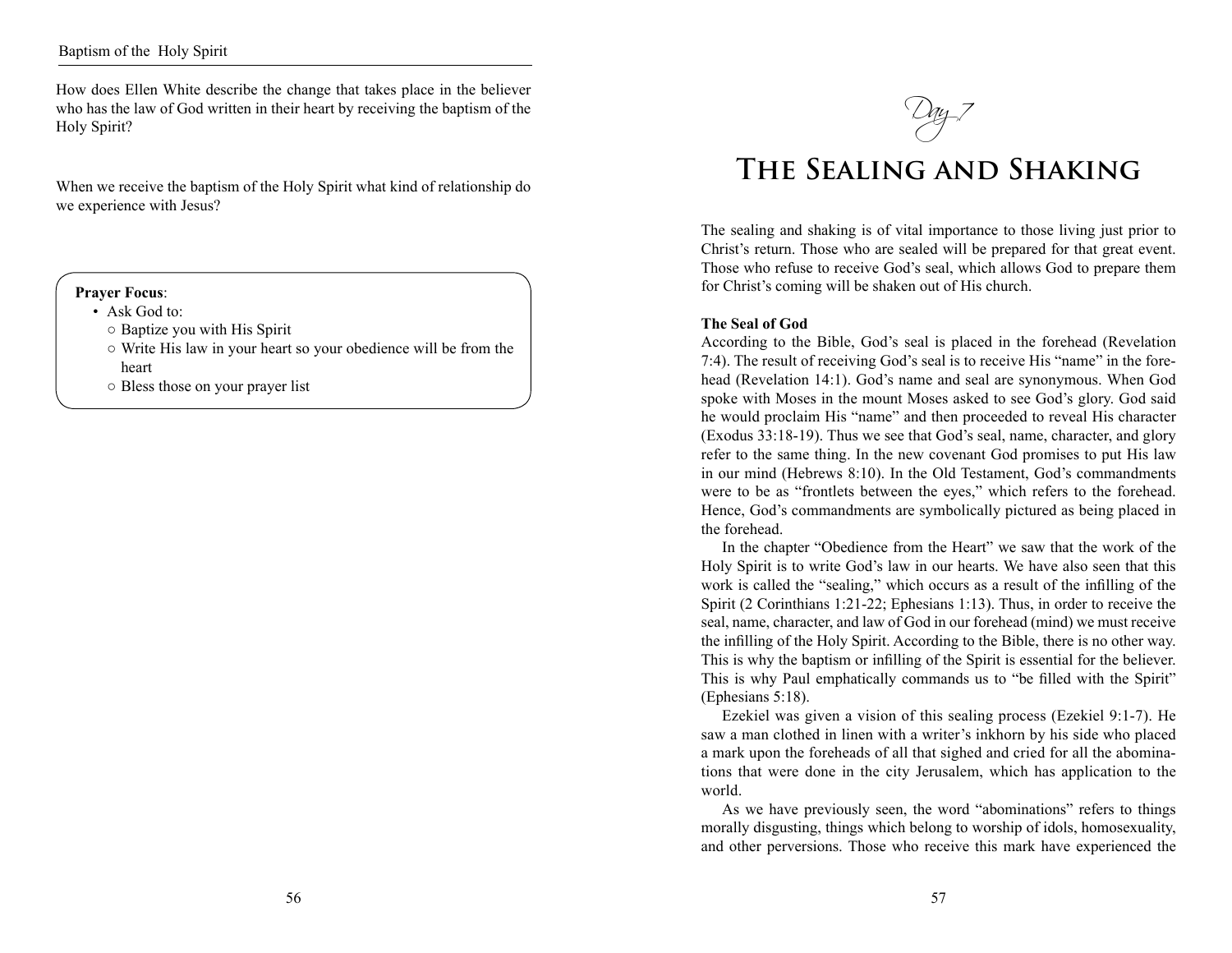law of God written in their hearts and such things in the world are repulsive to them. This mark in Ezekiel is the same as the seal of Revelation, which is placed in the forehead (Revelation 7:1-3). We have previously seen that this sealing takes place as the result of the infilling or anointing of the Holy Spirit (2 Corinthians 1:21-22; Ephesians 1:12-13).

### **The Shaking**

In Ezekiel's vision, those who do not receive the mark or seal of God are pictured as being slain. Seventh-day Adventists have always understood that those not sealed are "shaken" from the church. Ezekiel uses the word "slain" to describe this shaking of those not sealed. This sealing and shaking begins at the "sanctuary" which refers to the church. Hence, God's sealing and shaking work begins in His church and will spread throughout the world and will affect every man, woman and child on earth. Those who refuse to receive the in filling of the Holy Spirit will in the end be shaken out of the church and eternally lost.

This is actually the very same scenario given in Revelation in reference to God's message to the Laodicean church (Revelation 3:14-22). Those in Laodicea are offered the opportunity to let Christ into their lives, which occurs through the baptism or infilling of the Holy Spirit  $(1$  John 3:24). They are invited to "buy" the gold, which refers to faith and love—two very important fruits of the Spirit (Galatians 5:22-23). We receive this love only by the infilling of the Holy Spirit (Romans 5:5). They are also to buy "white raiment," which refers to Christ's righteousness—the opposite of the selfrighteousness of those who have external obedience and not heart obedience. They are also counseled to buy "eyesalve," which is spiritual insight given only by the Holy Spirit that they may see their true condition. The problem with Laodicea is that they think they are acceptable in God's sight. They see no need for any more of God's Spirit, which would bring the fullness of Christ into their lives if received. The warning is that God will "spue" them from His mouth if they do not allow Christ into their lives which causes the fruit of the Spirit to be manifested in their lives and God's law to be written in their hearts. This imagery of being "spued" from God's mouth refers to those "slain" in Ezekiel's vision, which is the shaking.

In the book *Early Writings* Ellen White was given a vision of the shaking and asked its meaning. She was told;

"…it would be caused by the straight testimony called forth by the counsel of the True Witness to the Laodiceans. This will have its effect upon the heart of the receiver, and will lead him to exalt the standard and pour forth the straight truth. Some will not bear this straight testimony. They will rise up against it, and this is what will cause a shaking among God's people" (*Early Writings*, p. 270).

In the book of Revelation Jesus is the "True Witness," (Revelation 3:14). It is urgent that we take serious Christ's counsel to let Him come fully into our lives through the infilling of the Holy Spirit. This infilling will cause His law to be written in our hearts, which will cause us to exalt God's standard in our lives and through our words. Those not receiving the infilling of God's Spirit will look upon those being sealed as extreme in their fidelity to God. The carnal, lawless nature of those not sealed will rise against the experience happening in those being sealed by the Spirit's infilling. They will not understand it and will feel condemned by the exemplary lives of those sealed. Ellen White writes that the world will consider those faithful to God as "straitlaced" (*Fundamentals of Christian Education*, p. 289). I might add that it will not only be just the world, but also fellow believers who have not allowed God's law to be written in their hearts will also have this same attitude toward those sealed by the Spirit's infilling.

### **Wise and Foolish Virgins**

Christ's parable of the ten virgins gives a similar picture of events. Two groups of virgins are depicted, the wise and foolish. The difference between the two groups is that the wise virgins had bought extra oil for their lamps. The term "bought" is significant in the light of Christ's message to the Laodiceans to "buy". One can only "buy" or obtain the oil from Christ. It is not available from another person. Ellen White compares the foolish virgins with the Laodiceans in the following statement.

"The name 'foolish virgins' represents the character of those who have not the genuine heart-work wrought by the Spirit of God. The coming of Christ does not change the foolish virgins into wise ones… The state of the church represented by the foolish virgins, is also spoken of as the Laodicean state" (*Review and Herald*, Aug. 19, 1890).

LeRoy Froom commenting on this parable, states;

"The foolish think the wise are unduly worked up over this question of the oil" (*Coming of the Comforter*, p. 294).

This is typical of the mental attitude of those in Laodicea. They think they are sufficiently spiritual and are totally unaware of their true condition. When they hear a message to be baptized by the Holy Spirit they draw back con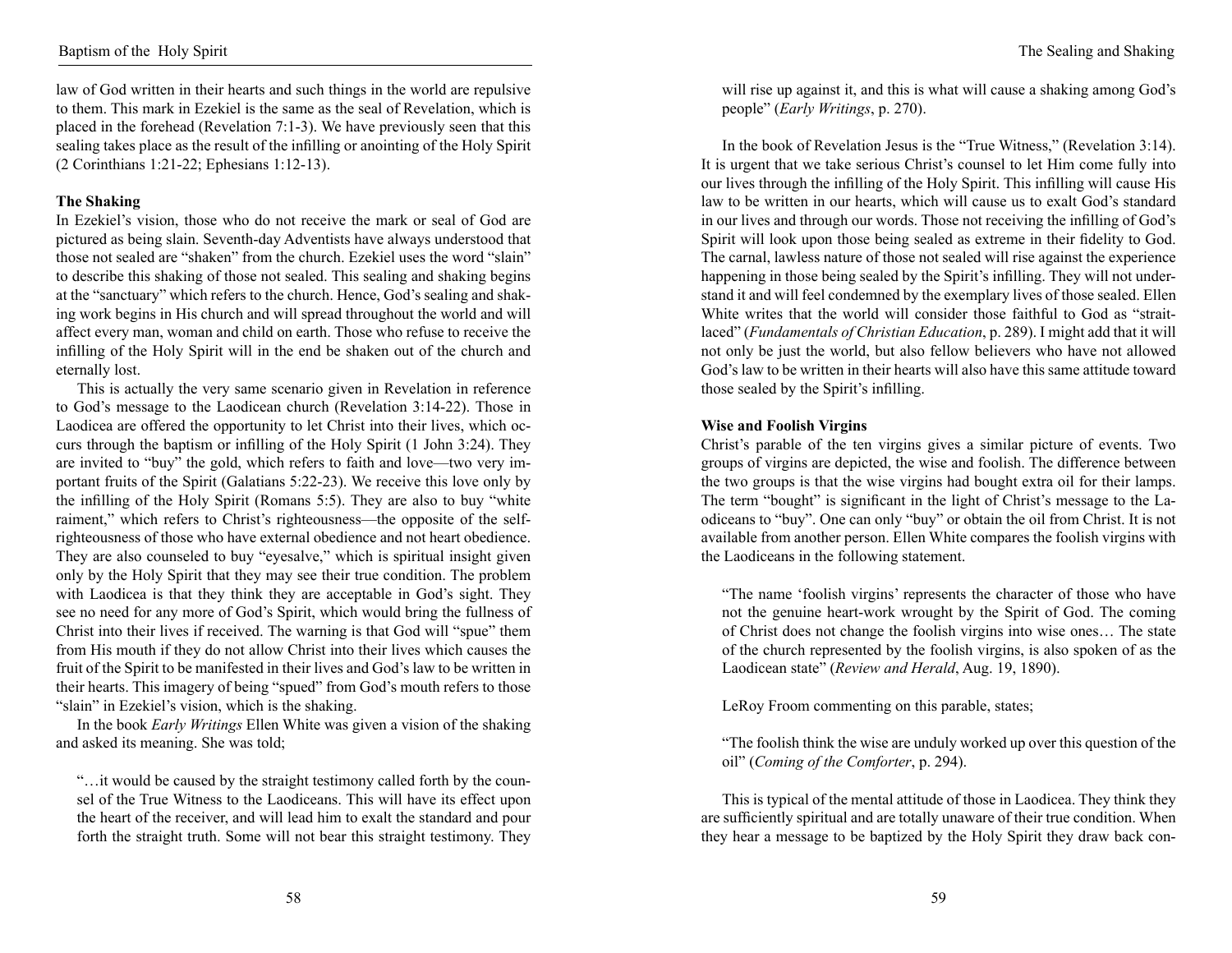fident that they already have the Spirit sufficiently in their life. Ellen White commenting of the foolish virgins states;

"The class represented by the foolish virgins are not hypocrites. They have a regard for the truth, they have advocated the truth, they are attracted to those who believe the truth; but they have not yielded themselves to the Holy spirit's working….the class represented by the foolish virgins have been content with a superficial work. They do not know God....Their service degenerates into a form" (*Christ Object Lessons*, p. 411).

### **Timely Warning**

Ellen White warned:

"The baptism of the Holy Ghost as on the day of Pentecost will lead to a revival of true religion and to the performance of many wonderful works. Heavenly intelligences will come among us and men will speak as they are moved by the Holy Spirit of God. But should the Lord work upon men as He did on and after the day of Pentecost, many who now claim to believe the truth would know so very little of the operation of the Holy Spirit that they would cry, 'Beware of fanaticism.' They would say of those who were filled with the Spirit, 'These men are full of new wine.'

"The time is not far off now when men will want a much closer relation to Christ, a much closer union with His Holy Spirit, than they have ever had, or will have, unless they give up their will and their way, and submit to God's will and God's way. The great sin of those who profess to be Christians is that they do not open the heart to receive the Holy Spirit. When souls long after Christ and seek to become one with Him, then those who are content with the form of godliness, exclaim 'Be careful, do not go to extremes.' When the angels of heaven come among us, and work through human agents, there will be solid and substantial conversions, after the order of the conversions after the day of Pentecost" (*Selected Messages*, Vol. 2, p. 56-57).

 How shocking to the foolish virgins will Christ's words be, "I know you not". Jesus describes this group in Matthew 7:20-23. Note both the foolish virgins and those in Matthew 7 say, "Lord, Lord" to Christ. These are definitely professed believers in Him. In fact, they were very active in service and ministry for Him. In His name they had even done miracles, cast our devils, etc. They were sure they were right with God and were ready for Christ's return. Note carefully what Christ says to them. They had not "done the will of my Father which is in heaven". They instead worked "iniquity."

Any work done for God outside genuine faith and the Spirit is sin (Romans 14:23). To the outside observer, the works of both the foolish and wise virgins would look very similar. Only God knows the heart. Also one cannot determine the wise from the foolish by signs that follow those who believe, such as casting out devils and healing. For those filled and not filled with the Spirit may have these signs in their ministry (Matthew 7:20-23).

### **The True Test of Discipleship**

The only true test of those who are filled with the Spirit are by the "fruits" of the Spirit (Matthew 7:20, Galatians  $5:22-23$ ). Only those filled with the Spirit will fully manifest the fruit of the Spirit in their life. Only those baptized by the Spirit will fully manifest the character of Christ in their lives. Only those with the extra oil of the Spirit, which refers to the baptism of the Holy Spirit, will be ready for the Bridegroom when He comes. They had "bought" the extra oil needed to endure through the night until the Bridegroom returns. They remain faithful to their Lord to the end. They know Him so intimately, and love Him so deeply, that they would rather die than hurt or disappoint Him.

### **Baptism of the Holy Spirit and the Shaking**

The Pentecost outpouring of the Holy Spirit is called the "early rain" in the Bible. The baptism or infilling of the Spirit is in reality the early rain experience of the Spirit in the Christian's life.

The Bible also refers to another outpouring of the Spirit just prior to Christ's second coming. That outpouring is called the "latter rain." The latter rain outpouring of the Spirit completes the work of the Spirit in the life of the believer, preparing him to be ready for Christ's second coming. However, if one does not receive the early rain or baptism of the Spirit, he or she will not be prepared to receive the latter rain. The latter rain will fall, but it will be of no benefit to those who have not received the early rain. Ellen White clearly described the relationship of the early and latter rain with the following words:

"In the East the former rain falls at the sowing time. It is necessary in order that the seed may germinate. Under the influence of the fertilizing showers, the tender shoot springs up. The latter rain, falling near the close of the season, ripens the grain and prepares it for the sickle. The Lord employs these operations of nature to represent the work of the Holy Spirit. As the dew and the rain are given first to cause the seed to germinate, and then to ripen the harvest, so the Holy Spirit is given to carry forward, from one stage to another, the process of spiritual growth. The ripening of the grain represents the completion of the work of God's grace in the soul. By the power of the Holy Spirit the moral image of God is to be perfected in the character. We are to be wholly transformed into the likeness of Christ.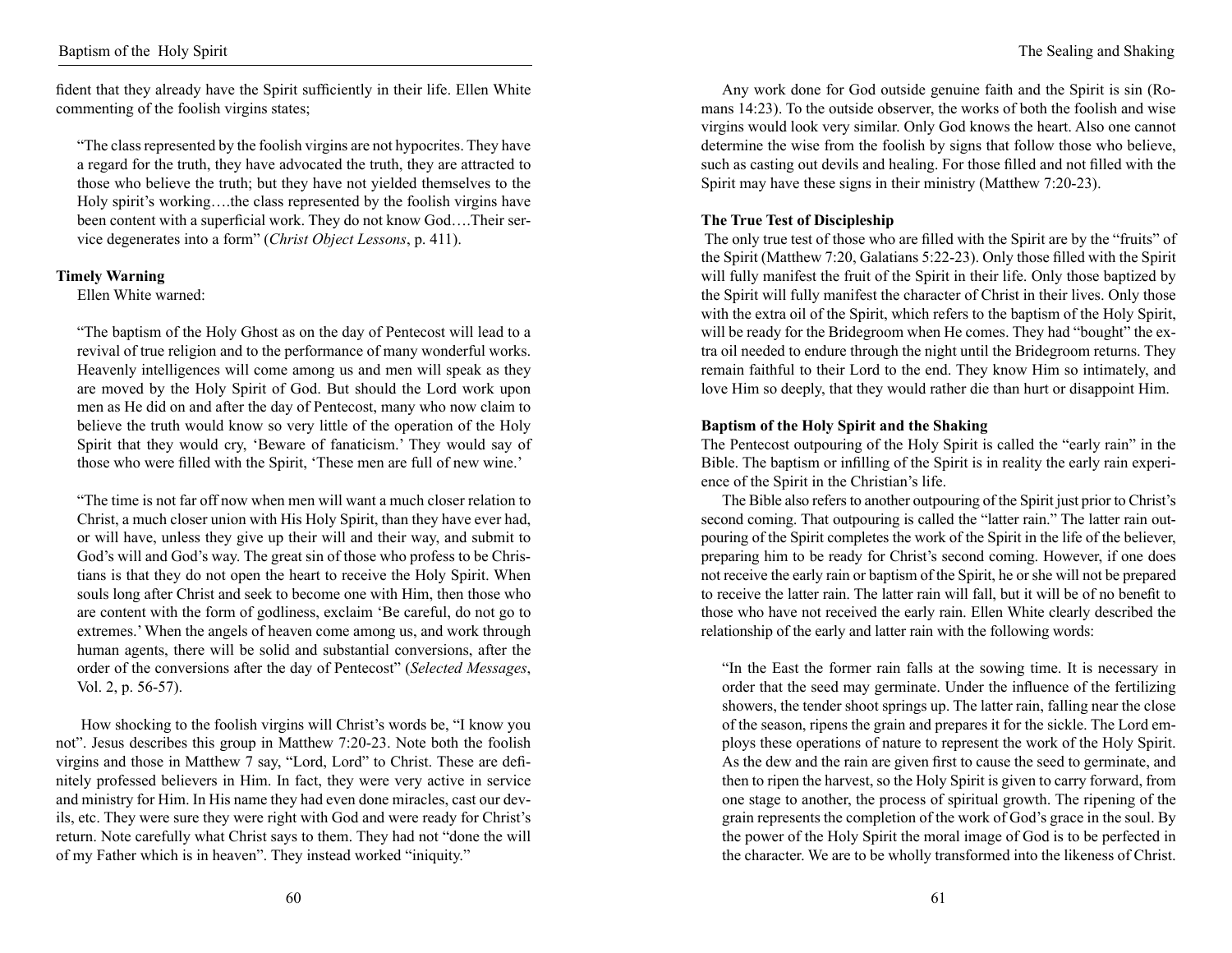"The latter rain, ripening earth's harvest, represents the spiritual grace that prepares the church for the coming of the Son of man. But unless the former rain has fallen, there will be no life; the green blade will not spring up. Unless the early showers have done their work, the latter rain can bring no seed to perfection.

"Many have in a great measure failed to receive the former rain. They have not obtained all the benefits that God has thus provided for them. They expect that the lack will be supplied by the latter rain. When the richest abundance of grace shall be bestowed, they intend to open their hearts to receive it. *They are making a terrible mistake*" (*Testimonies to Ministers and Gospel Workers*, p. 506-507, emphasis added).

Let us not make the "terrible mistake" about which Ellen White warns us. Let us seek God for the early rain, which is the baptism of the Holy Spirit. If we fail to do this, we will not be ready for the latter rain. We will remain among the group of foolish virgins and the lukewarm professors of truth in Laodicea. If we refuse the early rain baptism of the Spirit, we will most assuredly be shaken out of God's remnant church.

Praise God, none need to be among those shaken out of the church. All who daily and humbly seek God and the infilling of His Spirit will grow in grace, develop the character of Christ (the fruit of the Spirit), experience the latter rain, and be ready to meet their Lord when He returns.

## **Discussion Questions**

Why is receiving the seal of God important? Revelation 7:1-3

Where is God's seal placed on the Christian? Revelation 7:4

When one receives the seal of God what else does he receive? Revelation 14:1

What does receiving God's name represent in the life of the believer? Exodus 33:18-19; 34:5-7

Under the new covenant where is the law of God placed? Hebrews 8:10

In the Old Testament what did God want to place in His children's forehead or minds? Deuteronomy 6:8

When we put the above scriptures together what do they teach us?

Which member of the Godhead writes God's law in the mind of His children and seals them? 2Corinthians 3:18; 1:21-22; Ephesians 1:13

What experience is necessary for the Christian to enter into in order to be sealed?

What does the prophet Ezekiel call this seal of God? Ezekiel 9:1-7

Who receives this mark or seal of God according to Ezekiel? Ezekiel 9:1-7

According to Ezekiel what happens to those who do not receive the mark in their forehead? Ezekiel 9:5-6

What has the Seventh-day Adventist church interpreted this slaying of those without the mark of God to represent?

In relation to the baptism of the Holy Spirit, who will be shaken out of the church?

How does Revelation describe this shaking event? Revelation 3:14-16

In the message to the Laodiceans what is the solution to their problem? Revelation 3:20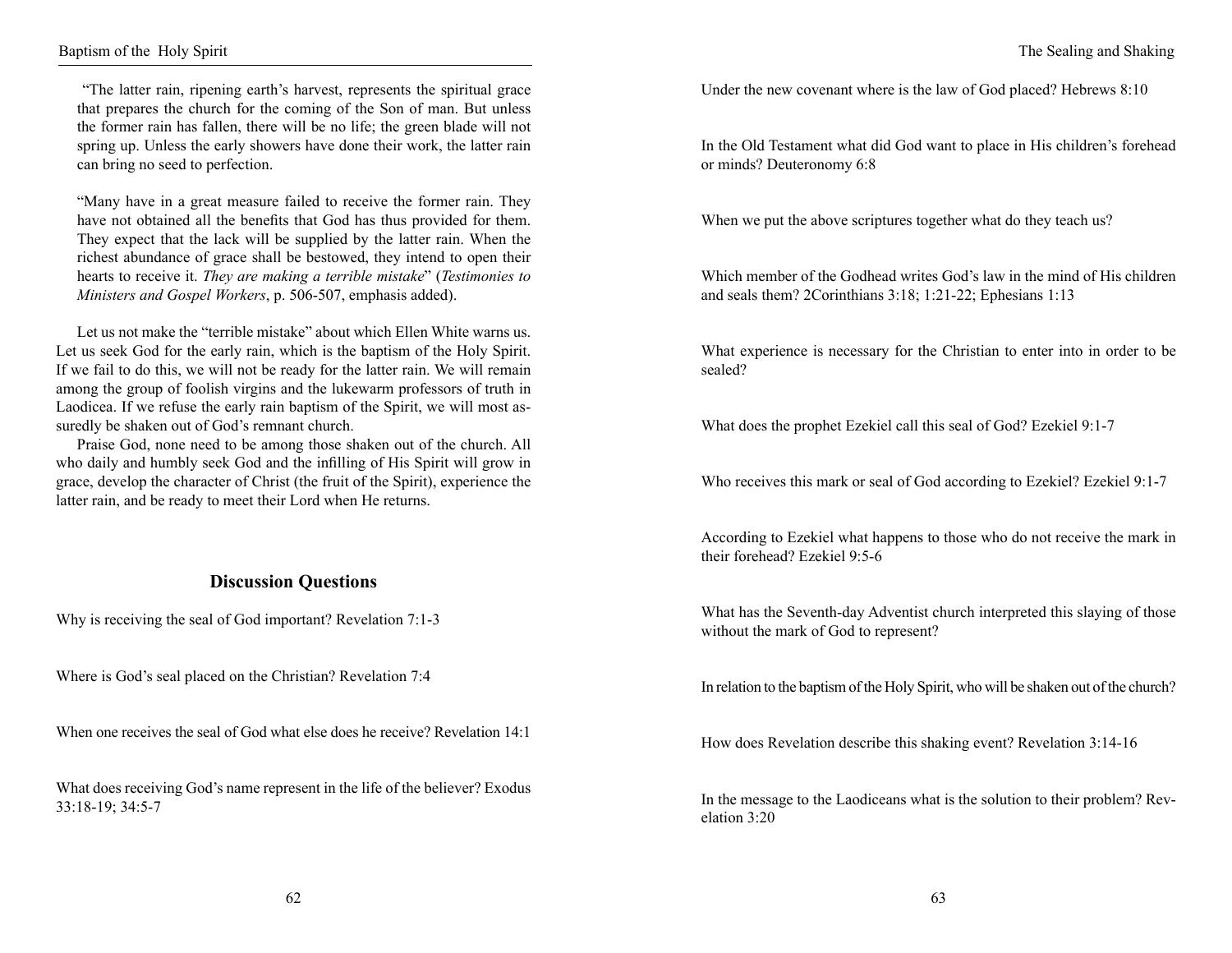Baptism of the Holy Spirit

How do we let Christ fully into our life? 1John 3:24

What other things are the Laodicean Christians to obtain in order to avoid being "spewed" out of God's mouth? Revelation 3:18

 Note: The gold represents Christ's character of faith and love, the white raiment represents the righteousness of Christ and the eye salve represent the spiritual insight we receive from experiencing the baptism of the Holy Spirit

What does Ellen White say will cause the shaking in the church?

Who is the True Witness? Revelation 3:14

How then does one rise up against the counsel of the True Witness?

According to Ellen White what do those who refuse the baptism of the Holy Spirit call those who receive the Spirit's infilling?

The parable of the wise and foolish virgins gives the same scenario as Ezekiel chapter nine and Revelation's warning to Laodicea. What did the wise virgins have that the foolish ones did not have? Matthew 25:1-12

Note: The extra oil represents the baptism of the Holy Spirit

What does Ellen White say about the foolish virgins?

What does Christ say to the foolish virgins when He returns? Matthew 25:20-23

Were these foolish virgins involved in apparent marvelous works for Christ? Matthew 7:20-23

What is the only reliable test to distinguish a wise virgin from a foolish virgin? Matthew 7:20; Galatians 5:22-23

Why do the wise virgins have the fruit of the Spirit in their lives? Galatians 5:16; Ephesians 5:18

The baptism of the Holy Spirit is called the "early rain" of the Spirit and began to be poured out on the Day of Pentecost. What other outpouring of the Holy Spirit must the wise virgins experience?

What does Ellen White say the foolish virgins are doing when they refuse to receive the early rain of the Spirit and think they can wait for the latter rain in order to be ready for Christ's second coming?

Which group of virgins do you want to be among when Jesus comes?

### **Prayer Focus**:

- Ask God to:
	- Baptize you with His Spirit
	- Seal you with His Holy Spirit
	- Bless those on your prayer list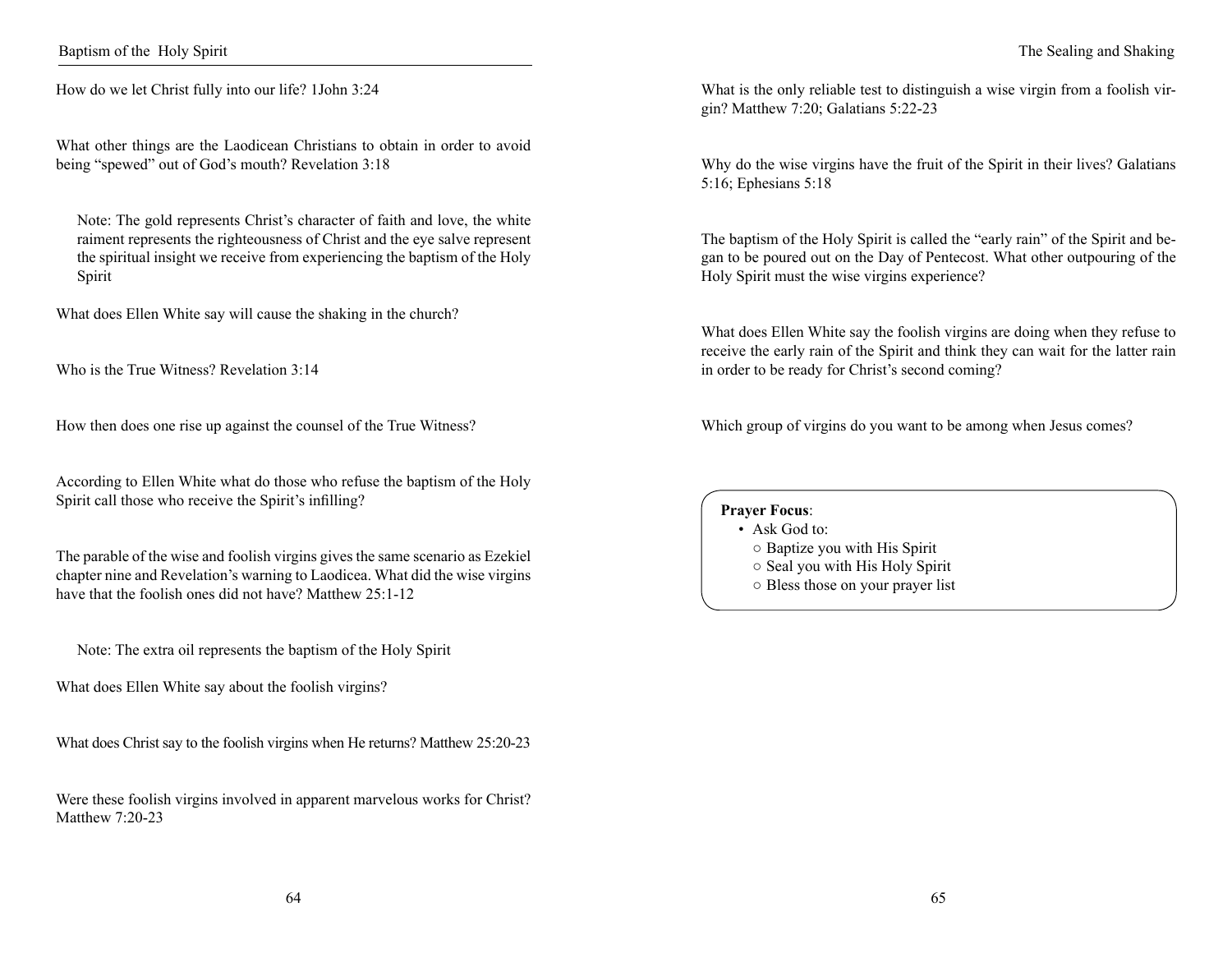# $\mathcal{O}_{q}$   $\mathcal{S}$

# **The Fruit of the Spirit**

Christ's call in one's life is to bear fruit (John 15:1-2, 5, 16). Here, the abiding of Christ in the believer is the infilling of the Holy Spirit (1 John 3:24). If a Christian bears no fruit, then he does not have the infilling of the Spirit. As we have previously seen, if one does not have the infilling of the Spirit, Christ does not "know" him and he will be lost (Matthew 7:20-23; 25:1- 12). Through the infilling baptism of the Spirit, Christ most fully lives in the believer.

The fruit of which Christ speaks is especially the "fruit of the Spirit." Paul described this fruit in his letter to the Galatians.

"But the fruit of the Spirit is love, joy, peace, longsuffering, gentleness, goodness, faith, meekness, temperance: against such there is no law" (Galatians 5:22-23).

The initial baptism or infilling of the Holy Spirit is vital; however, we must not stop there. The believer must continue to "walk in the Spirit" (Galatians 5:25). We must daily be filled anew with the Spirit and yield our lives to His prompting, allowing Him to bring forth fruit all the days of our life.

### **The Greatest Experience**

As Christians, we are to continue growing in our knowledge of God and the graces of the Spirit. We are to "go on unto perfection" (Hebrews 6:1-3). Justification by faith, righteousness by faith, etc. is the launching pad for the believer. However, the infilling of the Holy Spirit is the greatest dimension and experience. We experience God's sanctification by the Spirit's indwelling. The believer does not simply copy Jesus life. Jesus actually lives in the believer. Our thoughts, words, and actions become Jesus' thoughts, words, and actions. Christ in us is our only "hope of glory" (Colossians 1:27).

"All true obedience comes from the heart. It was heart work with Christ. And if we consent, He will so identify Himself with our thoughts and aims, so to blend our hearts and minds into conformity to His will, that when obeying Him we shall be but carrying out our own impulses. The will, refined and sanctified, will find its highest delight in doing His service. When we know God, as it is our privilege to know Him, our life will be a life of continual obedience. Through an appreciation of the character of Christ, through communion with God, sin will become hateful to us" (Desire of Ages, p. 668).

Paul tells us that Christ dwells in our hearts by faith, and this is what brings about our being rooted and grounded in love, which is the most prominent fruit expressed in the Bible (Ephesians 3:17). When we receive the in filling of the Spirit by faith, we receive Christ  $(1$  John 3:24; Galatians 3:14). When Christ dwells in us He "walks" in us (2 Corinthians 6:16). He lives His life in us. The life He lived, we will live. The works He did, we will do (John 14:12). This happens as we continue to "walk in the Spirit" (Galatians 5:25).

Water baptism for the believer is similar to the marriage service. It is a public ceremony indicating one's commitment to Christ. The baptism of the Holy Spirit is similar to the consummation of the marriage where the bride comes to intimately "know" her bridegroom. It is through the infilling of the Holy Spirit that the believer comes to intimately "know" his Lord. This is why Christ says to those who refuse this experience in the Spirit, "I know you not" (Matthew 25:12). Of these foolish virgins, Ellen White writes:

"The class represented by the foolish virgins are not hypocrites. They have a regard for the truth, they have advocated the truth, they are attracted to those who believe the truth; but they have not yielded themselves to the Holy spirit's working….the class represented by the foolish virgins have been content with a superficial work. They do not know God....Their service degenerates into a form." (Christ's Object Lessons, p. 411).

### **The Fruit of the Spirit**

When the believer yields to the infilling of the Holy Spirit he will bring forth fruit. He will become like Jesus in character. So let's take a closer look at these fruit of the Spirit in Galatians 5:22-23.

The first fruit is "**love**". This is "agape" love, the highest form of love. It is the kind of love God loves us with. It does what is best for the one loved. Jesus described this kind of love in the following way:

"But I say unto you, love your enemies, bless them that curse you, do good to them that hate you, and pray for them which despitefully use you, and persecute you" (Matthew 5:44).

Paul describes "agape" love with the words: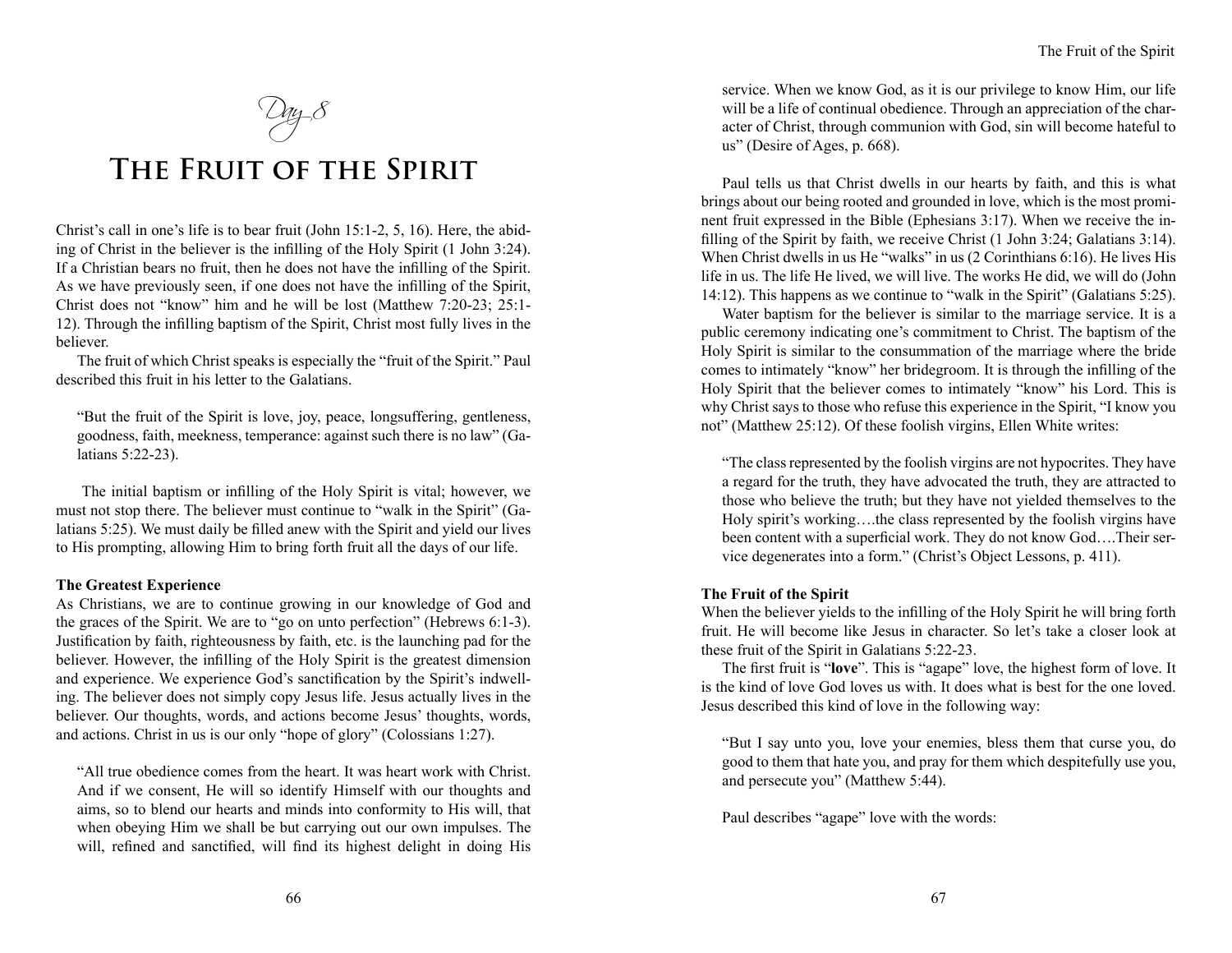"Love is very patient and kind, never jealous or envious, never boastful or proud, never haughty or selfish or rude. Love does not demand its own way. It is not irritable or touchy. It does not hold grudges and will hardly even notice when others do it wrong. It is never glad about injustice, but rejoices whenever truth wins out. If you love someone you will be loyal to him no matter what the cost. You will always believe in him, always expect the best of him, and always stand your ground in defending him" (1 Corinthians 13:4-7, Living Bible).

The second fruit is "**Joy**". This quality of character results in rejoicing and gladness in the heart. The one manifesting this fruit will "rejoice in the Lord always" (Philippians 4:4).

The fruit of "**peace**" refers to harmony among individuals; being able to fellowship and work together for Christ without dissension. We see this fruit manifested following Pentecost (Acts 2:46-47). Peace also includes being content with one's lot in life. Paul described this attitude when he wrote:

"…for I have learned, in whatsoever state I am, therewith to be content" (Philippians 4:11).

This peace will be present in the life of the believer independent of circumstances. Jesus spoke of this peace when He said:

"Peace I leave with you, my peace I give unto you: not as the world giveth, give I unto you. Let not your heart be troubled, neither let it be afraid" (John 14:27).

This fruit also includes a state of conscious reconciliation with God. When we have received Christ as our Savior, we know that we are accepted of God and have eternal life (1 John 5:11-13).

The fruit of "**longsuffering**" causes its recipient to have forbearance and self-restraint before proceeding to action. This fruit enables the believer to refrain from avenging himself. Jesus gave us a clear example of this when He stood before his persecutors. Peter describes Christ attitude in 1 Peter 2:23:

"Who, when he was reviled, reviled not again; when he suffered, he threatened not; but committed himself to him that judgeth righteously."

This fruit brings to the believer patient faith under the pressure of trying circumstances. The infilling of the Spirit leads one to know God so well that he can rest assured that God will see him through the most difficult situations.

"**Gentleness**" is a fruit that includes the quality of kindness. It leads to a mellowing of all that would be harsh. This fruit refers especially to one's disposition and not necessarily their actions. It gives the believer mildness of temper, a calm, quiet, yet cheerful disposition.

The "**goodness**" referred to as one of the fruit is active goodness. The one in whom goodness dwells will be upright in heart and life, in motive and conduct. However, he does not spare sharpness or rebuke to cause good in others. Jesus manifested this quality when He cleansed the temple of the money changers (Matthew 21:12-13). We also see this quality manifested in Paul when he openly rebuked Peter for showing favoritism to those of the "circumcision" (Galatians 2:11-12).

"**Faith**" brings deep, abiding, firm conviction. It includes faithfulness and sincerity. It leads the believer to avoid "double- mindedness" (James 1:8) and will cause him to be steadfast in his conviction of God's faithfulness.

The fruit of "**meekness**" produces mildness and forbearance. It is more of an inward grace than an outward expression. It includes calmness toward God while accepting God's dealings with us. It will cause the believer to consider God's dealings as good, believing the happenings in life enhance one's closeness with God. Meekness causes one to truly believe that "all things work together for good to them that love God" (Romans 8:28).

Meekness also encompasses expressing wrath toward sin in man. We see this quality in Jesus' actions and attitude toward the Jews' hardness of heart in Mark 3:1-5. It includes active anger toward evil. It is seen in the attitude of those sealed in Ezekiel's vision when they are described as sighing and crying for the abominations done in the world (Ezekiel 9:4). The believer with this fruit of meekness will not experience uncontrolled, unjustified anger. However, he will experience what Christians call "righteous indignation" over some terrible injustice or offense toward God or man.

"**Temperance**" speaks of self-control. The one with the fruit of temperance will be moderate in all things (1 Corinthians 9:25). He will have complete control over every passion and appetite. Victories will be gained over addictions such as alcohol, tobacco, drugs, food, etc.

### **No Fruit Without the Baptism of the Holy Spirit**

The qualities described in the list of the fruit of the Spirit are impossible to achieve separate from the infilling of the Spirit. We will fail time and again if we try to bring these fruit into our lives by self-will and determination. Only through God's Spirit will they be manifested as the believer cooperates with the Spirit's inner prompting. They will only be evidenced in the life when the desire springs from the new heart where God's law is written. These fruits of character will be seen as the believer learns to let Christ live out His life within them.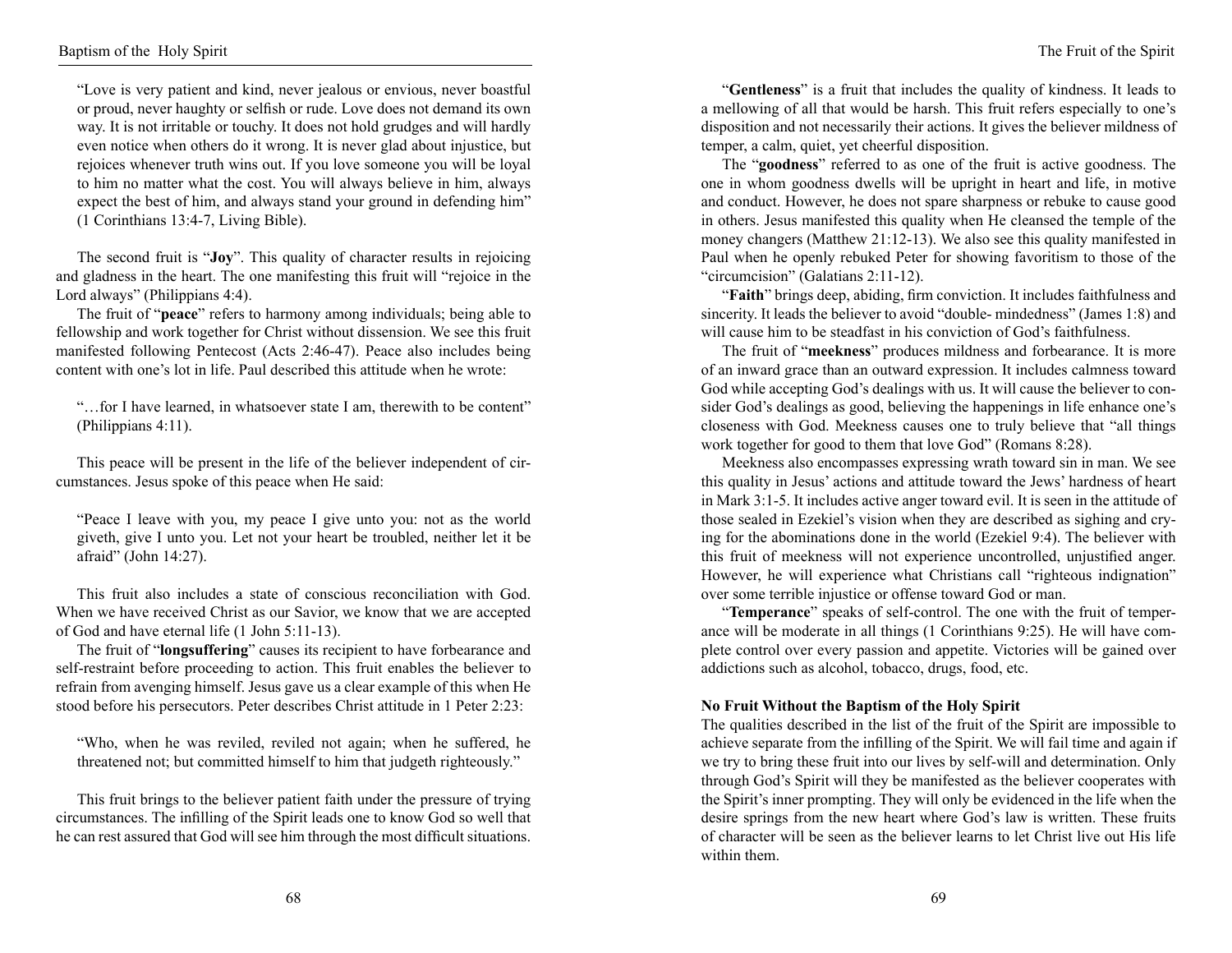God offers marvelous fruit to each of us through the infilling of the Spirit. Many Christians sincerely desire these wonderful fruits and expend great effort to obtain them, not knowing God offers them to us freely through the in filling of His Spirit. It is no surprise that Satan wants to keep this wonderful gift of God from us. For true sanctification is found only in Christ fully dwelling in us through the baptism of the Holy Spirit.

One may profess to be a believer in Jesus Christ. He may do many wonderful works for God even casting out devils in His name. However, if the fruit of the Spirit are not evident in the life, Christ is not there and he has not experienced the Spirit's infilling. Paul put it well when he wrote:

"If I speak in the tongues of men and angels, but have not love, I am only a resounding gong or a clanging cymbal. If I have the gift of prophecy and can fathom all mysteries and all knowledge, and I have a faith that can move mountains, but have not love, I am nothing. If I give all I possess to the poor and surrender my body to the flames, but have not love, I gain nothing" (1 Corinthians 13:1-3, New International Version).

 The manifestation of the fruit of the Spirit in our lives is the only real evidence of how genuine our Christianity is. How desperate we need the "eyesalve" Christ counsels us to receive (Revelation 3:18). Jeremiah warns us; "The heart is deceitful above all things, and desperately wicked: who can know it?" (Jeremiah 17:9). Only by the infilling of the Spirit, which brings the necessary spiritual "eyesight" will we begin to truly see our real condition. With that eyesight comes the grace of the Spirit that enables us to put to death the works of the flesh and bring forth the fruit of the Spirit (Galatians  $5:24$ ).

If you have not received the baptism or infilling of God's Spirit, don't let another moment go by until you seek Him. If you have received Him in fullness, continue to seek His renewing every day. This is the only means for Christ to be fully manifested in the life.

# **Discussion Questions**

When we accept Christ what will be seen in our life? John 15:1-2, 5, 16

How important is it that the Christian bear fruit in his life? John 15:2

How are we to bear the fruit Jesus is speaking of? John 15:5

How does Christ abide in us? 1John 3:24

Which member of the Godhead is especially involved in bringing this fruit in our life? Galatians 5:22-23

List the fruit of the Spirit Christ led Paul to write about. Galatians 5:22-23

Whose character qualities are these fruit of the Spirit? John 15:11; 14:27; Revelation 14:12

Describe in your own words what each fruit of the Spirit listed below is? Love

Joy

Peace

Longsuffering

Gentleness

Goodness

Faith

Meekness

Temperance

How does Paul describe the Christian who does many wonderful things for God and his fellow man, but does not have the fruit of the Spirit? 1Corinthians 13:1-3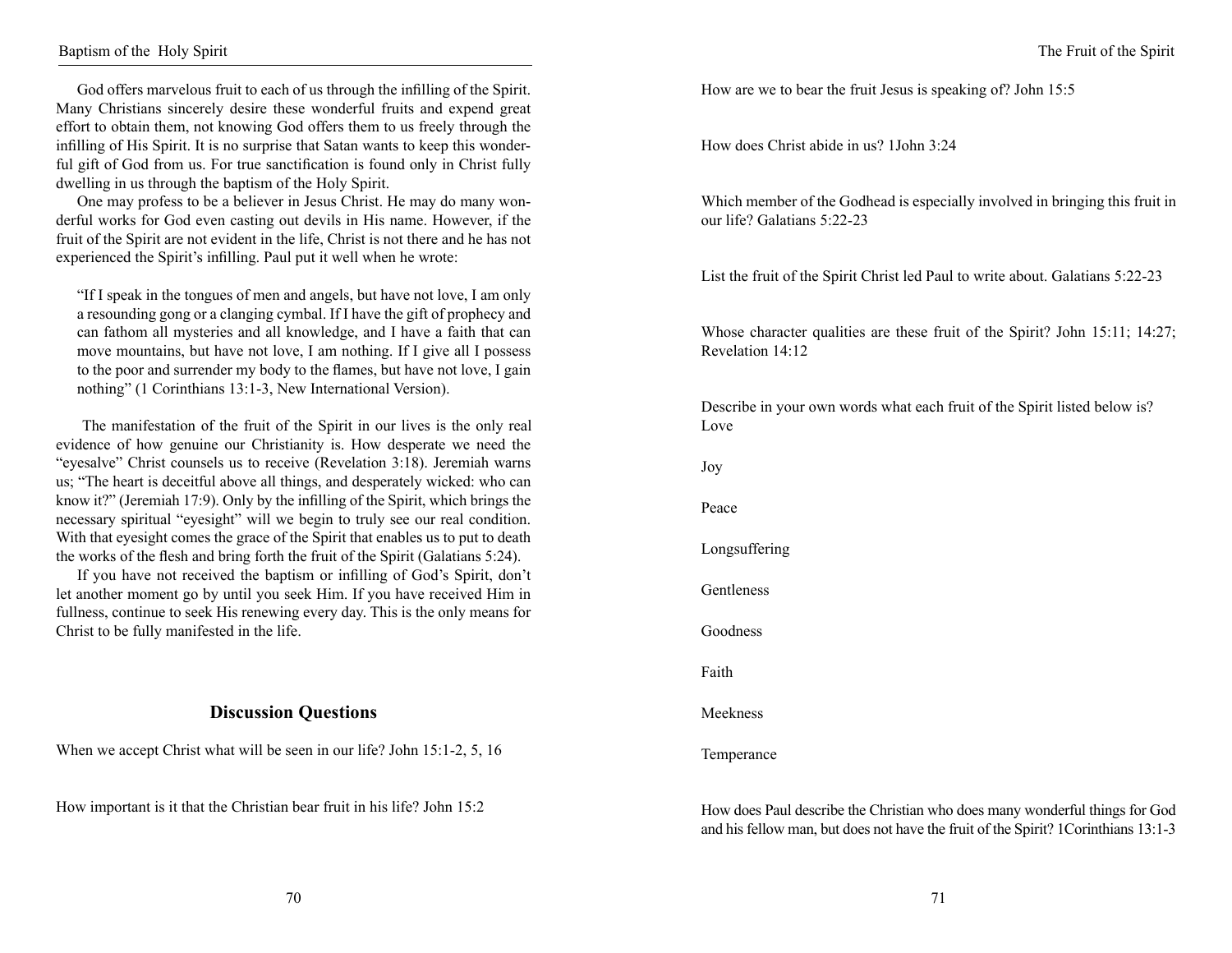What is the only real evidence that our Christianity is genuine? Matthew 7:20-23

What kind of life does one live who does not have the fruit of the Spirit? Galatians 5:19-21

What are the characteristics that Paul gives of professed Christians who have the "form of godliness" in the last days? 2Timothy 3:1-5

Why do these professed Christians not have the fruit of the Spirit in their lives? 2Timothy 3:5

What will Christ say to the professed Christians who do not have the fruit of the Spirit in their lives when He comes? Matthew 7:23

What does Jesus call these fruitless Christians in the parable of the 10 virgins? Matthew 25:1-12

In the parable of the 10 virgins what makes the foolish different from the wise ones?

Note: The extra oil is the baptism of the Holy Spirit

### **Prayer Focus**:

- Ask God to:
	- Baptize you with His Spirit
	- Manifest every fruit of the Spirit in your life
	- Bless those on your prayer list

# Day 9

# **Walking in the Spirit**

Faith is the key factor in all our victories. By faith we receive forgiveness. By faith we receive emotional and physical deliverance from Satan. It is also by faith that we live victoriously everyday overcoming the temptations Satan brings our way.

As we have seen, there are two reasons why God gives the believer the infilling of the Holy Spirit. One is power for witnessing. The second reason is to produce Christ's character in the life, which is the fruit of the Spirit.

### **We Need the Power**

We do not have the power in ourselves to produce the fruit of the Spirit in our lives. Our only power and authority is found in Christ and His Spirit dwelling in us.

The presence of Christ in us through the baptism of the Holy Spirit is essential to manifesting the fruit of the Spirit in our lives. However, this lesson is often hard to learn. We must come to realize our complete dependency on Christ and His Spirit in developing Christ's character if we hope to be victorious in that area of our lives. The key to developing Christ's character is to allow the Spirit to produce the fruit of the Spirit in us. If we try to produce the fruit, we are trying the impossible, and attempting to perform the proverbial "pulling ourselves up by our own boot straps."

No matter how hard we try. No matter how sincere we are, we cannot produce the fruit of the Spirit in our lives. Only the Spirit can do that. It is as impossible for the believer to produce the fruit of the Spirit in their life as it would be for me to become an opera singer. I may be sincere. I may go to every rehearsal for the part; yet, no matter how hard I try, and no matter how many rehearsals I attend, I will not get the part. The talent or ability just isn't in me. It's impossible.

### **Faith Only Faith**

How, then, are we to manifest the character of Christ in our lives? How are the fruit of the Spirit to appear in our life? One way and one way only! By the Spirit and faith in God's promises. We are to live the Christian life the same way we entered the Christian life, by faith.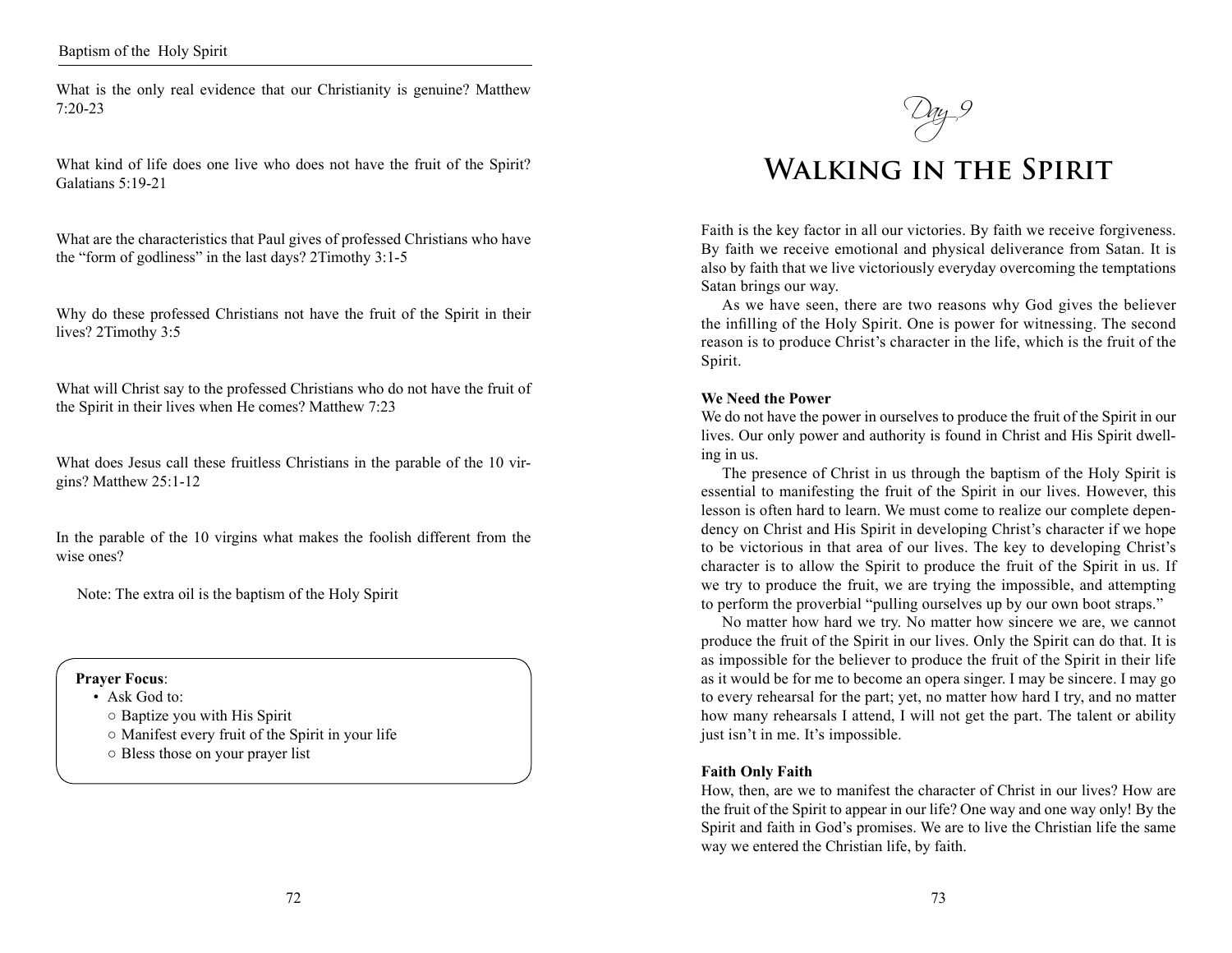"As ye have therefore received Christ Jesus the Lord, so walk ye in him" (Colossians 2:6).

How are we saved and declared righteous? By the faith we have in Jesus. How do we obtain forgiveness for our sins? By confessing our sins and believing we are forgiven (1 John 1:9). How do we know we have eternal life? By faith in God's promise (1 John 5:11-15).

The same faith principle applies to our living the Christian life. We live the Christian life by faith.

"...the life which I now live in the flesh I live by the faith of the Son of God…" (Galatians 2:20).

Faith is simply believing God will do what He says He will do. If God promises to fill you with His Spirit when you ask, then you can believe He will do what He says (Luke 11:13). It is not a matter of feeling or emotion. It is a matter of faith. You will receive the Holy Spirit if you ask Him to fulfill His promise to you and believe He will do just that.

The same applies to living the Christian life. The Holy Spirit will manifest the fruit of the Spirit in our lives if we believe the Spirit will do it.

### **Abide in Christ**

Jesus used the analogy of the vine and branches to describe the believer and Himself (John 15). Jesus said He was the vine and believers are the branches. He also said that if the believers "abide" in Him, then "fruit" will be produced in the believers' lives. Branch is simply the channel through which the sap flows from the vine to produce the fruit on the branch. The same principle applies to the believers. Christians produce the fruit of the Spirit, Christ's character, by "abiding" in Christ. How do we abide in Christ? We abide by allowing the Holy Spirit and God's Word into our lives, (John 15:7; 14:17-18).

How does this work in our lives? Let's take the example of a Christian who is prone to loose his temper easily. Instead of struggling hard to not loose his temper when something happens that angers him, he simply believes God will manifest the self- control he needs not to loose his temper and acts on that belief. He would begin his day with the prayer, "Lord, fill me with your Spirit today and manifest the fruit of the Spirit in my life. I thank you for manifesting the fruit of self-control so that I will not loose my temper today." Then, when he is tempted to loose his temper, he immediately turns his mind away from whatever it is that is tempting him to lose his temper, asks Christ to manifest His self-control and peace, and thanks God for giving him self-control and peace. He does not struggle with the temptation or his

temper. He simply trusts God to do what God said He would do, and cooperates by not dwelling on the event that has tempted him to lose his temper.

The self-control that God will manifest is the self-control of Christ, who is living in the believer through the baptism of the Holy Spirit. For a more in depth study of this topic I recommend my book, *Spirit Baptism & Abiding in Christ*.

This is what it means to "walk" in the Spirit.

"This I say then, Walk in the Spirit, and ye shall not fulfill the lust of the flesh" (Galatians 5:16).

To walk in the Spirit is to be "led" by the Spirit (Galatians 5:18). When we are walking in the Spirit or being led by the Spirit, we begin our day by asking the Spirit into our life. We then live the day with a conscious awareness of His presence, a sensitivity to the Spirit's prompting and have a constant dependence on Him for victory over temptation. This is what Paul means when he writes:

"If we live in the Spirit, let us also walk in the Spirit" (Galatians 5:25).

The Spirit and God's Word are inseparable in our Christian walk. The Spirit uses the Word of God to enlighten our minds as to what God's will is for us. The Word of God tells us right from wrong and reveals how we are to cooperate with God in our everyday living. For instance, the Christian described in previous paragraphs who has an anger problem learns from God's word that selfish anger is wrong and must be controlled. He then recognizes the temptation to get angry over a personal wrong done to him as a temptation from Satan, and then immediately turns to God for the victory. He learns from God's Word not to dwell on these wrongs or any negative thing that Satan could use to lead him into temptation and sin.

"Finally, brethern, whatsoever things are true, whatsoever things are honest, whatsoever things are just, whatsoever things are pure, whatsoever things are lovely, whatsoever things are of good report; if there be any virtue, and if there be any praise, think on these things" (Philippians 4:8).

### **Mind Wars**

We learn from Scripture that temptation begins in the mind. That is why Paul tells us:

"And be not conformed to this world: but be ye transformed by the renewing of your mind…" (Romans 12:2).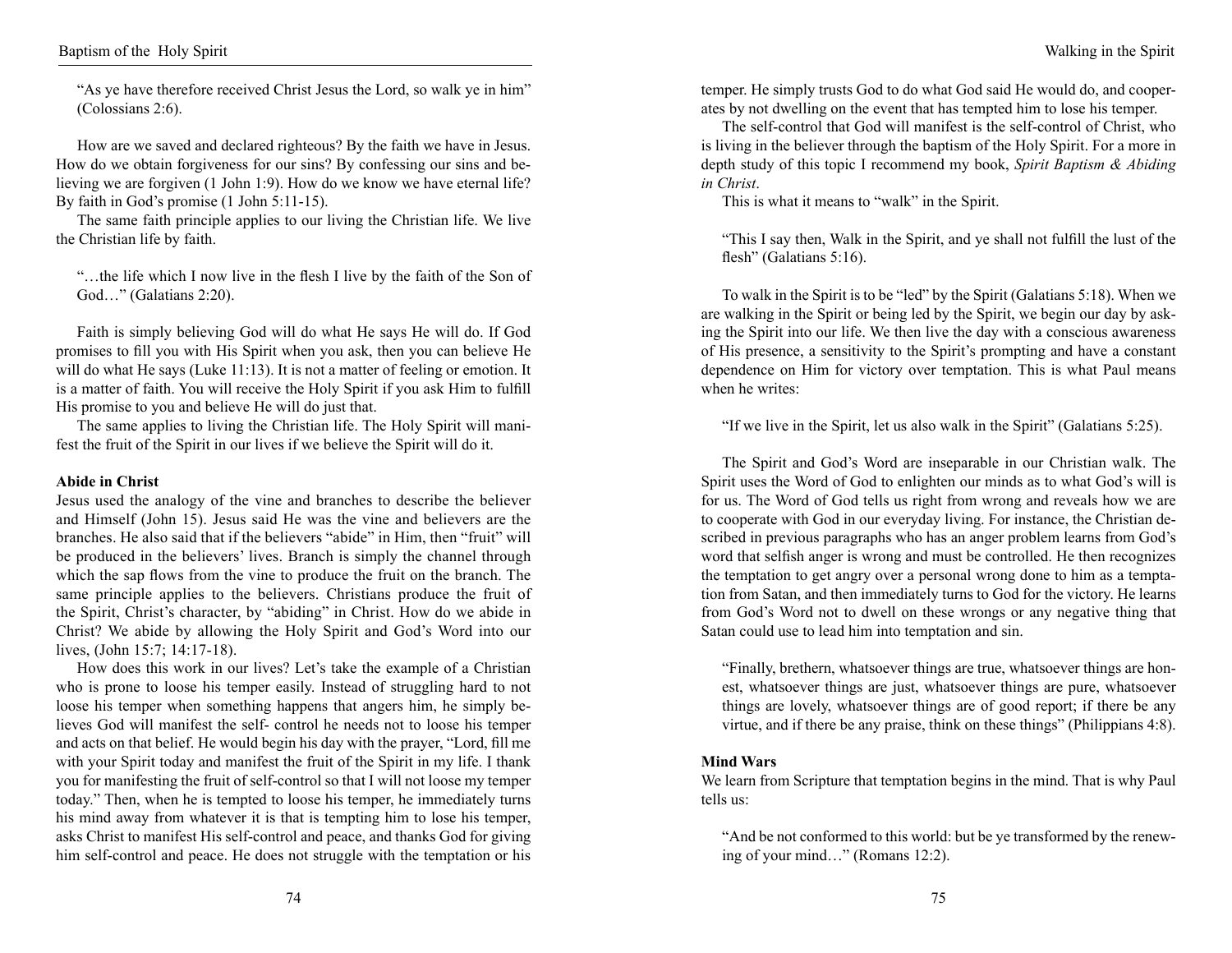Satan wages battle for our minds, so we first attained victory in our minds. If we wait until we face temptation to try to gain the victory over it, only the very strong-willed person might—occasionally—gain the victory, but even that victory is a failure since it is really a victory in the flesh and not in the Spirit. Such victories are dead works. The only true victories are gained in the Spirit, which are attained first in our minds, and then revealed in our lives when the temptation comes.

James recognized the role the mind plays in temptation when he wrote:

"But every man is tempted, when he is drawn away of his own lust, and enticed. Then when lust hath conceived, it bringeth forth sin: and sin, when it is finished, bringeth forth death" (James  $1:14-15$ ).

The temptation prompts a response in our sinful nature. We have a choice. We can either be drawn toward it and conceive it in our minds, which will result in the sinful act, or we can immediately reject the thought the temptation stirred up and turn our mind to God's Word thanking Him for the victory over the temptation. The battle always begins in our minds and will be won or lost there.

How does this actually work? Let's use the example of an alcoholic named Jim. Jim has been enlightened by God's Word that drinking is wrong and that the alcoholism is destroying his body. The Spirit has put the desire in Jim to stop drinking. So Jim tries very hard not to drink. However, when problems come his way and stress builds in his life, the temptation becomes very strong within Jim to go to the bottle. He sees the ads for alcohol everywhere and thinks about the local bar he often frequents after work. Jim struggles with the alcohol time and again and is defeated time and again. This is all very discouraging for him. He pleads with God for victory, but such victory seems out of reach. His promises to do better are constantly broken and his will to stop drinking seems powerless. The fact is that Jim's will is powerless. Also, Jim's promises can't help but be broken. Why? Jim has not discovered where the battle is actually won—in his mind. Then one day Jim reads the Scripture:

"Those who live according to the sinful nature have their minds set on what that nature desires; but those who live in accordance with the Spirit have their minds set on what the Spirit desires" (Romans 8:5, NIV)

Jim realizes he has been focusing his mind on the wrong things. He has been focusing on the temptation to drink. He had been focusing on and wrestling with the sinful desire within him to use alcohol as an escape and help him handle the stresses of life. Now Jim realizes that he must begin focusing his mind on the Spirit's desire for him. Immediately Jim prays:

"Father forgive me for my sin of alcoholism. Thank you for forgiving me. Fill me with your Spirit and manifest the fruit of the Spirit in my life. Especially manifest the fruit of self- control over alcohol. Thank you for giving me the victory over alcoholism."

Now Jim does more than just pray. He remembers the Scripture that says he must "focus his mind on the Spirit's desire for him." So Jim turns his eye away from all advertisements for alcohol. He fills his mind with God's promises of victory and focuses on them as soon as the thought of alcohol tries to enter his mind. When problems and stresses come Jim's way, he immediately focuses his mind on God's promises to see him through the problems of life. He also claims God's promise to manifest the fruit of self-control in his life and thanks God for the victory. He does not allow himself to think about anything related to alcohol, for those thoughts are of the "flesh" and not of the "Spirit".

The principle is simple. What we dwell on and think about is what we will do. The mind focused on the sinful nature or flesh will dwell on whatever the temptation is for them. In Jim's case, it is alcohol; for others, it might be lust, food, or money. However, the mind focused on the Spirit will dwell on biblical truth, and the fruit of the Spirit God desires to manifest through us (Galatians 5:22-23).

### **Faith Again**

Faith is the key for this change to take place in our lives. We must believe God will do what He says He will do. Jim had to believe God would manifest the fruit of self-control in his life. He had to believe Christ lives in him and will manifest His character quality of self-control. We must believe we can be victorious over sin.

"Likewise reckon ye also yourselves to be dead indeed unto sin, but alive unto God through Jesus Christ our Lord. Let not sin therefore reign in your mortal body, that ye should obey it in the lusts thereof" (Romans 6:11-12).

The victory over temptation and sin can be ours if we believe and win the battle for our minds. Once the victory is won in our minds, the victory is assured as soon as temptation presents itself.

This is why the Spirit's infilling is so important. Without His abiding presence in fullness, we will never have the victories God desires us to have. This doesn't mean that the Spirit-filled Christian will never fail. He will. However, failure will not occur as often, and he will get back on his feet quickly. He will not be so easily discouraged. Day by day he will become stronger and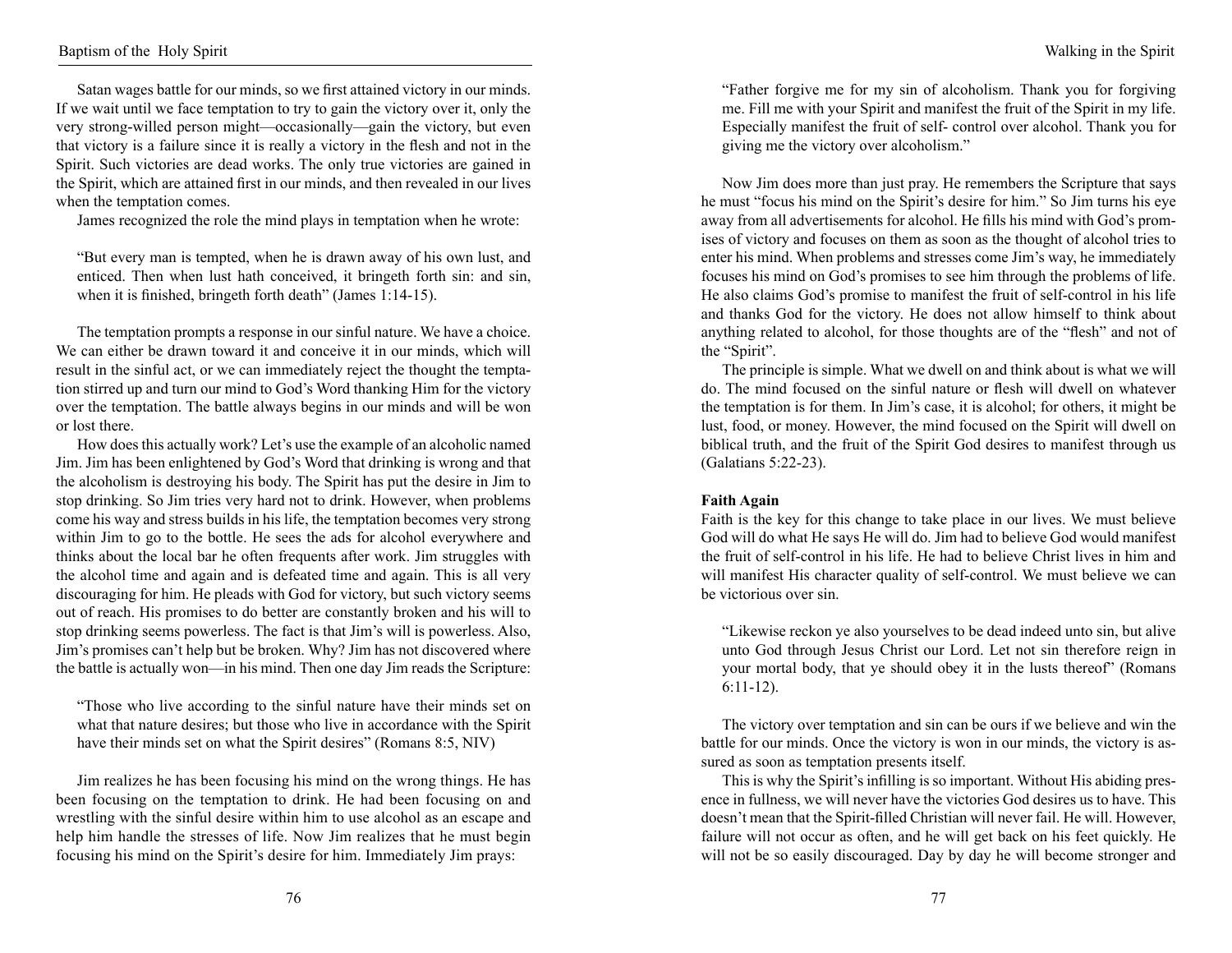stronger in his walk in the Spirit. In fact, the last generation of Christians will be like Enoch of whom it is written:

"And Enoch walked with God: and he was not; for God took him" (Genesis 5:24).

## **Discussion Questions**

What is one of the key factors in our victory over Satan in our life? Answer by filling in the blanks:

By *we receive forgiveness, by we receive emotional and* physical deliverance, and by *we overcome the temptations of Satan.* 

What are the two reasons why God gives the Christian the baptism of the Holy Spirit?

What fruit will the baptism of the Holy Spirit produce in our life?

Can we produce the fruit of the Spirit by our own efforts?

According to Paul how is the believer to continue to live the Christian life? Colossians 2:6

How does the Christian receive Christ and receive forgiveness and eternal life? 1John 1:9; 5:11-15; 2Peter 1:4

What does Paul say about living the Christian life? Galatians 2:20

What example from nature did Jesus use to illustrate the Christians relationship with Him? John 15:5

How does Christ continue in this chapter to describe the Christian's relationship with Him? John 15:5

How do we abide in Christ and He abide in us? John 15:7; 14:17-18

In order to live the victorious Christian life what does Paul say we must do? Galatians 5:25

In order to walk in the Spirit we must do the following every day? Answer by filling in the blanks:

Begin our day asking the *into our life.* We live the day with *a \_\_\_\_\_\_\_\_\_\_* of the Spirit's presence, a *\_\_\_\_\_\_\_\_\_\_* to His prompting, and a on Him for victory over temptation.

What does God use to enlighten our understanding concerning His will for us? Psalm 119:105

When we are tempted, instead of dwelling on the temptation what should we dwell on? Philippians 4:8

Where does all temptation begin? James 1:14-15

What do we need God to do to our mind? Romans 12:2

How does God "renew" our mind? Ezekiel 36:26-27

How does Paul contrast those who live a life of sin and the Christian who lives a life of obedience to God? Romans 8:5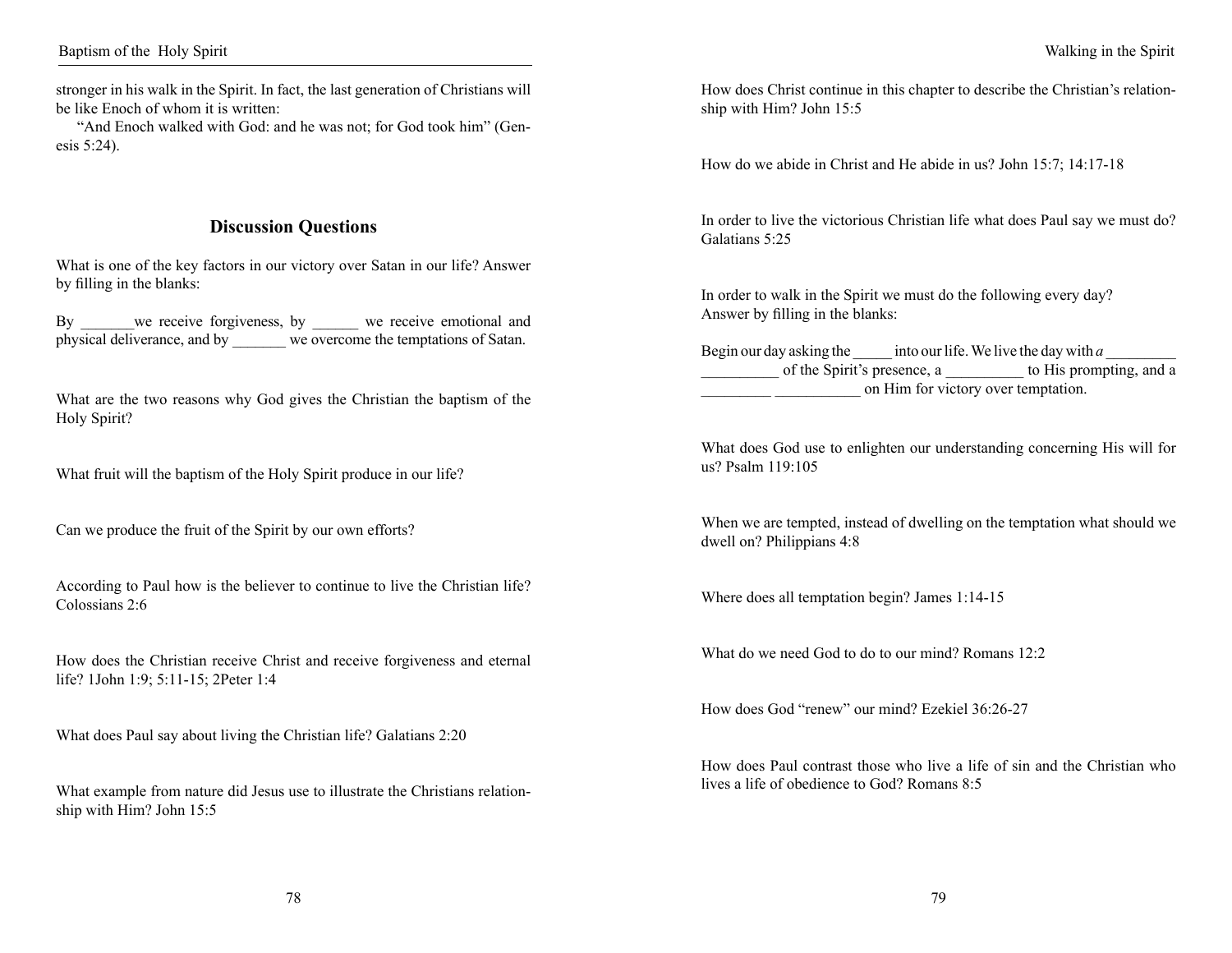Baptism of the Holy Spirit

What principle is involved here?

What attitude must the Christian have in order to be completely victorious over sin? Romans 6:11-12

What is necessary for the Christian to have this attitude of mind and victory over sin?

### **Prayer Focus**:

• Ask God to:

Baptize you with His Spirit

Lead you to walk in the Spirit and not in your own ways

Bless those on your prayer list



# **Prayer and the Baptism of the Holy Spirit**

When we receive the baptism of the Holy Spirit, a deep, inner desire will begin to well up within us to be more in prayer to our heavenly Father. We can either yield to this God given desire or ignore it and continue being more of an active Christian than a praying Christian. However, if we want to experience the deep things of God, the fullness of Christ in our lives we must yield to this desire to pray. If we want to see His deliverance power manifested in our lives over everything Satan tries to bring on us, and see the power of God manifested through us in blessing others with His deliverance, we must spend much time with God in prayer.

### **Too Much Self-Sufficiency**

As Christians, we have known the importance of prayer for years. Many times we have made efforts to take time in prayer, but those special seasons of prayer were motivated by some crisis and didn't continue for very long. Our problem is that we have become very self-sufficient in meeting our own needs and the needs of the church. We have learned to rely on our own efforts to do the work of God. We have been involved in much planning and many programs. We have learned to depend on the "flesh" to do God's work. In mercy, He has blessed our feeble efforts. However, a blessing beyond our greatest expectations awaits us when we receive the baptism of the Holy Spirit and enter the prayer relationship into which He desires to lead us. Only then will our plans, be God's plans and our activities be God's activities.

Jesus had a meaningful, deep and powerful relationship with His Father. In fact, this relationship was so close and intimate that Jesus said:

"I and my Father are one" (John 10:30).

Everything Jesus did was under the direction of His Father. His words, His actions were all done under the direction and power of the Father. Jesus emphasized this when He said: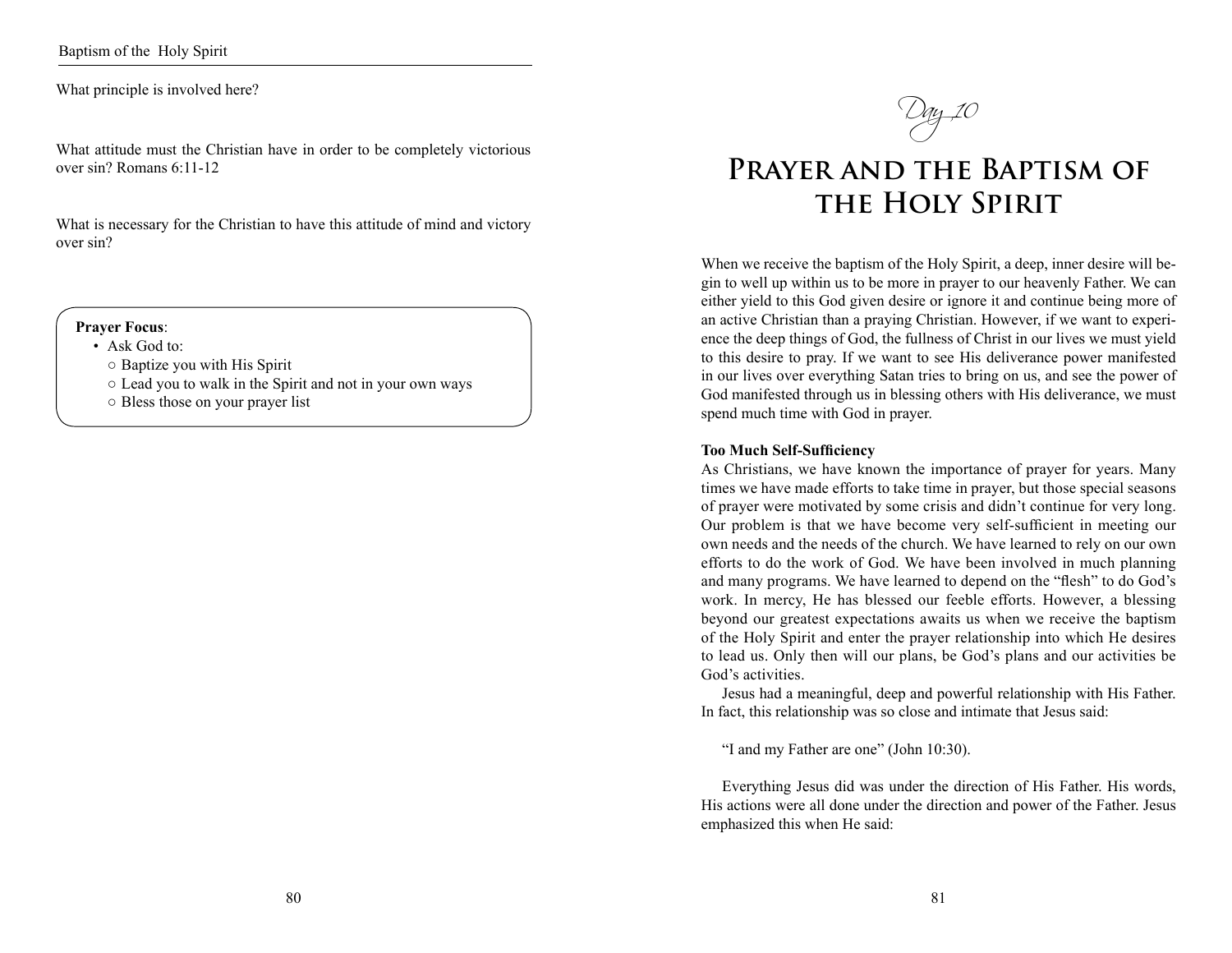"Believest thou not that I am in the Father, and the Father in me? The words that I speak unto you I speak not of myself: but the Father that dwelleth in me, he doeth the works" (John 14:10).

How did Jesus obtain such a close oneness with His Father? It was through prayer. When Jesus was baptized with water, He prayed (Luke 3:21). In answer to Christ's prayer, the Holy Spirit descended upon Him. He received the baptism of the Holy Spirit in answer to prayer. Immediately after Christ received the baptism of the Holy Spirit, He spent 40 days and nights fasting and praying in the wilderness. From this special communion with His Father, Christ came forth prepared to do the work He came to earth to do. He was empowered to be victorious over Satan and defeat him.

### **Jesus' Example**

Time and again we see Christ in prayer during His ministry on earth. After teaching great multitudes and healing them of their infirmities He "withdrew" himself into the wilderness, and prayed" (Luke 5:16). Before calling the 12 disciples he "continued all night in prayer to God", Luke 6:9. On the mount of transfiguration, he "prayed" (Luke 9:29). Jesus was drawn by the Spirit to be much with His heavenly Father in prayer. He responded to the deep, inner need for prayer that He felt. He knew it was only through such times of prayer that He would be one with the Father and be empowered to do the work He came to do.

Jesus gained His victories over Satan's works through times in prayer with the Father. When we read of Christ confronting Satan in the lives of men and women and nature in the forms of devil possession, disease, death, storm, etc., we do not see Christ at that moment in deep prayer with His Father praying for the power to deliver. He had already received that power from the Father during the times of intimate prayer seasons. When confronted with Satan and his works Jesus simply spoke the word in the power and authority of the Father and Satan's power was broken. Christ's word cast out devils, healed the sick, raised the dead, and quelled the storm.

The lesson is clear. Christ maintained His oneness with the Father and received His power over the enemy during His seasons of prayer with the Father. He then came away from these prayer times taking the Father with Him. He was conscious of the Father's presence moment by moment and day by day. Christ maintained this conscious and very real oneness with the Father throughout His life. Whenever He was confronted with Satan, He was prepared to meet the challenge and gain the victory because of His prayer life.

### **The Disciples' and Old Testament Examples**

The example of Christ's prayer life was not lost on the disciples. Prayer was a central part of their ministry. When the growth of the church began to demand more and more of the disciples' time, deacons were established to "wait on tables." The disciples said of their priorities:

"But we will give ourselves *continually* to prayer, and to the ministry of the word" (Acts 6:4, emphasis added).

God had led His people in the Old Testament to especially pray three times a day. David said:

"Evening, and morning, and at noon, will I pray, and cry aloud: and he shall hear my voice" Psalm 55:17).

Daniel followed the same practice.

"Now when Daniel knew that the writing was signed, he went into his house; and his windows being open in his chamber toward Jerusalem, he kneeled upon his knees three times a day, and prayed, and gave thanks before his God, as he did aforetime." Dan. 6:10

In the New Testament as in the Old, we find three times that were designated for prayer: the third hour, the sixth hour and the ninth hour, which refer to 9:00 AM, 12:00 noon and 3:00 PM respectively. Throughout the book of Acts we find the disciples praying at these times  $(Acts 3:1; 10:9)$ .

The early church members were men and women of prayer. It is recorded of them:

"And they continued steadfastly in the apostles' doctrine and fellowship, and in breaking of bread, and in prayers" (Acts 2:42).

These early believers prayed in the Temple, in their homes, and outside in nature.

"And on the sabbath we went out of the city by a river side, where prayer was wont to be made..." (Acts 16:13).

The apostle Paul was a man of prayer. He prayed day and night for the believers (1 Thessalonians 3:10). Once, when he was on his way to pray, he cast a devil from a woman (Acts 16:16-18).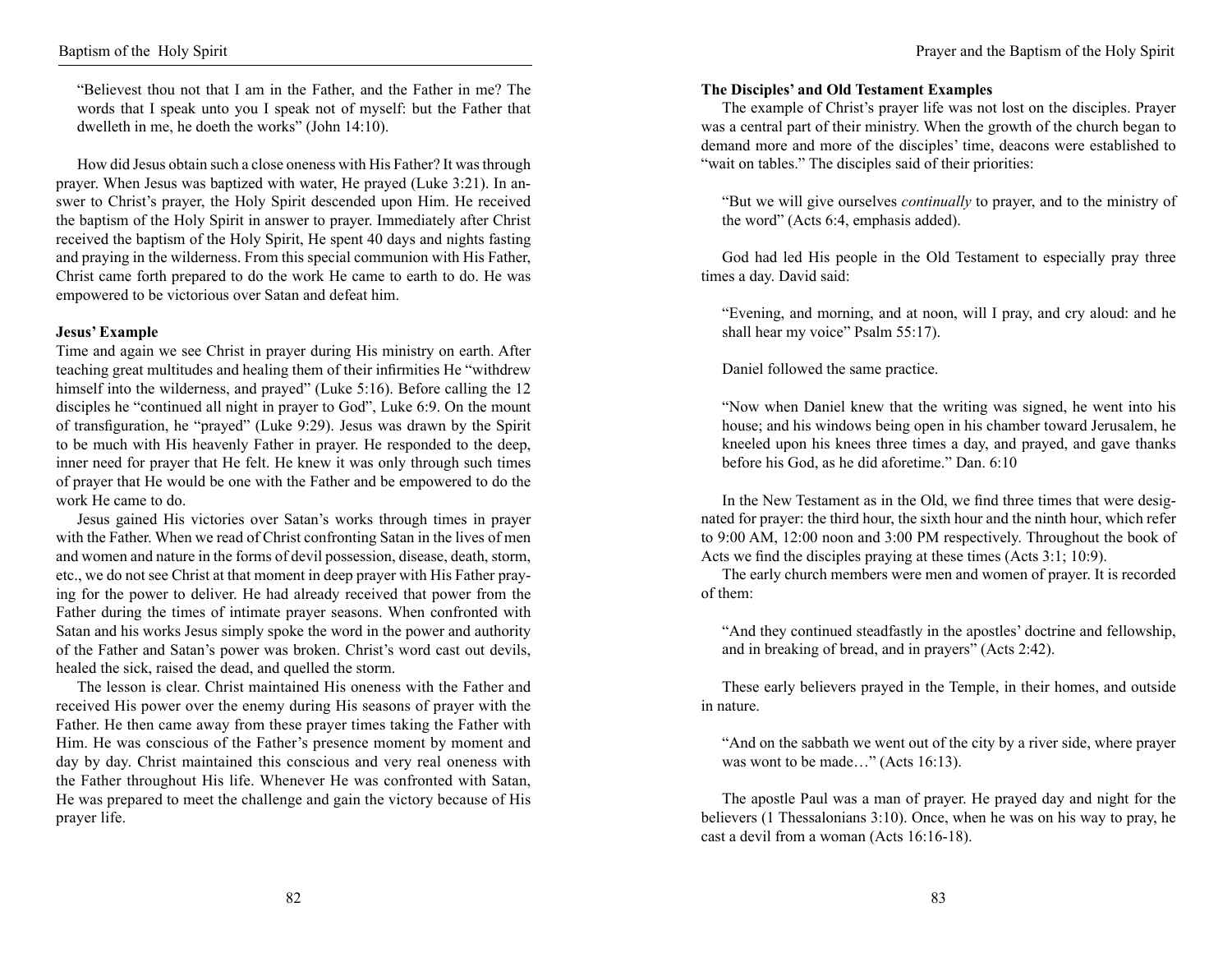The apostles were men of prayer. Because of this, they were men of power in the Lord. The early Christians were men and women of prayer. Because of this, God was able to do mighty wonders and miracles. Because of prayer, the gospel went to the world (Colossians 1:23).

### **Jesus, the Father, and we are to be One**

Do we want the same power and success the apostles and early church had? Then we must become the same kind of men and women they were—men and women of prayer. Not just praying a few minutes once a day. Instead, we must learn to pray formally and informally many times a day. We must learn how to apply Paul's counsel to "pray without ceasing" (1 Thessalonians 5:17). We must become surrounded by an atmosphere of prayer continually. Then we will have Christ continually with us. Ellen White spoke of this when she wrote:

"We may leave off many bad habits, for the time we may part company with Satan; but without a vital connection with God, through the surrender of ourselves to Him moment-by-moment we shall be overcome. Without a personal acquaintance with Christ, and a *continual communion*, we are at the mercy of the enemy, and shall do his bidding in the end." (*The Desire of Ages*, p.324, emphasis added).

Jesus had a special "oneness" with the Father. The disciples and early church had a oneness with their Lord. This same oneness is offered to every believer today. Jesus knew this oneness was essential for His followers to be victorious over Satan. That is why Jesus prayed to the Father:

"I pray not that thou shouldest take them out of the world, but that thou shouldest keep them from the evil….Neither pray I for these alone, but for them also which shall believe on me through their word; That they all may be one; as thou, Father, art in me, and I in thee, that they also may be *one in us*: that the world may believe that thou hast sent me. And the glory which thou gavest me I have given them; that they may be one, even as we are one: I in them, and thou in me, that they may be made perfect in one; and that the world may know that thou has sent me, and hast loved them, as thou hast loved me" (John 17:15, 20-23 emphasis added).

Jesus knew that the believer being "one in" the Father and Son was essential if they were to be kept "from the evil." Jesus was kept from Satan's power and defeated him at every step because of His oneness with the Father. The same is true of us. We can be completely victorious over Satan in our personal lives and advance God's kingdom in this earth successfully only to the degree that we are "one" with Christ and the Father. This oneness will happen in our lives just like it did in Jesus' life, through much secret prayer.

### **The Necessity of the Baptism of the Holy Spirit**

The reason the baptism of the Spirit is so essential to the Christian is because without the Spirit's infilling, the Christian will not have the desire for such intimate communion with God. He will have a desire for communion in prayer, but it will be somewhat superficial and short-lived. The prayer life will be performed as much from a sense of duty as from the deep inner desire to pray. See the chapter "Obedience from the Heart" for a further discussion of the obedience of the Spirit-filled Christian verses the non-Spirit-filled believer.

The infilling of the Spirit will cause the believer to desire more and more of Jesus. This infilling will cause us to declare as Paul did:

"That I may know him, and the power of his resurrection…" (Philippians 3:10).

As we draw nearer to the coming of Christ, God's Spirit-filled children will spend much time with their Lord in prayer—not minutes, but hours. Not hasty one-sided conversations, but a two-way communication. We must learn how to listen for that "still, small voice" so we can better discern God's will for us. As we go forward to do battle with Satan and advance the gospel we must be under the constant direction of God as Jesus was. This is what Jesus was referring to when He spoke of Himself being the vine and we the branches:

"I am the true vine, and my Father is the husbandman….Abide in me, and I in you. As the branch cannot bear fruit of itself, except it abide in the vine; no more can ye, except ye abide in me. I am the vine, ye are the branches: He that abideth I me, and I in him, the same bringeth forth much fruit: for without me ye can do nothing…If ye abide in me, and my words abide in you, ye shall ask what ye will, and it shall be done unto you" (John 15:1, 4-7).

## **Prayer Motivated by Our Need**

When one enters into the deeper spiritual experience under the Holy Spirit's influence, he will develop a much keener sense of his own unworthiness. This sense of unworthiness will be the motivating factor leading him more frequently to prayer and to a deeper dependence on Christ. Edward Payson, an early 19th century New England clergyman, commented that a true spiritual view of oneself is essential to earnestness in prayer. Payson stated, "You cannot make a rich man beg like a poor man; you cannot make a man that is full cry for food like one that is hungry: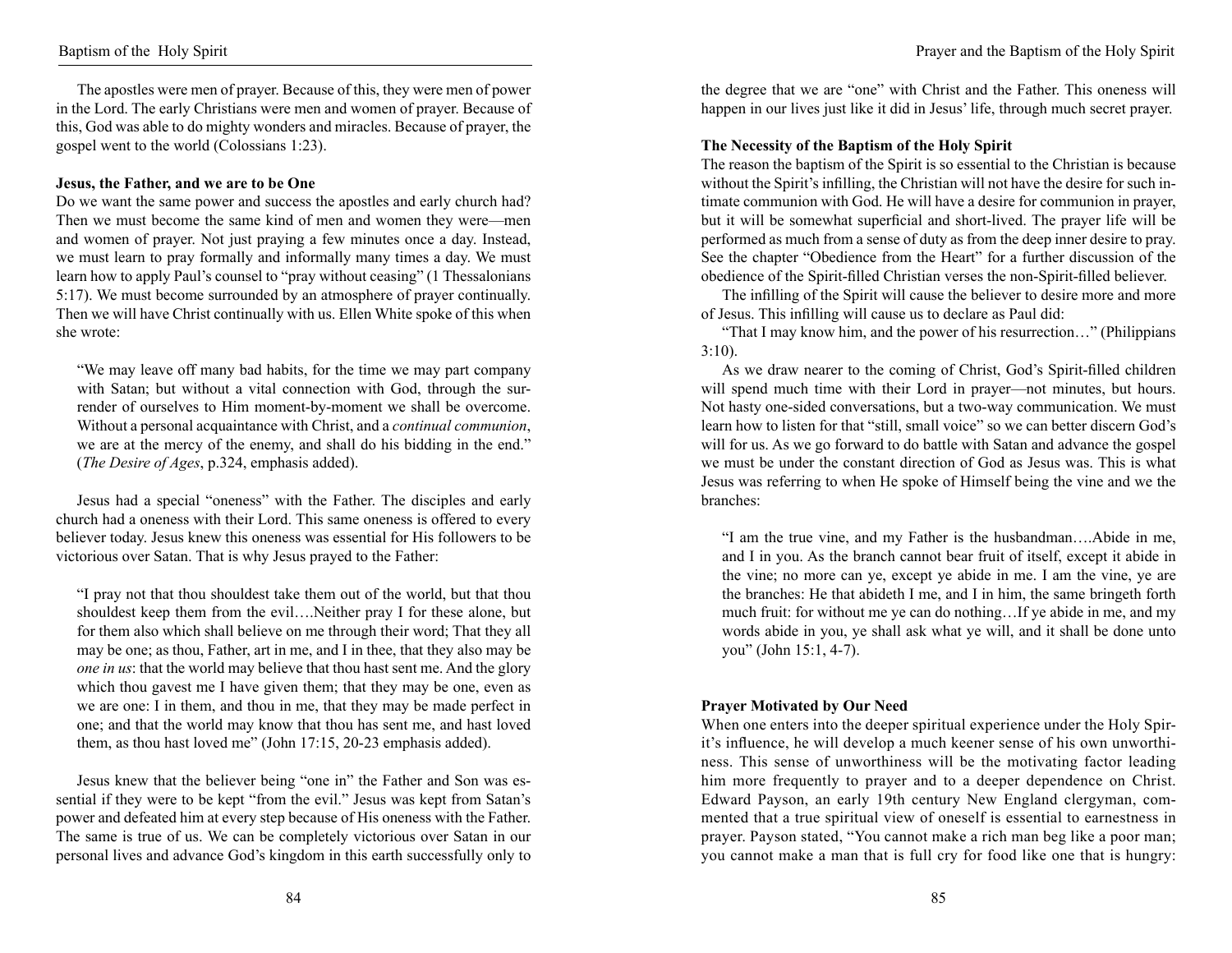no more will a man who has a good opinion cry for mercy like one who feels that he is poor and needy." A true view of oneself is at the heart of the Christian experience and is the experience into which the Holy Spirit will seek to lead the sincere Christian. Payson aptly describes this experience with the words:

"As our views of our own sinfulness, and of the abominable malignity of sin, are always in direct proportion to our views of the divine purity and glory, the Christian never appears to himself so unspeakably vile, so totally unworthy of his Saviour's love, or so unfit to enjoy his presence, as at the very time when he is favored with these blessings, in the highest degree. The consequence is that he is astonished, confounded, crushed and overwhelmed by a display of goodness so undeserved, so unexpected. When he has perhaps been ready to conclude that he was a vile hypocrite and to give up all for lost; or, if not, to fear that God would bring upon him some terrible judgment for his sins, and make him an example to others – then to see his much-insulted Saviour, his neglected Benefactor, his injured Friend, suddenly appear to deliver him form the consequences of his own folly and ingratitude; to see him come with smiles and blessing, when he expected nothing but upbraidings, threatenings, and scourges- it is too much; he knows not how to bear it; he scarcely dares take the consolation offered him he sinks down ashamed and broken-hearted at his feet; feels unworthy and unable to look up; and the more condescendingly Christ stoops to embrace him, so much lower and lower does he sink in the dust. At length his emotions find utterance, and he cries, O Lord, treat me not thus kindly. Such favors belong to those, only, who do not requite thy love as I have done. How can it be just, how can it be right to give them to one so undeserving? Thy kindness is lavished upon me in vain; thy mercies are thrown away upon one so incorrigibly vile. If thou pardon me now, I shall offend thee again; if thou heal my backslidings, I shall again wander from thee; if thou cleanse me, I shall again become polluted; thou must, O Lord, give me up – thou must leave me to perish, and bestow thy favors on those who are less unworthy, less incurably prone to offend thee. Such are often the feelings of the broken-hearted penitent" (*Complete Works of Edward Payson*, p. 513-4).

This clearer sense of our own unworthiness in contrast to God's holiness comes only through the infilling of the Spirit of God. A true godly sorrow for one's sin is felt. This is the "sorrow" Paul referred to in 2 Corinthians 7:10. It is a sorrow that draws one closer and closer to Christ causing him to depend totally and completely on Christ for his salvation. Christ described this experience in the "beatitudes" (Matthew 5:3-11). Those who

are "poor in spirit" truly sense their spiritual poverty, which causes them to deeply "mourn" their sinful condition and yield their will to God (meekness). Only those who are brought by the Spirit to these three conditions— "poor in spirit," "those who mourn," and "meekness"—will truly "hunger and thirst for righteousness" and will ultimately develop Christ's character of "mercy," "purity," and that of a "peacemaker" between God and their fellow men. This breaking of self by the deep moving of the Holy Spirit brings the recipient closer and closer to God and prepares him for even greater victories over self, sin, and Satan. These are the ones who become the final generation of Christians who proclaim God's last message to a dying world. These are the ones who are able to stand when Christ returns and are received by Him into glory.

### **Prayer Brings Victory**

Great personal victories and corporate victories await God's children and church. These victories will actually be gained during intimate prayer times with our God. When we get up off our knees and go out to meet the enemy, the victories will then become a reality.

Such prayer will develop a confidence in God's Spirit-filled children that nothing of Satan will be able to stand before them. The "gates of hell will not prevail against them." They will pull down the "strongholds" of Satan. The gospel of deliverance will go forth with power. Men and women will be delivered from every infirmity Satan has put on them whether it be spiritual, physical, or emotional. The demons of the "lust of the flesh," the "lust of the eyes," the "pride of life", etc. will not stand before them. The demons of anxiety, depression, dissension, anger, bitterness, etc. will not stand before them. The demons of sickness, disease, pain, etc. will not stand before them. The power of the gospel of total deliverance from Satan's power will be experienced and proclaimed. Multitudes will respond to this last great work of God on earth. The power of God as never before seen will be manifest in the preaching of the gospel and great signs and wonders will follow them that believe.

Why will such marvelous things happen? Because those filled with the Spirit have come to know their God so intimately that they know without a shadow of a doubt that He will do what He says He will do. Their faith will become invincible. They will go forward in faith believing His promise:

"Wherefore he is able also to save them to the uttermost that come unto God by him, seeing he ever liveth to make intercession for them" (Hebrews 7:27).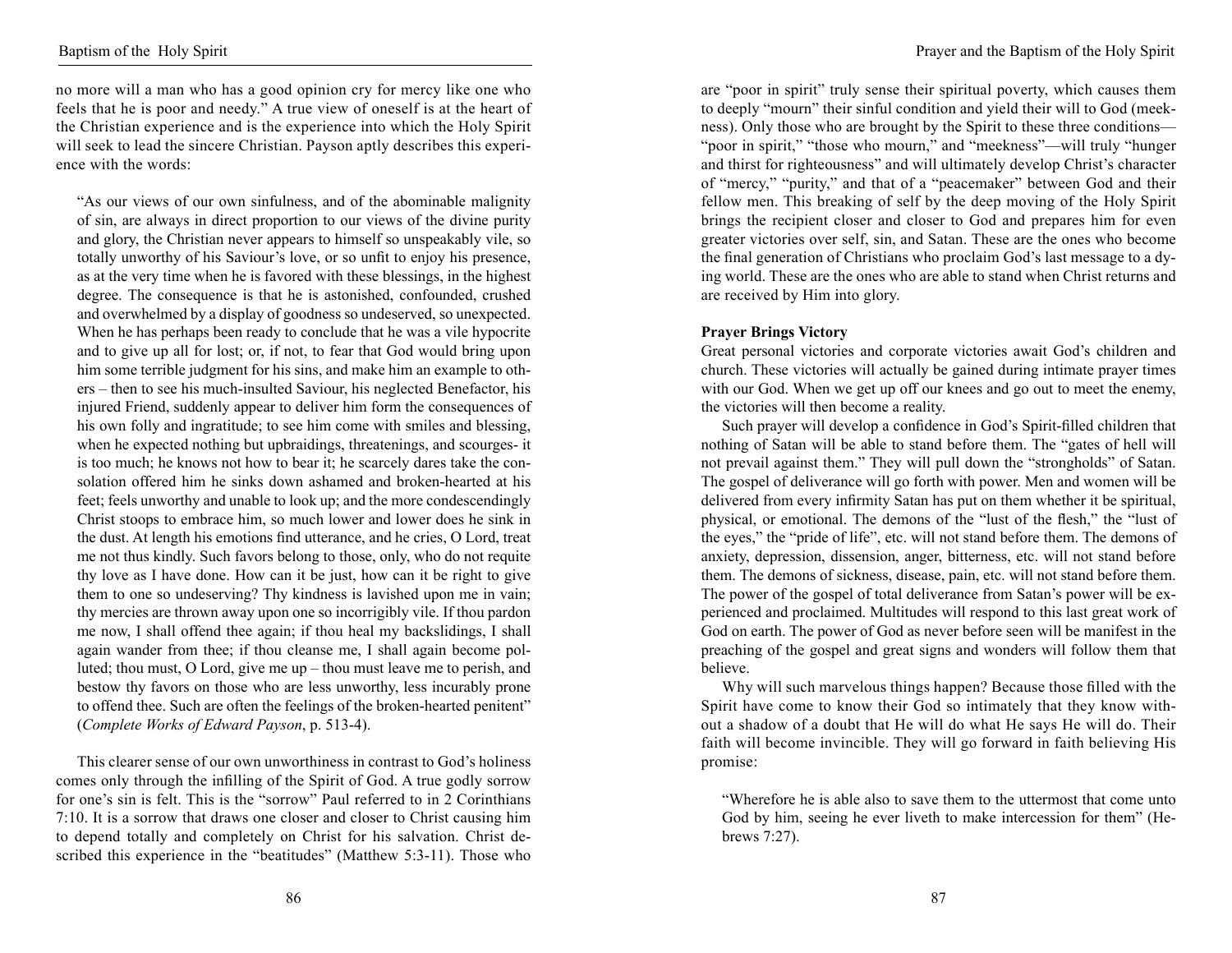The word "save" refers to God delivering spiritually from sin, physically from disease and emotionally from depressions, anxieties, etc. All that come to Him, He will deliver to the "uttermost," wholly and completely. Those who have been baptized by the Spirit and maintain intimate communion with God will believe this with all their hearts and souls. Their faith will overcome all circumstances that appear impossible to the "natural" eye because they are seeing with the eye of "faith." Whatever work of Satan confronts them, no matter how impossible the deliverance appears they will not falter.

In my book, *Spirit Baptism & Deliverance*, I present the biblical principles of how the Christian can be delivered from all of Satan's oppressions and influences: spiritually, emotionally, and physically.

God's promises are sure. If we do not see them fulfilled it is not God's fault. It is ours. For Paul tells us:

"Wherein God, willing more abundantly to shew unto the heirs of promise the immutability of his counsel, confirmed it by an oath: That by two immutable things, in which it was impossible for God to lie, we might have a strong consolation, who have fled for refuge to lay hold upon the hope that is set before us: Which hope we have as an anchor of the soul, both sure and steadfast…" (Hebrews 6:17-19).

In Galatians 3:29, Paul tells us that the believer in Jesus is the "heir" of the promises of God's word. Those baptized in the Spirit, who spend much time with God in prayer, have every confidence in God's promise and oath.

Do you want to experience God's power as it is your privilege to experience? Do you want to see Satan's strongholds fall before you? Then seek the infilling of His Spirit. Yield to the Spirit's prompting to seek God every day in prayer and stay there enclosed with Him separated from the cares of the world. Stay there as long as it takes to hear that "still, small voice" and receive the assurance and power needed to come forth victorious as Jesus did. Keep His presence with you moment by moment, day by day. Then Christ's words will be fulfilled in your life:

"Verily, verily, I say unto you, He that believeth on me, the works that I do shall he do also; and greater works than these shall he do; because I go unto my Father" (John 14:12).

You will have the same Spirit dwelling in you that Jesus did. You will have the same victories in your life Jesus did. You will have the same power manifested through you that Jesus did. You will actually have Jesus living and ministering through you. You will see Satan's power broken before your eyes because in prayer you have seen it and believed it with the eye of faith.

Then when confronted with Satan's power you will believe and speak with the authority of Jesus Christ and Satan's power will be broken. James wrote the truth when he stated that the devil would flee from us in terror when we resist him (James 4:7).

An in-depth presentation on prayer is presented in my book, *Spirit Baptism & Prayer*. A Spirit-filled Christian who knows the science of prayer is the greatest threat to Satan's reign on earth. Philip Samaan in his book, *Christ's Way to Spiritual Growth*, quotes the following statement by Wesley Duewel concerning the vital importance of prayer.

"Satan is more afraid of your praying than of your pure life or zealous witness. One's life may be a beautify witness that cannot be silenced, but prayer is a militant force that has the potential of defeating Satan, destroying his works, and driving him out of places and lives he claims for his own (p. 212).

## **Discussion Questions**

How will receiving the baptism of the Holy Spirit affect our prayer life?

What is one of the problems Laodicean Christians have in relation to doing God's work?

Who did the works in the life and ministry of Jesus? John 14:10

What did Jesus do in order to receive the baptism of the Holy Spirit? Luke 3:21-22

What were the occasions when Jesus prayed listed in the following texts? Luke  $5:16$ Luke 6:12 Luke  $9.29$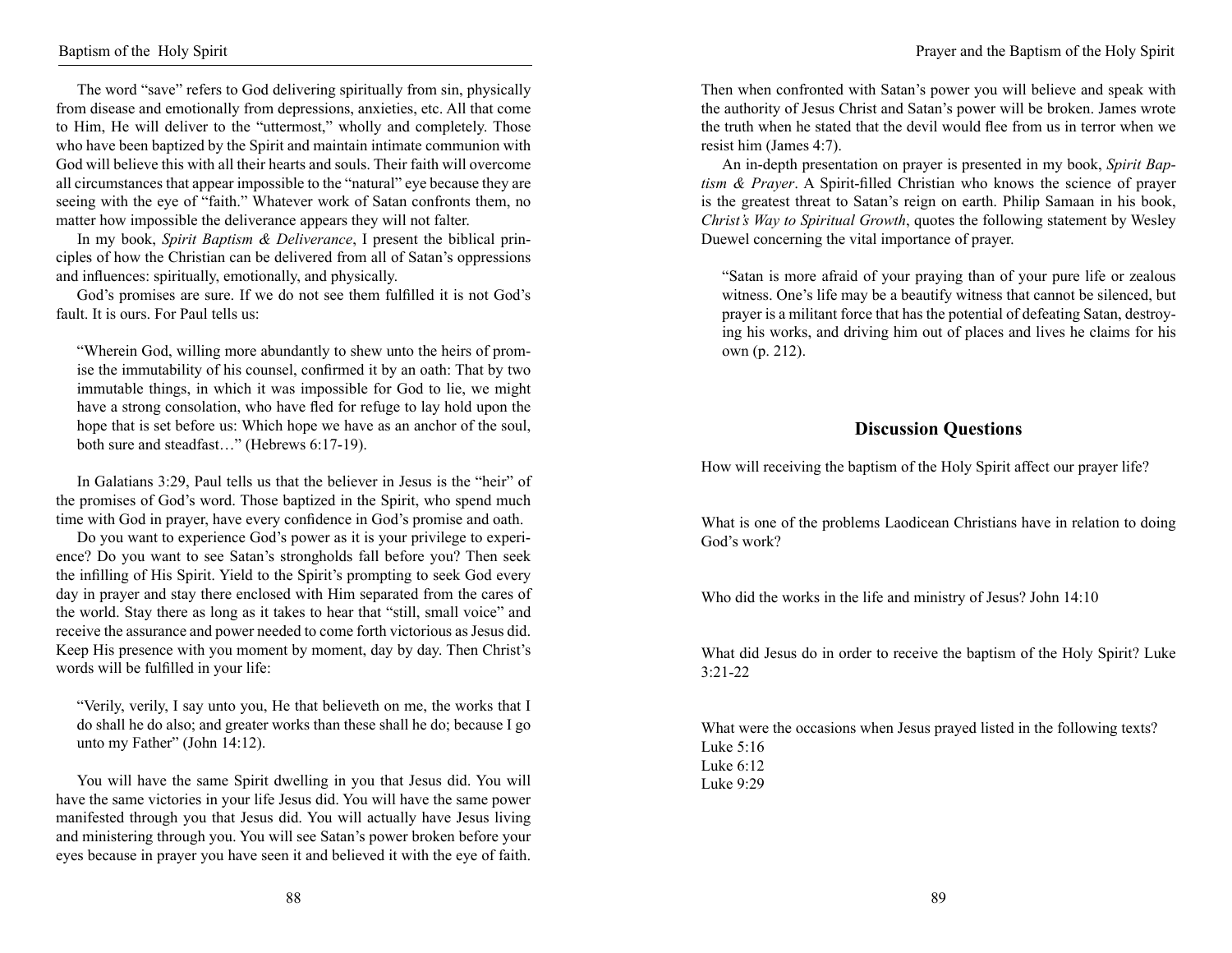Why did Jesus spend so much time in prayer?

What two priorities did the Holy Spirit lead the Apostles to set for themselves? Acts 6:4

How often did David pray? Psalm 55:17

What does the following text tell us about Daniel's prayer life? Daniel 6:10

In the Bible what were the designated times for prayer? Acts 3:1; 10:9

What four things did the early Christians consistently practice? Acts 2:42

Was Paul a man of prayer? 1Thessalonians 3:10

How successful were those early Christians in spreading the Gospel? Colossians 1:23

What counsel does Paul give to us? 1Thessalonians 5:17

What does Ellen White say about unceasing prayer?

What Holy Spirit insight about ourselves will cause us under the Holy Spirit's motivation to want to pray more?

In the Sermon on the Mount what did Jesus say was the first step in becoming like Him? Matthew 5:3-11

How only can this happen?

When do our victories over Satan begin?

What areas of our life will be affected by our prayer life?

What does the Bible say the devil will do when we submit ourselves to God, draw neigh to Him through prayer and resist Satan in the name of Jesus? James 4:7-8

Do you think the devil is afraid of your prayers? Why?

 Do you think he will try to keep you from having a meaningful prayer life? Why?

List any changes in your prayer life you have decided to make.

### **Prayer Focus**:

- Ask God to:
	- Baptize you with His Spirit
	- Lead you to always pray in the Spirit every day
	- Bless those on your prayer list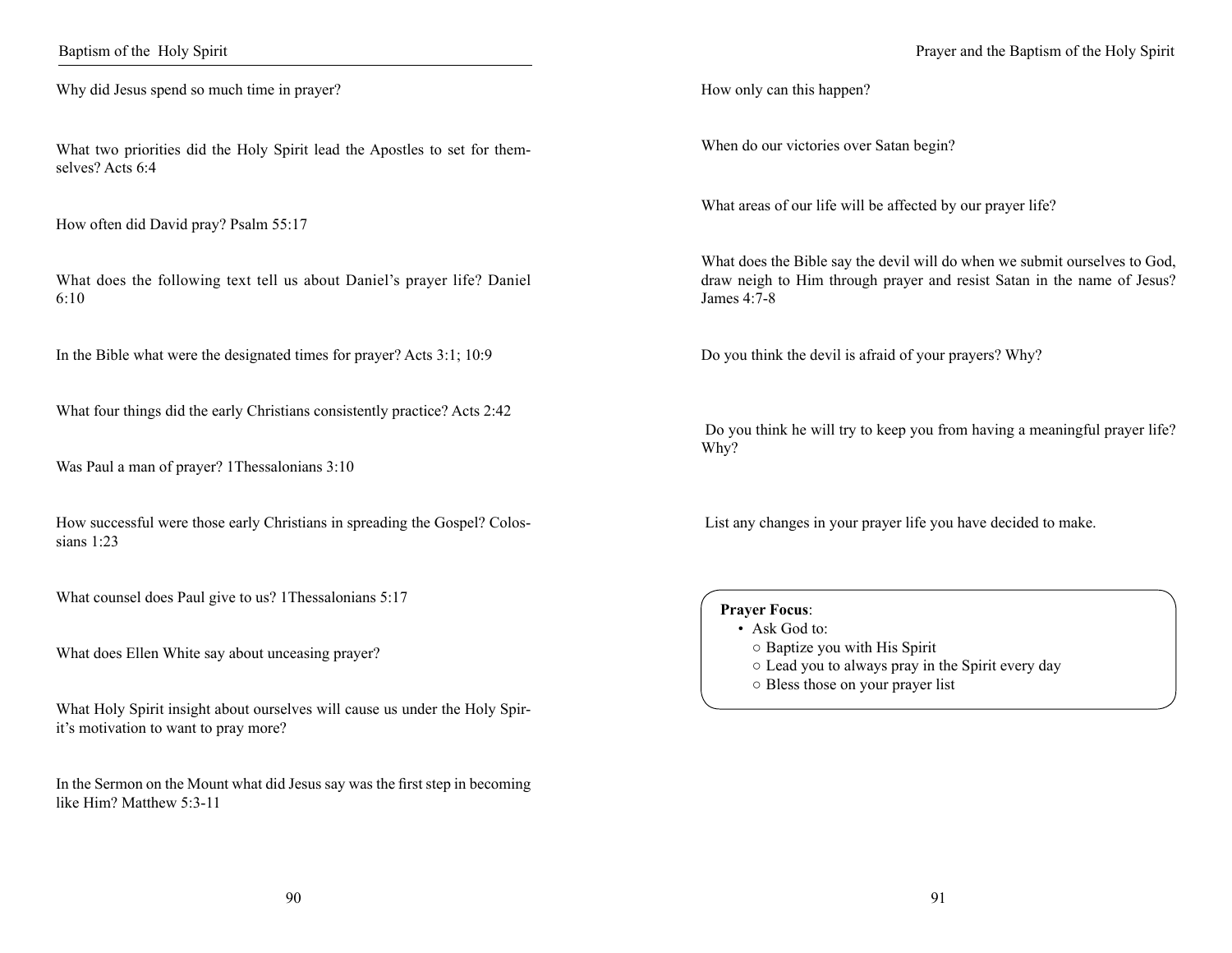Appendix 1

# **One Church's Experience**

Since seeking the baptism of the Holy Spirit in the fall of 1999, the Lord has led us into many and varied experiences. I have sought to share this important teaching with the churches I have pastored since then as well as at churches and conferences around the world. The following is an experience the Lord gave us when we sought Him during a series of revival meetings in New Haven, Connecticut, USA. I will never forget what happened, and pray that God will continue to lead us into deep, meaningful experiences with Himself.

As part of the New Haven church's plans for the year, we scheduled two coinciding events. One event was a 10-day prayer fast. The second was a sixnight series of revival meetings. The prayer fast and revival meetings both began on a Sunday night. The revival meetings were to end the following Friday while the prayer fast ended on a Tuesday, the tenth day of the prayer fast. Hence, the prayer fast was to extend four days beyond the revival meetings.

### **10-Day Prayer Fast**

The concept of the 10-day prayer fast was to follow the pattern in Acts 1, when the disciples prayed for 10 days before the outpouring of the Holy Spirit on the day of Pentecost. The goal was to eliminate media distractions—TV, radio, secular magazines, computer surfing and games, etc.—and seek God as much as possible during this time. During the 10-day prayer fast, the members were encouraged to pray for the baptism of the Holy Spirit (Ephesians 5:18), and for revival in their personal lives (2 Chronicles 7:14, Psalm 85:6) and in the church. They were also to ask God to pour out His Spirit on the church (Zechariah 10:1) and meetings we were having.

The revival meetings began the same night the prayer fast began. The focus was the same at each meeting: seeking the baptism of the Holy Spirit, revival, and the outpouring of the Holy Spirit. I had never conducted revival meetings like this, so I wasn't sure what to present or what would happen.

### **The Results**

The results of this effort of earnestly seeking God and asking Him to revive us far exceeded my expectations as pastor, and the expectations of those attending. During the first six days of the revival meetings we experienced the presence of God as I have never previously experienced Him. This encounter

is difficult to describe in words. One would have to be there to understand. His presence and blessing seemed to grow from meeting to meeting. The moving of the Spirit in personal lives, the joy, and the fellowship were wonderful. One lady described it as "falling in love with Jesus again." Night after night I would hear individuals making comments about the renewed experience they were having with God.

God led in the format of the meetings since I didn't know exactly what He wanted. We participated in praise singing from contemporary praise songs and hymn singing from the hymnal. Those attending participated in two sessions of prayer. The attendees were instructed to pray "unitedly" (Acts 1:14) and not for every need that came to mind. Instead, all were to pray for (1) revival, (2) the personal baptism of the Holy Spirit, (3) the outpouring of God's Spirit and (4) the special prayer focus I had presented from God's Word for that night. This united focus in prayer proved to be a great blessing. I believe it played a major role in what we experienced. We came to understand more clearly what Christ meant when He stated, "…if two of you shall agree on earth as touching anything that they shall ask, it shall be done for them of my Father which is in heaven" (Matthew 18:19).

The Lord led in a very direct way concerning the subject to be presented each night. My personality is to have everything planned well in advance. Normally I would have had my sermons outlined and prepared well before the first night of the revival meetings. The Lord didn't allow that this time. I was unable to determine what to give beyond each upcoming meeting. Then each night following the meeting as I began praying about what the Lord wanted presented the next night the subject would clarify in my mind. By the next meeting, the message for that night was complete. This happened every night except for Friday night. On Friday the Lord gave me the message for both Friday and Saturday night, which I very much appreciated, knowing how busy I would be all day Sabbath with little or no time to prepare for the Saturday night meeting.

### **Outline of Subjects**

The general outline and order of the subjects the Lord led us to study follows.

1. *Laodicean Warning*—Laodicea was known for its therapeutic hydrotherapy, which implements hot and cold treatments. The Laodicean church is neither "hot" nor "cold." Hence, she is of no therapeutic value to God in her present condition. Therefore, revival is urgently needed. The prayer focus was the three requests we made to God every night: (1) the baptism of the Holy Spirit, (2) revival, and (3) the outpouring of the Holy Spirit. There was no additional prayer focus the first night.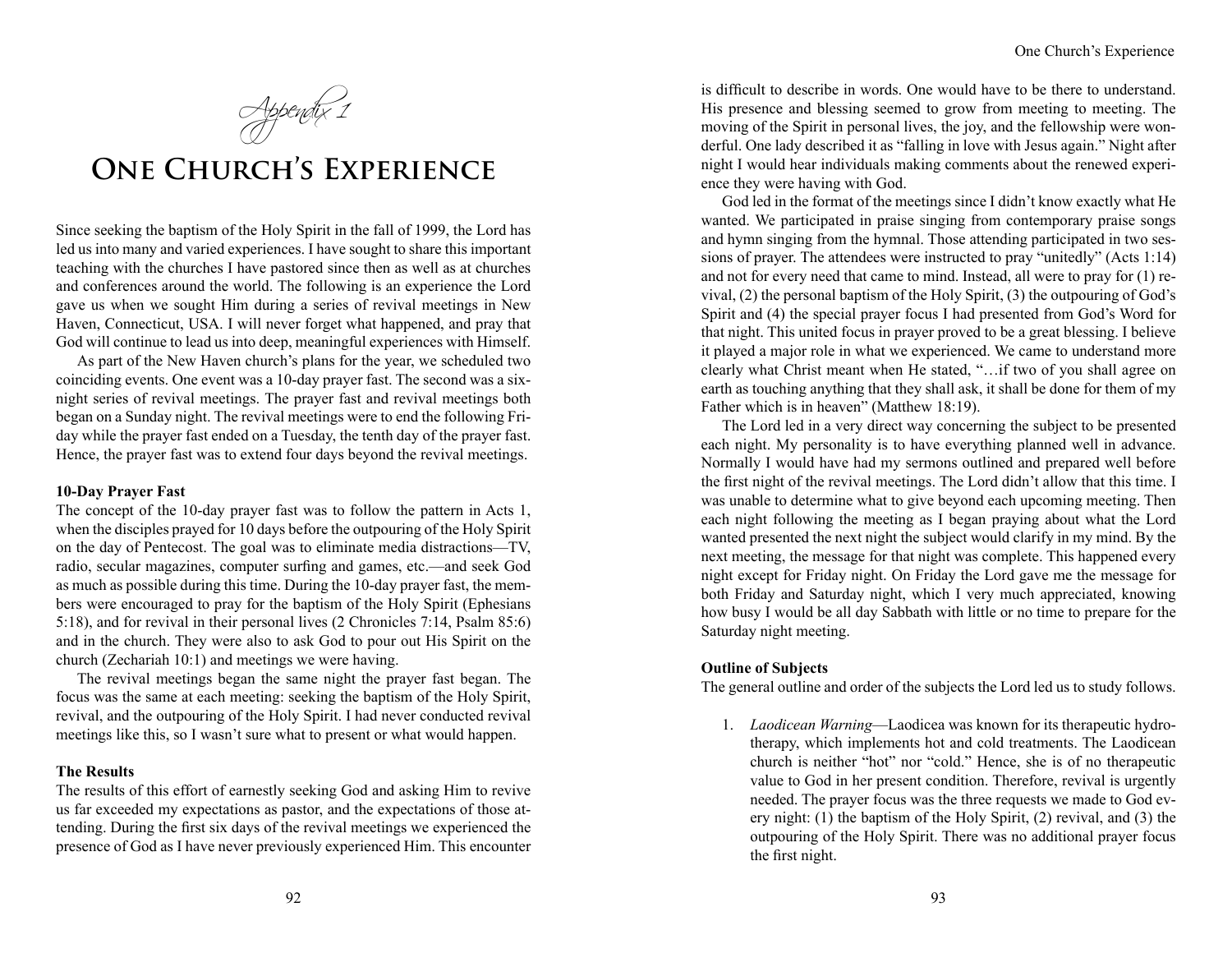- 2. *Our Part in Seeking Revival* (2 Chronicles 7:14)—Prayer and complete surrender to God are necessary if we are to experience revival. The additional prayer focus was to ask God to make us willing to submit 100 percent to Him.
- 3. *In Revival New Life is Found Only in Jesus*—Revival is not seeking some feeling, emotion, or ecstatic experience. Rather, revival is seeking Jesus and letting Him into our lives more fully (Revelation 3:20). The additional prayer focus was to ask God to remove anything blocking the door that is hindering us from letting Jesus into our hearts.
- 4. *In Revival We Exchange Our Lives for Jesus Living in Us—*We are to become just like Jesus. The additional prayer focus was to give our lives to Jesus in exchange for Jesus living in us.
- 5. *A Passion for Lost Souls* We looked at the passion Jesus and the early church had for souls. The additional prayer focus was to ask God to give us the same passion for souls that Jesus has.
- 6. *The Deliverance Jesus Offers* We studied how Jesus made it possible for us to be victorious over all known sin. The additional prayer focus was seeking God for complete deliverance.
- 7. *Walking in the Spirit* Learning how to walk in the Spirit is essential to our lives. We discussed how we keep walking in the Spirit everyday. The additional prayer focus was to ask God to subdue every sinful and wrong desire in us, and bring our lives into conformity to His will.
- 8. *The Power and Authority We Have in Jesus*—We must understand the power and authority we have in Jesus. We discussed the power and authority Jesus has given the believer over Satan. The additional prayer focus was to ask God to give us understanding of our power and authority over Satan.
- 9. *The Fruit of the Spirit* We discussed what the fruit of the Spirit is and how Jesus living in us will manifest the fruit of the Spirit in us. The additional prayer focus was to ask God to manifest the fruit of the Spirit in our life.
- 10. *The Gifts of the Spirit* We studied the gifts of the Spirit the last night of the revival meetings. The additional prayer focus was to ask God to manifest the gifts of the Spirit He has chosen for us and to give us the courage to begin ministering in those gifts.

One lesson the Lord had for me was the importance of earnestly seeking Him to direct in the entire program, including the subjects and their sequence. He also revealed how essential personal and corporate prayer is for a deeply spiritual and meaningful relationship with Him.

### **Unexpected Experience**

Several things happened that I had never experienced before. First, we savored the sweet presence of the Spirit every night. Second, obvious changes took place in the hearts of all who were present through a quiet moving of the Spirit.

The revival meetings were originally planned to continue Sunday, Monday, Tuesday, Wednesday, Thursday, and Friday nights. As we approached Friday night, members started asking if we could extend the meetings for the remaining 10 days of the prayer fast. They were experiencing God's presence in their lives in such a dramatic way that they didn't want it to end that Friday. So we decided to continue through the following Wednesday, which was one day past the 10-day prayer fast time period. This was also something I had never experience—members asking for more nightly meetings.

The blessings of God were so pronounced that we decided to have a testimony service for the Sabbath worship service. Several shared the experiences they were having in the Lord. We invited the church to come to the meeting that night. We had been having about 40 in attendance through the week, which was very large compared to the usual number who attended prayer meeting. I didn't know what would happen that Saturday night, especially since the worship service had continued much longer than usual and many who had been attending the revival meetings participated in witnessing activities in the community around the church during the Sabbath afternoon hours. Hence, many had already spent all morning and afternoon at the church. To my astonishment, around 60 members came to that Saturday night revival meeting. I knew that had to be the power of God to draw Adventists to a prayer meeting on Saturday night after such a busy Sabbath schedule. One thing this exceptional turnout told me was that our people very much desired more than they had in their present relationship with God. We felt the need, but we didn't know how to get it met.

The prayer fast continued through the following Tuesday, and the revival meetings continued to Wednesday. The blessings of God didn't stop. Each night brought more depth and breadth to what we were experiencing from God.

The last meeting of the 11-night revival series ended Wednesday. I once more wondered how many would attend since this was the eleventh consecutive night of meetings. Again, I was amazed. We had the largest attendance of all except for the Saturday night meeting. The sense of God's presence and the joy we all felt are indescribable. We planned to continue the revival meetings every Wednesday night.

One side note: a man from Africa of Islamic faith, who had been attending our church for several weeks and was taking Bible studies, attended the revival meetings. During the ninth night of the meetings he gave a testimony that he had given his life to Jesus Christ. A thrill of godly joy surged through everyone present.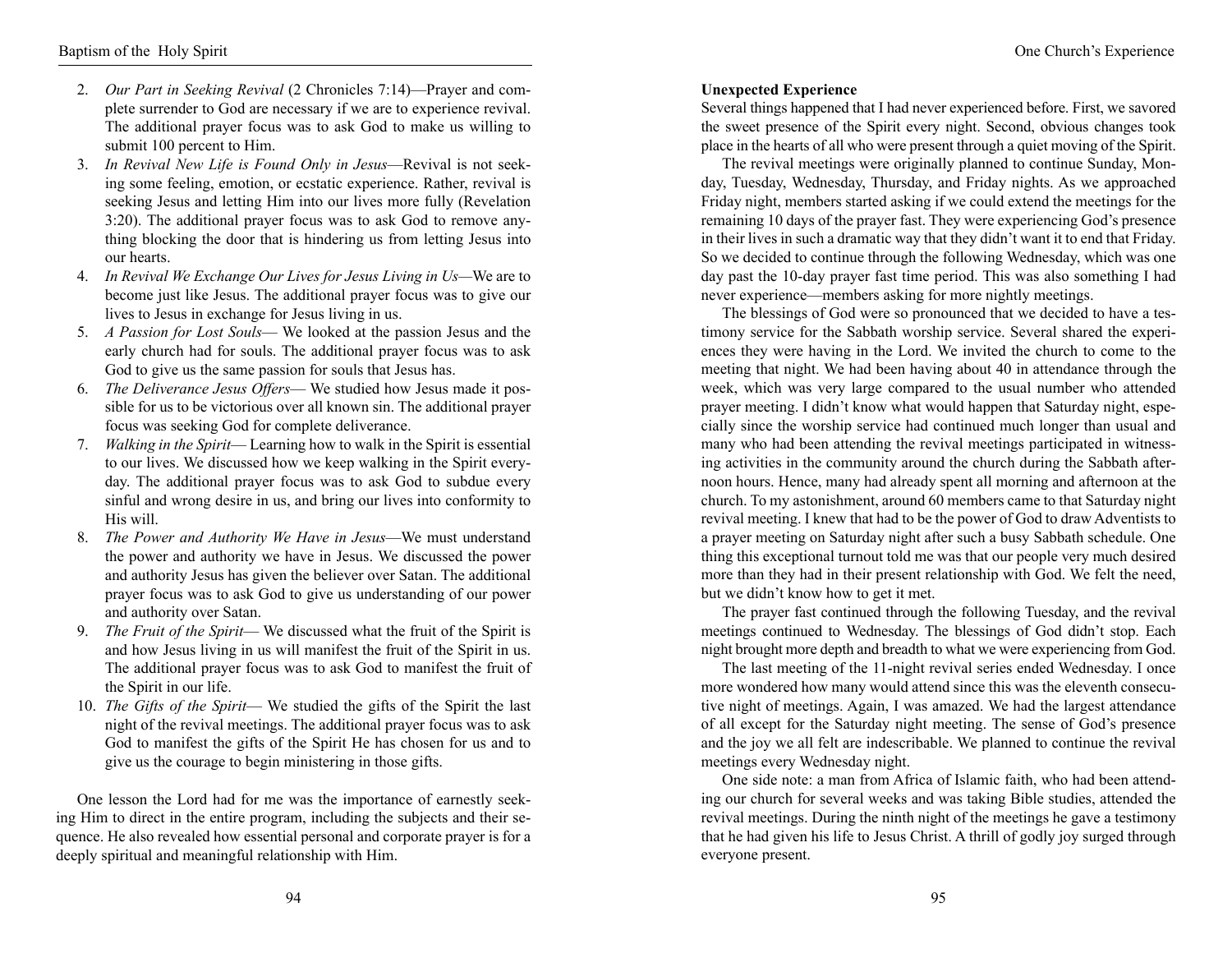Baptism of the Holy Spirit

### **The Future**

I didn't know what God's plans were for the weeks and months ahead. One thing I do know, I would never forget what God did in New Haven and how He revealed Himself during this special time. I asked myself, "Will we lose the experience we have had?" It all depends on us. If we continue to personally and earnestly seek God and avail ourselves of future times of prayerful fellowship and study of God's Word we will not lose the experience. Such fellowship can take place at the church or in homes.

### **Lessons Learned**

I personally feel the baptism of the Holy Spirit in each of our lives is essential to achieving the relationship we desire to have with God. Seeking the Spirit's infilling was a major focus during those 11 days. Ellen White strongly encouraged us to daily seek this experience. God heard our request during those 11 days and His answer far exceeded our expectation. We should not have been surprised.

He always blesses abundantly. Paul knew this when he wrote, "Now unto him that is able to do exceeding abundantly above all that we ask or think, according to the power that worketh in us" (Ephesians 3:20).

There is a solution to the Christian's last-day, Laodicean condition. That solution is revival. Of this Ellen White wrote:

"A revival of true godliness among us is our greatest and most urgent of all our needs. To seek this should be our first work" (*Selected Messages*, Vol. 1, p.121)

She also understood the relationship between receiving the baptism of the Holy Spirit and revival.

"The baptism of the Holy Ghost as on the day of Pentecost will lead to a revival of true religion and the performance of many wonderful works." *Selected Messages*, Vol. 2, p. 57

Another essential lesson I have learned since these meetings is the importance of continual fellowshipping together of Spirit-filled believers. If we want to keep the flame of revival burning in our lives and church, continual fellowship is necessary. It is in the context of this genuine Christian fellowship that the gifts of the Spirit are most effectively manifested for the personal spiritual growth of the participants. Such fellowship will also play a significant role in winning others to Christ. 97



 $\bigoplus$ 

# **Ellen White and the Holy SPIRIT**

The following quotes are taken from the writings of Ellen White on the subject of the Holy Spirit and the baptism of the Holy Spirit. It should be evident from our study that the changes she describes the Holy Spirit accomplishing occur only when the believer receives the baptism of the Holy Spirit.

#### **Christ's Example of Receiving the Baptism of the Holy Spirit**

"Christ labored for his vineyard. The Prince of heaven, he was yet the intercessor for man, and he had power with God, and prevailed for himself and for his people. Morning by morning he communicated with his Father in heaven, receiving from him daily a fresh baptism of the Holy Spirit. The Lord awakened him from his slumbers in the early hours of the new day, that his soul and his lips might be anointed with grace which he should impart to others. His words were given him fresh from the heavenly courts, words that he might speak in season to those that were weary and oppressed. Of Christ we read, 'The Lord God hath given me the tongue of the learned, that I should know to speak a word in season to him that is weary; he wakeneth morning by morning, he wakeneth mine ear to hear as the learned'" (*Signs of the Times*, November 21, 1895, paragraph 3).

### **We Need the Spirit's Baptism**

 $\bigodot$ 

"The Holy Spirit is wanting [lacking] in our work" (*Selected Messages*, Book 1, p. 411)

"How greatly do the workers need a baptism of the Holy Spirit, that they may become true missionaries for God" (*Counsels on Sabbath School Work,* p. 156).

"God's work is to be carried forward with power. We need the baptism of the Holy Spirit" (*Evangelism,* p. 66).

"There needs to be a waking up among God's people, that His work may be carried forward with power. We need the baptism of the Holy Spirit" (*Evangelism,* p. 559)

"Those who bear responsibility as managers in the work need to place themselves where they can be deeply impressed by the Spirit of God. You should have as much greater anxiety than do others to receive the baptism of  $\bigoplus$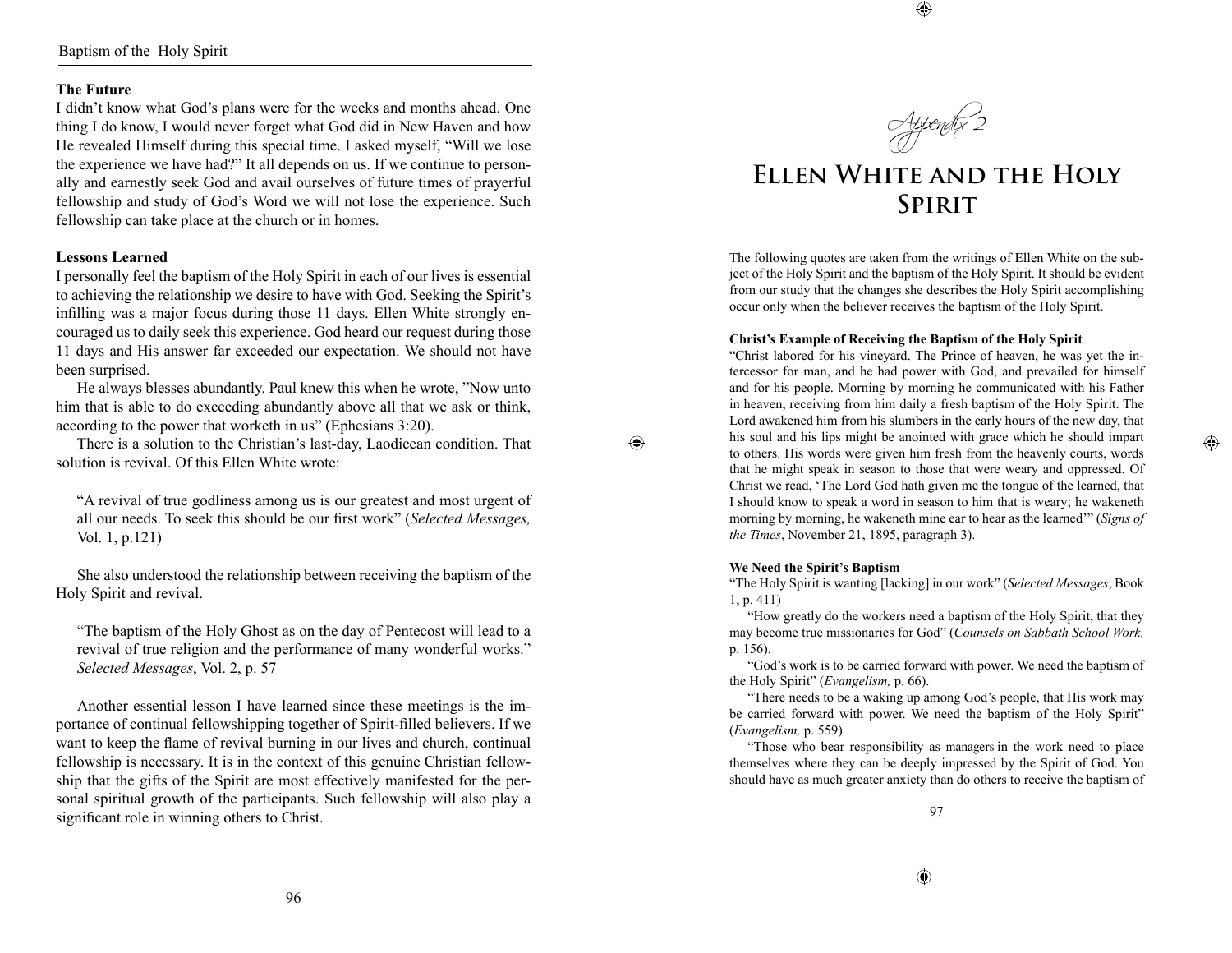the Holy Spirit and a knowledge of God and Christ, as your position of trust is more responsible than that of the common worker" (*Testimonies for the Church,* Vol. 7, p. 188).

### **Teach Your Children about Holy Spirit Baptism**

"Teach your children that it is their privilege to receive every day the baptism of the Holy Spirit. Let Christ nd you His helping hand to carry out His purposes. By prayer you may gain an experience that will make your ministry for your children a perfect success" (*Child Guidance,* p. 69).

## **God's People Should Better Understand the Holy Spirit**

"Just prior to His leaving His disciples for the heavenly courts, Jesus encouraged them with the promise of the Holy Spirit. This promise belongs as much to us as it did to them, and yet how rarely it is presented before the people, and its reception spoken of in the church. In consequence of this silence upon this most important theme, what promise do we know less about by its practical fulfillment than this rich promise of the gift of the Holy Spirit, whereby efficiency is to be given to all our spiritual labor? The promise of the Holy Spirit is casually brought into our discourses, is incidentally touched upon, and that is all. Prophecies have been touched upon, doctrines have been expounded: but that which is essential to the church in order that they may grow in spiritual strength and efficiency, in order that the preaching may carry conviction with it, and souls converted to God, has been largely left out of ministerial effort. This subject has been set aside, as if some time in the future would be given to its consideration. Other blessings and privileges have been presented before the people until a desire has been awakened in the church for the attainment of the blessing promised of God; but the impression concerning the Holy Spirit has been that this gift is not for the church now, but that at some time in the future it would be necessary for the church to receive it.

"This promised blessing, if claimed by faith, would bring all other blessings in its train, and it is to be given liberally to the people of God. Through the cunning devices of the enemy the minds of God's people seem to be incapable of comprehending and appropriating the promises of God. They seem to think that only the scantiest showers of grace are to fall upon the thirsty soul. … The power of God awaits their demand and reception" (*Testimonies to Ministers and Gospel Workers*, p. 174-175).

## **The Importance of the Baptism of the Holy Spirit Needs to be Impressed Upon All**

"Impress upon all the necessity of the baptism of the Holy Spirit, the sanctification of the members of the church, so that they will be living, growing,

fruit-bearing trees of the Lord's planting" (*Testimonies for the Church*, Vol. 6, p. 86).

"This instruction is of the greatest importance to us; for we are living in the last days of this earth's history. Soon we shall enter upon the fulfillment of the events which Christ showed John were to take place. As the messengers of the Lord present these solemn truths, they must realize that they are handling subjects of eternal interest, and they should seek for the baptism of the Holy Spirit, that they may speak, not their own words, but the words given them by God" (*Signs of the Times*, July 4, 1906, paragraph 3).

"I would that we had the baptism of the Holy Spirit, and this we must have before we can reveal perfection of life and character. I would that each member of the church would open the heart to Jesus, saying, 'Come, heavenly Guest, abide with me" (*Manuscript Releases,* Vol. 2, p. 26).

"I entreat of the church members in every city that they lay hold upon the Lord with determined effort for the baptism of the Holy Spirit. Be assured that Satan is not asleep. Every obstacle possible he will place in the way of whose who would advance in this work. Too often these obstacles are regarded as insurmountable. Let every one now be soundly and truly converted, and then lay hold of the work intelligently and with faith.—Letter 148, 1909. (To Brother and Sister Starr, December 2, 1909)" (*Manuscript Releases,* Vol. 7, p. 108).

"It is this baptism of the Holy Spirit that the churches need today. There are backslidden church members and backslidden ministers who need reconverting, who need the softening, subduing influence of the baptism of the Spirit, that they may rise in newness of life and make thorough work for eternity. I have seen the irreligion and the self-sufficiency cherished, and I have heard the words spoken, 'Except ye repent and be converted, ye shall never see the kingdom of heaven.' There are many who will need rebaptizing, but let them never go down into the water until they are dead to sin, cured of selfishness and self-exaltation; until they can come up out of the water to live a new life unto God. Faith and repentance are conditions essential to the forgiveness of sin."--Letter 60, 1906, pp. 4-6. (To S. N. Haskell, February 8, 1906)" (*Manuscript Releases,* Vol. 7, p. 267)

## **We Need to Pray for the Holy Spirit**

"Why do we not hunger and thirst for the gift of the Spirit, since this is the means by which we are to receive power? Why do we not talk of it, pray for it, preach concerning it? The Lord is more willing to give the Holy Spirit to us than parents are to give good gifts to their children. For the baptism of the Spirit every worker should be pleading with God"(*Testimonies for the Church*, Vol. 8, p. 22).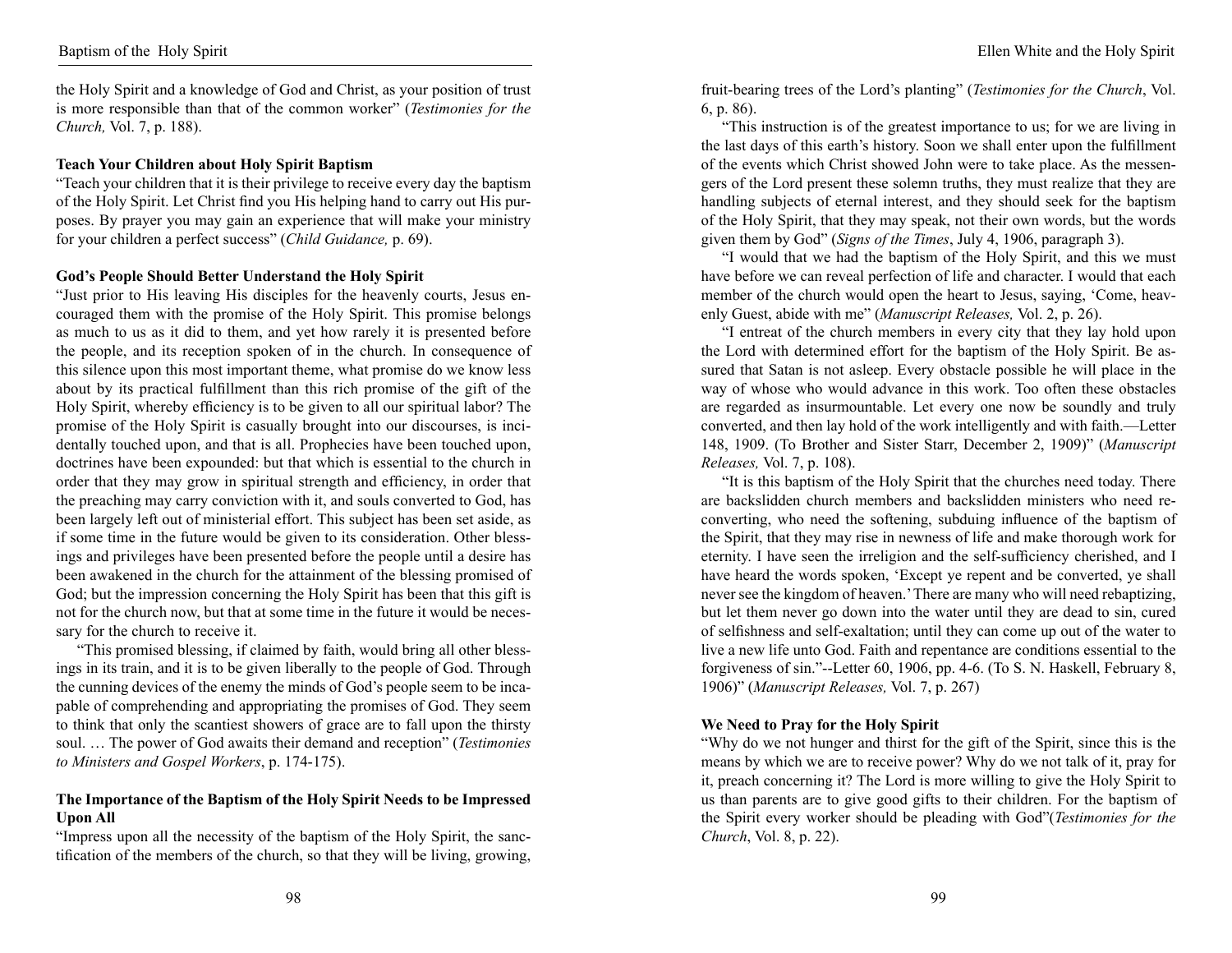"Will we carry forward the work in the Lord's way? Are we willing to be taught of God? Will we wrestle with God in prayer? Will we receive the baptism of the Holy Spirit? This is what we need and may have at this time. Then we shall go forth with a message from the Lord, and the light of truth will shine forth as a lamp that burneth, reaching to all parts of the world. If we will walk humbly with God, God will walk with us. Let us humble our souls before Him, and we shall see of His salvation" (*Fundamentals of Christian Education,* p. 532).

"We need to cry to God as did Jacob for a fuller baptism of the Holy Spirit. The time for labor is short. Let there be much praying. Let the soul yearn after God. Let the secret places of prayer be often visited. Let there be a taking hold of the strength of the Mighty One of Israel. Let the ministers walk humbly before the Lord, weeping between the porch and the altar, the crying, 'Spare thy people, O Lord, and give not thine heritage to reproach'" (*Historical Sketches of the Foreign Missions of the Seventh-day Adventists,* p. 294).

"If we know God, and Jesus Christ whom He has sent, unspeakable gladness will come to the soul. Oh, how we need the divine presence! For the baptism of the Holy Spirit every worker should be breathing out his prayer to God. Companies should be gathered together to call upon God for special help, for heavenly wisdom, that the people of God may know how to plan and devise and execute the work" (*Testimonies to Ministers and Gospel Workers,* p. 169).

"God's faithful messengers are to seek to carry forward the Lord's work in His appointed way. They are to place themselves in close connection with the Great Teacher, that they may be daily taught of God. They are to wrestle with God in earnest prayer for a baptism of the Holy Spirit that they may meet the needs of a world perishing in sin. All power is promised those who go forth in faith to proclaim the everlasting gospel. As the servants of God bear to the world a living message fresh from the throne of glory, the light of truth will shine forth as a lamp that burneth, reaching to all parts of the world. Thus the darkness of error and unbelief will be dispelled from the minds of the honest in heart in all lands, who are now seeking after God, 'If haply they might feel after Him, and find Him'" (*Testimonies to Ministers and Gospel Workers,* p. 459).

"We need to pray as we never have prayed before for the baptism of the Holy Spirit, for if there was ever a time when we needed this baptism, it is now. There is nothing the Lord has more frequently told us He would bestow upon us, and nothing by which His name would be more glorified in bestowing, than the Holy Spirit. When we partake of this Spirit, men and women will be born again. . . . Souls once lost will be found, and brought back" (*The Upward Look,* p. 346).

"The truths opened to John are of the greatest importance to us, for we are living in the very last days. Soon we shall enter upon the fulfillment of the events which Christ showed John were to take place. As the messengers of the Lord present these solemn truths, they must realize that they are handling subjects of eternal interest, and they should seek for the baptism of the Holy Spirit, that they may speak, not their own words, but the words given them by God"(Pacific Union Recorder, "The Study of Revelation," January 14, 1904, paragraph 4).

"This is a small part of that which the Lord has revealed to me. Our lack of faith is the reason that we have not seen more of the power of God. We exercise more faith in our own working than in God's working for us. God designs that everything possible shall be done to enable us to stand heart to heart, mind to mind, shoulder to shoulder. This lack of love and confidence in one another weakens our faith in God. We need to pray as we never have prayed before for the baptism of the Holy Spirit: for, if there was ever a time when we needed this baptism, it is now" (*Manuscript Releases,* Vol. 7, p. 388).

"Satan is trying to fix upon every one that he can influence, all the discouragement possible. Lord, I pray Thee, let the baptism of the Holy Spirit come into this congregation. I pray Thee, for Christ's sake, to sweep back the mist and the cloud that Satan interposes here. He is here; his followers are here; there are those here who are listening to his words; and I ask Thee, Lord, to break the spell; I ask Thee that there may be such marked consecration before God, that Christ can say, 'I will clothe thee with change of raiment'" (*Sermons and Talks,* "Lessons from the Fifteenth of Romans," p. 382).

### **Preparation for Receiving the Holy Spirit**

"The heart must be emptied of every defilement and cleansed for the indwelling of the Spirit. It was by the confession and forsaking of sin, by earnest prayer and consecration of themselves to God, that the early disciples prepared for the outpouring of the Holy Spirit on the Day of Pentecost"(*Testimonies to Ministers and Gospel Workers,* p. 507).

"Today you are to have your vessel purified, that it may be ready for the heavenly dew, ready for the showers of the latter rain; for the latter rain will come, and the blessing of God will fill every soul that is purified from every defilement. It is our work today to yield our souls to Christ, that we may be fitted for the time of refreshing from the presence of the Lord--fitted for the baptism of the Holy Spirit . . ." (*Evangelism,* p. 701).

### **Don't Call God's Spirit's Work Fanaticism**

"We are to pray for the impartation of the Spirit as the remedy for sin-sick souls. The church needs to be converted, and why should we not prostrate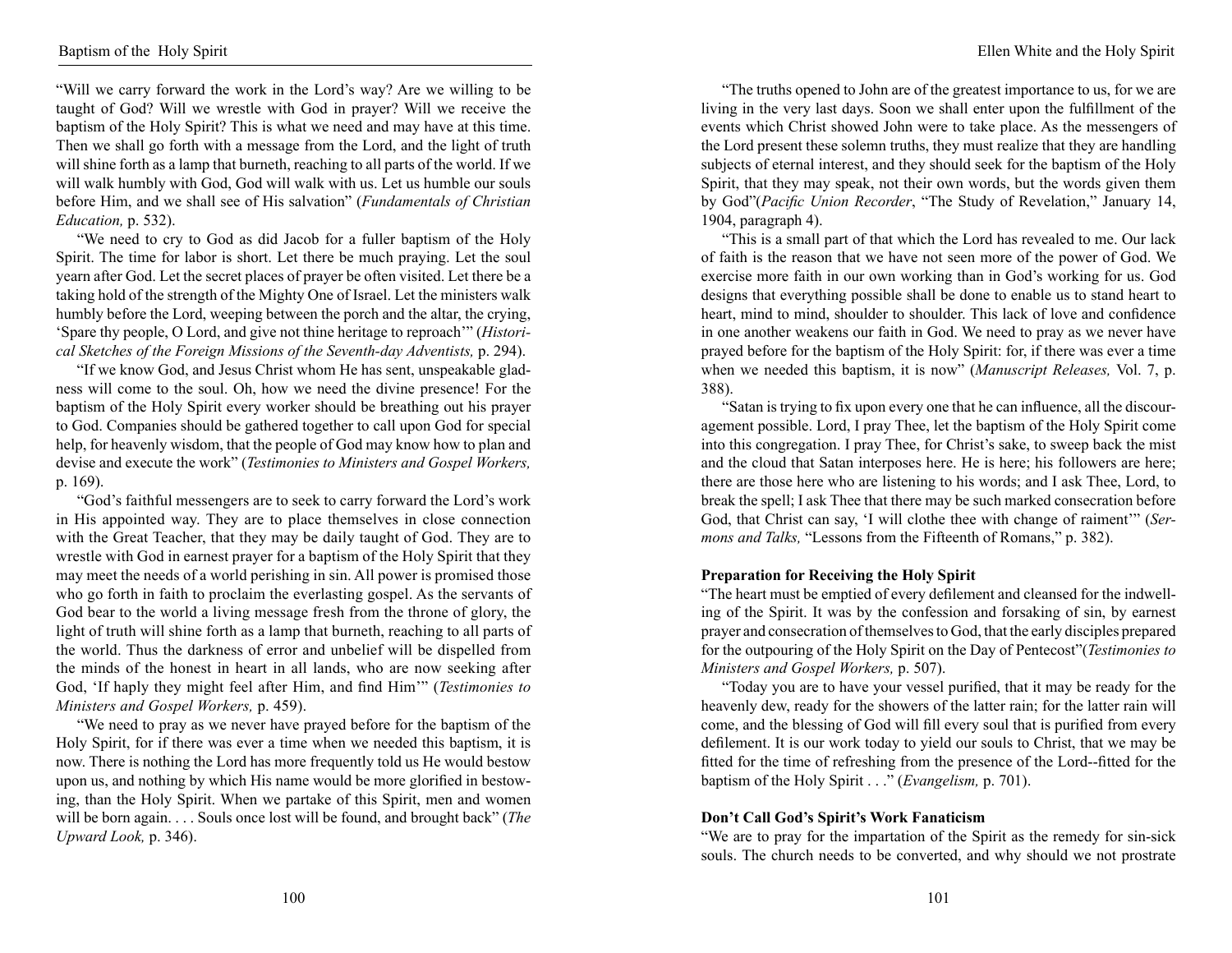ourselves at the throne of grace, as representatives of the church, and from a broken heart and contrite spirit make earnest supplication that the Holy Spirit shall be poured out upon us from on high? Let us pray that when it shall be graciously bestowed our cold hearts may be revived, and we may have discernment to understand that it is from God, and receive it with joy. Some have treated the Spirit as an unwelcome guest, refusing to receive the rich gift, refusing to acknowledge it, turning from it, and condemning it as fanaticism.

"When the Holy Spirit works the human agent, it does not ask us in what way it shall operate. Often it moves in unexpected ways. Christ did not come as the Jews expected. He did not come in a manner to glorify them as a nation…..

"This is the danger to which the church is now exposed - that the inventions of finite men shall mark out the precise way for the Holy Spirit to come.... The Holy Spirit flatters no man, neither does it work according to the devising of any man…." (*Testimonies to Ministers and Gospel Workers,* p. 64-66).

### **God Will Move Upon His People to Receive the Baptism of the Holy Spirit**

"As long as individuals are content with a theory of truth, and are yet lacking in the daily operation of the Spirit of God upon the heart, which is manifested in outward transformation of character, they are cutting themselves off from the qualifications that would fit them for greater efficiency in the Master's work. Those who are devoid of the Holy Spirit cannot be faithful watchmen upon the walls of Zion; for they are blind to the work that ought to be done, and do not give the trumpet a certain sound.

"The baptism of the Holy Ghost as on the day of Pentecost will lead to a revival of true religion and to the performance of many wonderful works. Heavenly intelligences will come among us and men will speak as they are moved by the Holy Spirit of God. But should the Lord work upon men as He did on and after the day of Pentecost, many who now claim to believe the truth would know so very little of the operation of the Holy Spirit that they would cry, 'Beware of fanaticism.' They would say of those who were filled with the Spirit, 'These men are full of new wine.'

"The time is not far off now when men will want a much closer relation to Christ, a much closer union with His Holy Spirit, than they have ever had, or will have, unless they give up their will and their way, and submit to God's will and God's way. The great sin of those who profess to be Christians is that they do not open the heart to receive the Holy Spirit. When souls long after Christ and seek to become one with Him, then those who are content with the form of godliness, exclaim 'Be careful, do not go to extremes.' When the

angels of heaven come among us, and work through human agents, there will be solid and substantial conversions, after the order of the conversions after the day of Pentecost.

"Now brethren, be careful and do not go into or try to create human excitement. But while we should be careful not to go into human excitement, we should not be among those who will raise inquiries and cherish doubts in reference to the work of the Spirit of God; for there will be those who will question and criticize when the Spirit of God takes possession of men and women, because their own hearts are not moved, but are cold and unimpressible." (*Selected Messages,* Book 2, p. 56-57).

### **Pentecost Available Today**

"As the disciples, filled with the power of the Spirit, went forth to proclaim the gospel, so God's servants are to go forth today.

"What the Lord did for His people in that time, it is just as essential, and more so, that He do for His people today. All that the apostles did, every church member today is to do. And we are to work with as much more fervor, to be accompanied by the Holy Spirit in as much greater measure, as the increase of wickedness demands a more decided call to repentance.

"A work similar to that which the Lord did through His delegated messengers after the day of Pentecost He is waiting to do today" (*Review and Herald*, June 13, 1903).

### **The Latter Rain**

"But near the close of the earth's harvest, a special bestowal of spiritual grace is promised to prepare the church for the coming of the Son of man. This outpouring of the Spirit is likened to the falling of the latter rain; and it is for this added power that Christians are to send their petitions to the Lord of the harvest 'in the time of the latter rain.' In response, 'the Lord shall make bright clouds, and give them showers of rain' (Zech. 10:1). 'He will cause to come down… the rain, the former rain, and the latter rain.' (Joel 2:23).

"But unless the members of God's church today have a living connection with the Source of all spiritual growth, they will not be ready for the time of reaping" (*Acts of the Apostles*, p.54-55).

### **What the Baptism of the Holy Spirit Brings**

"Let every church member kneel before God, and pray earnestly for the impartation of the Spirit. Cry, 'Lord, increase my faith. Make me to understand Thy Word; for the entrance of Thy Word giveth light. Refresh me by Thy presence. Fill my hart with Thy Spirit that I may love my brethren as Christ lives me.'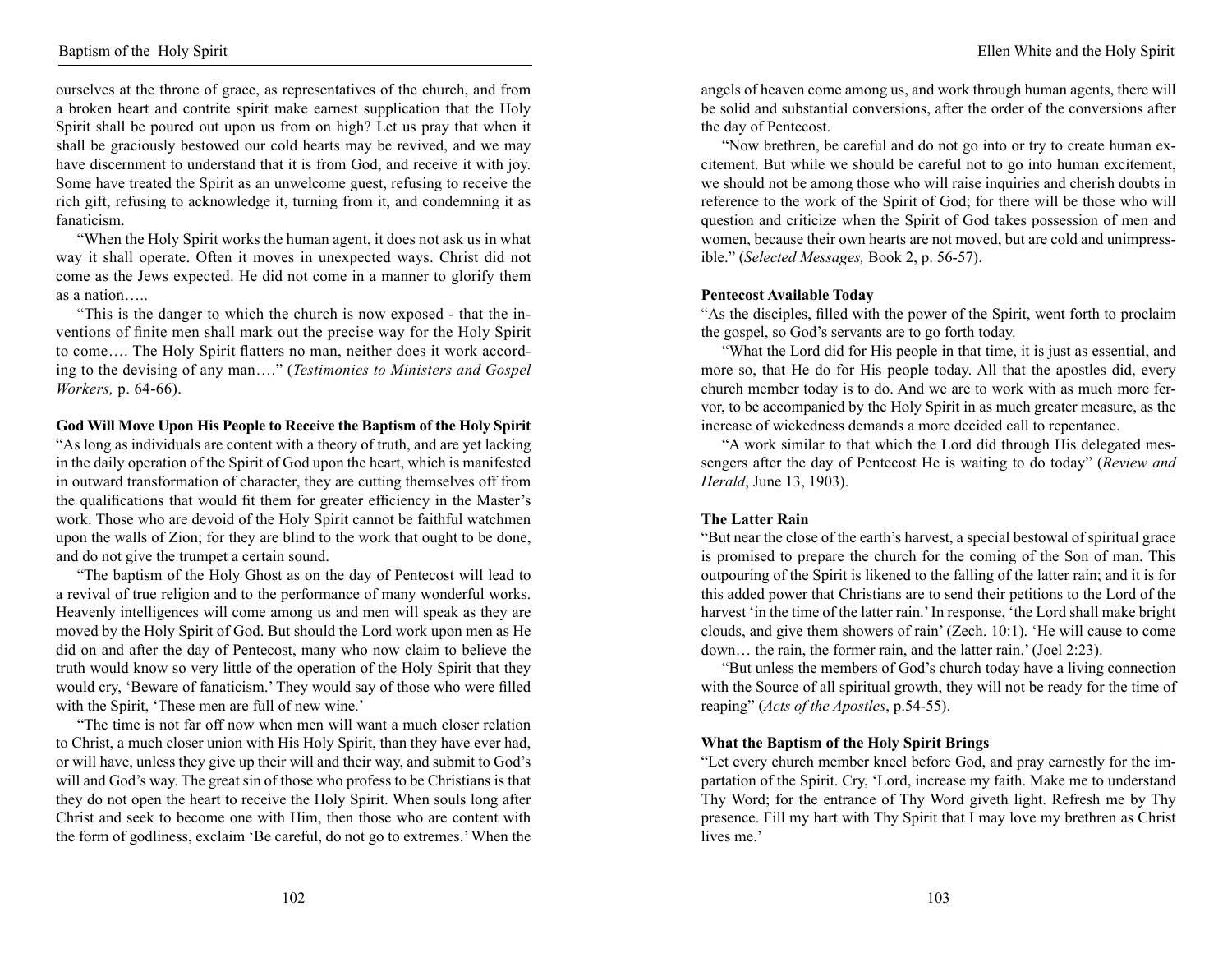"God will bless those who thus prepare themselves for His service. They will understand what it means to have the assurance of the Spirit, because they have received Christ by faith. The religion of Christ means more than the forgiveness of sin; it means that sin is taken away, and that the vacuum is filled with the Spirit. It means that the mind is divinely illumined, that the heart is emptied of self, and filled with the presence of Christ. When this work is done for church members, the church will be a living, working church.

"The baptism of the Holy Spirit, and nothing less, can bring us to this place.

"We may talk of the blessings of the Holy Spirit, but unless we prepare ourselves for His reception, of what avail are our works"... Are we seeking for His fullness..." (*Review and Herald*, June 10, 1902).

"We must have a living connection with God. We must be clothed with power from on high by the baptism of the Holy Spirit, that we may reach a higher standard; for there is help for us in no other way" (*Review and Herald*, April 5, 1892).

"With deep interest, and grateful, wondering joy, the disciples listened to the words of Paul. By faith they grasped the atoning sacrifice of Christ, and acknowledged him as their Redeemer. They were then baptized 'in the name of Jesus;' and as Paul laid his hands upon them, they received also the baptism of the Holy Spirit, by which they were enabled to speak the languages of other nations and to prophesy. Thus these men were qualified to act as missionaries in the important field of Ephesus and its vicinity, and also from this center to spread the gospel of Christ in Asia Minor." (*Sketches from the Life of Paul,* p. 130)

"Those who are under the influence of the Spirit of God will not be fanatical, but calm and steadfast, free from extravagance in thought, word, or deed. Amid the confusion of delusive doctrines, the Spirit of God will be a guide and a shield to those who have not resisted the evidences of truth, silencing every other voice but that which comes from Him who is the truth" (*Sons and Daughters of God,* p. 29)

"The baptism of the Holy Spirit will dispel human imaginings, will break down self-erected barriers, and will cause to cease the feeling that 'I am holier than thou.' There will be a humble spirit with all, more faith and love; self will not be exalted.  $\dots$  Christ's spirit, Christ's example, will be exemplified in His people. We shall follow more closely the ways and works of Jesus. . . . The love of Jesus will pervade our hearts." (*That I May Know Him,* p. 114).

"In much of the service professedly done for God, there is self-emulation and self-exultation. God hates pretense. When men and women receive the baptism of the Holy Spirit, they will confess their sins, and, pardon, which means justification, will be given them. But the wisdom of the human agents

who are not penitent, not humbled, is not to be depended on, for they are blinded in regard to the meaning of righteousness and sanctification through the truth. When men are stripped of self-righteousness, they will see their spiritual poverty. Then they will approach that state of brotherly kindness that will show that they are in sympathy with Christ. They will be able to appreciate the high and elevated character of the work of Christian missions" (*This Day with God,* p. 326).

"Oh, that the baptism of the Holy Spirit might come upon you, that you might be imbued with the Spirit of God! Then day by day you will become more and more conformed to the image of Christ, and in every action of your life, the question would be, "Will it glorify my Master?" By patient continuance in well-doing you would seek for glory and honor, and would receive the gift of immortality" (*Review and Herald,* May 10, 1892).

"Oh, when we come to the pearly gates, and have an entrance into the city of God, will anyone who enters there regret that he devoted his life unreservedly to Jesus? Let us now love Him with undivided affections, and cooperate with the heavenly intelligences, that we may be laborers together with God, and by partaking of the divine nature, be able to reveal Christ to others. Oh, for the baptism of the Holy Spirit! Oh, that the bright beams of the Sun of Righteousness might shine into the chambers of mind and heart, that every idol might be dethroned and expelled from the soul temple! Oh, that our tongues might be loosened to speak of His goodness, to tell of His power!" (*Ye Shall Receive Power,* p. 163).

"We are to seek most earnestly to be of one mind, of one purpose. The baptism of the Holy Spirit, and nothing less, can bring us to this place. Let us by self-renunciation prepare our hearts to receive the Holy Spirit that a great work may be done for us, so that we can say, not 'See what I am doing,' but 'Behold the goodness and love of God!'" (*Ye Shall Receive Power,* p. 318).

"The Spirit of God, as it comes into the heart by faith, is the beginning of the life eternal. With the baptism of the Holy Spirit upon the teacher of truth, he can talk of Christ and him crucified in language that savors of heaven. The mind and spirit of Christ will be in him, and he can present the will of God to man because his own heart has been brought into submission, and has been glorified by the Spirit of God. The Sun of Righteousness is risen upon him, that he might reflect its brightness to the world, and he will give evidence in a holy life that the truth he has received has been a sanctifying principle, and not a mere theory" (*Bible Echo and Signs of the Times*, "The Truth with Power," March 1, 1892, paragraph 6).

"We must have the holy unction from God; we must have the baptism of the Holy Spirit; for this is the only efficient agent in the promulgation of sacred truth. Yet this is what we most lack. The divine power combined with human effort, connection first and last and ever with God, the source of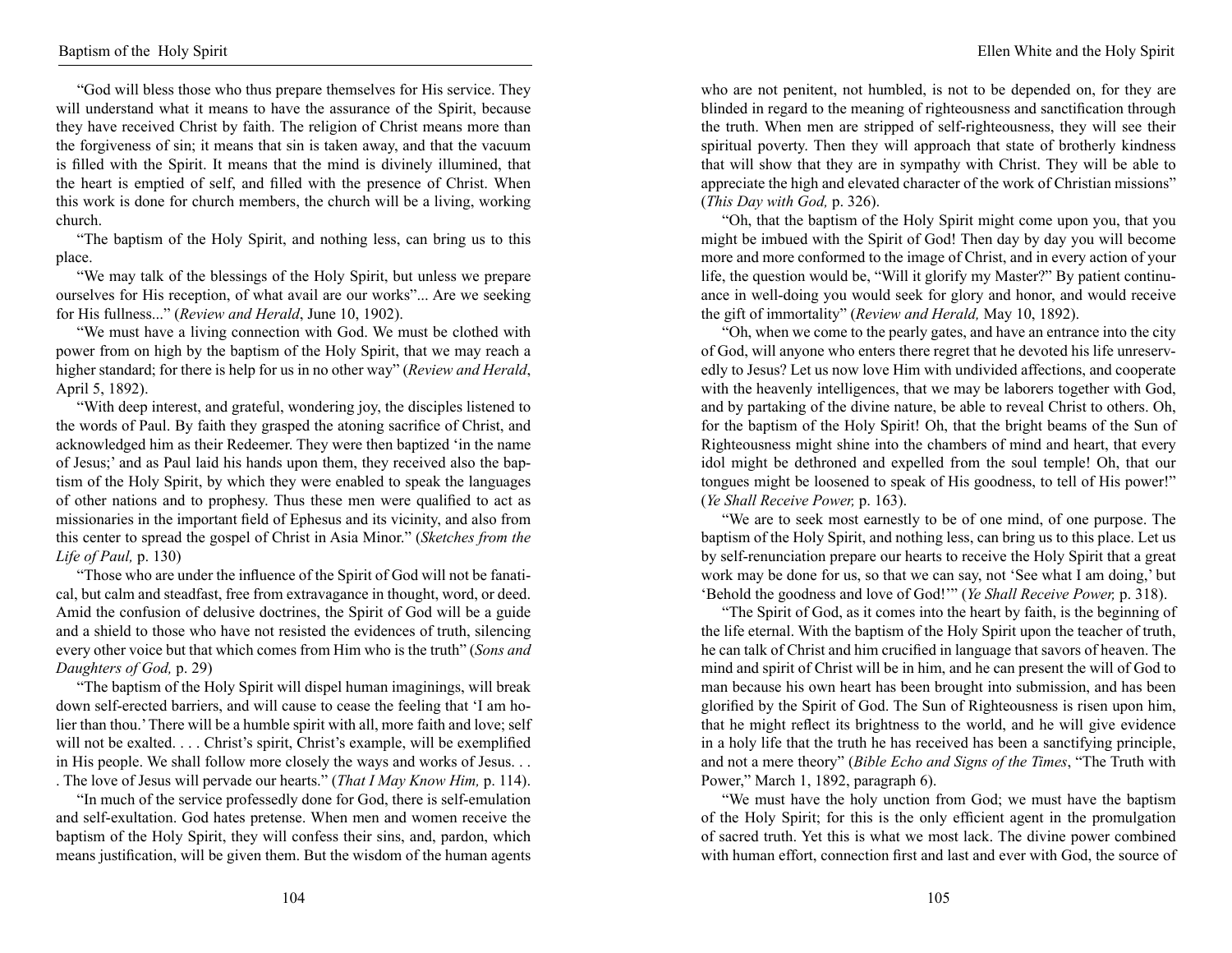our strength, is absolutely necessary in our work. We must hang our whole weight on the world's Redeemer; he must be our dependence for strength. Without this, all our efforts will be unavailing. Even now the time has come when we must recognize this fully, or we shall be outgeneraled by a powerful, cunning foe. We must connect more closely with God; and all our plans and arrangements must be in harmony with his plans, or they will not prove effectual." (*Review and Herald,* December 15, 1885, paragraph 2)

"This work is given to all who have had Christ set forth crucified among them. By the baptism of the Holy Spirit, God's people are to do, through the instrumentality of their Master, the work that Christ did. They are to represent the benevolence of God to our world. Partakers of the divine nature, they are not only to save their own souls, through faith in Jesus; but Christ says of them, Ye are laborers together with God. As his witnesses, he has given to each his work. As his representatives, they are to bear to the world the message of invitation and mercy" (*Review and Herald,* March 22, 1898, paragraph 3)

"Nothing but the baptism of the Holy Spirit can bring up the church to its right position, and prepare the people of God for the fast approaching conflict. Why is there not individual growth in the church? Why is not every member of the church growing up into Christ our living head? This growth does not mean growing earthward, but heavenward; not downward, but upward. We are living in the dispensation of the Spirit. We hold in our hands the promise of His Spirit, and ministers may be qualified to give the trumpet a certain sound, to arouse the sleeping people and set them at work for themselves and for others out of the fold."—Letter 15, 1889, p. 5. (To Dr. Burke, Dec. 20, 1889)" (*Manuscript Releases,* Vol. 2, p. 30).

"He will impart His Holy Spirit in the plenitude of His reviving, and there shall not be room enough to receive it. Nothing but the baptism of the Holy Spirit can bring up the church to its right position, and prepare the people of God for the fast approaching conflict.—Letter 15, 1889" (*Manuscript Releases,* Vol. 4, p. 329).

"When you have received the baptism of the Holy Spirit, then you will understand more of the joys of salvation than you have known all your life hitherto. 'Ye shall receive power, after that the Holy Ghost is come upon you; and ye shall be witnesses to Me . . . unto the uttermost parts of the earth.'— Letter 33, 1890, pp. 9, 10. (To 'Dear Brethren and Sisters in Norwich, Massachusetts,' December 4, 1890)" (*Manuscript Releases,* Vol. 5, p. 231).

"There is nothing the Lord has more frequently told us He would bestow upon us, and nothing by which His name would be more glorified in bestowing, than the Holy Spirit. When we partake of this Spirit, men and women will be born again. There will be a firm pressing together. A firm, unwavering

faith in God will be seen. The Sun of Righteousness will be in our midst, with healing in His wings." (*Manuscript Releases,* Vol. 7, p. 389).

"One reason that there are not more conversions now is because you yourselves need to be converted. Just as soon as you receive the baptism of the Holy Spirit you will see of the salvation of God. Let the breaking-up plow do its work in the heart. We desire to see everyone drawing strength from Christ by eating His flesh and drinking His blood. May God help you. May He cleanse you from all unrighteousness, and let His light shine upon you. May we see the salvation of God before this meeting closes. (Manuscript 77, 1902. Sermon at Petaluma, California, Campground, Sabbath, June 7, 1902)" (*Peter's Counsel to Parents,* p. 34).

### **No Speci c Time Known When Latter Rain Will Come**

"I have no specific time of which to speak when the outpouring of the Holy Spirit will take place - when the mighty angel will come down from heaven, and unite with the third angel in closing up the work for this world; my message is that our only safety is in being ready for heavenly refreshing, having our lamps trimmed and burning" (*Review and Herald*, Mar. 29, 1892).

### **Spirit Not Under Man's Direction**

"The Holy Spirit is a free, working, independent agency. The God of heaven uses His Spirit as it pleases Him: and human minds, human judgment, and human methods can no more set boundaries to His working, or prescribe the channel through which He shall operate, than they can say to the wind, "I bid you to blow in a certain direction, and to conduct yourself in such and such a manner" (*Signs of the Times*, March 8, 1910).

### **Why the Spirit is Rejected**

"The Holy Spirit is often rejected because He comes in unexpected ways. Evidence upon evidence that the apostles were speaking and acting under divine inspiration had been given the Jewish priests and rulers, but still they firmly resisted the message of truth" (*Signs of the Times*, September 27, 1899).

### **Danger if We Do Not Receive the Baptism of the Holy Spirit**

"The atmosphere of the church is so frigid, its spirit is of such an order, that men and women cannot sustain or endure the example of primitive and heaven-born piety. The warmth of their first love is frozen up, and unless they are watered over by the baptism of the Holy Spirit, their candlestick will be removed out of its place, except they repent and do their first works. The first works of the church were seen when the believers sought out friends, relatives, and acquaintances, and with hearts overflowing with love, told the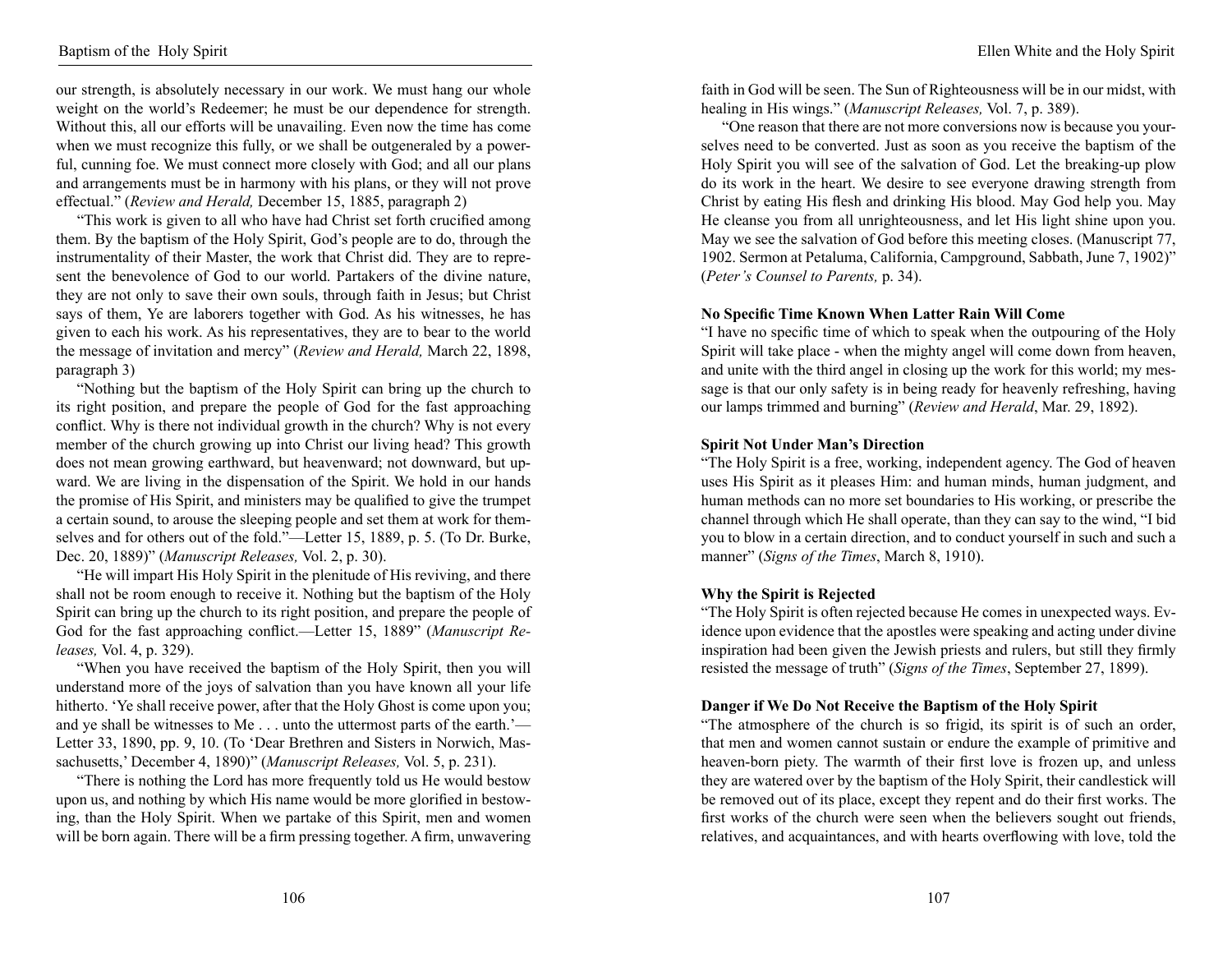story of what Jesus was to them and what they were to Jesus" (*Testimonies to Ministers and Gospel Workers,* p. 167).

"Our faith is weak, our sense of God's requirements feeble. We must awake to duty. We must be endued with power from on high; we must have a baptism of the holy Spirit before we leave this place. Instead of resting satisfied with our present attainments, let us cherish a longing desire that our unclean lips may be purified, and touched with a live coal from off the altar. The words of God to us must come to the people, not in a hesitating, doubting manner, but with earnestness and power. We must pray more fervently, more perseveringly, that God may work in us and by us. In these days of multiplied popular fables, there is no way to reach the people only as God works through our efforts. Angels are commissioned to be our helpers. They are passing between earth and heaven, bearing upward the record of the doings of all the children of men" (*Review and Herald*, June 24, 1884, paragraph 14).

"Christ is our refuge; and it is only through faith in him that we can form characters that God can accept. We may add knowledge to knowledge, strength to strength, and virtue to virtue, and yet fail in the soul-testing con flict just before us, because we do not make Christ our strength and righteousness. No outward forms can make us clean; they cannot take the place of the baptism of the Holy Spirit. All who have not experienced the regenerating power of the Spirit of God are chaff among the wheat. Our Lord has his fan in his hand, and he will thoroughly purge his floor. In the coming day he will discern 'between him that serveth God, and him that serveth him not" (*Signs of the Times*, July 14, 1887, paragraph 9).

### **Danger of Doubting the Manifestation of the Holy Spirit**

"It is a dangerous thing to doubt the manifestations of the Holy Spirit; for if this agency is doubted, there is no reserve power left by which to operate on the human heart. Those who attribute the work of the Holy Spirit to human agencies, saying that an undue influence was brought to bear upon them, are cutting their souls off from the fountain of blessing" (*Review and Herald*, February 13, 1894).

### **Danger of Fanaticism**

"There is constant danger of allowing something to come into our midst that we may regard as the workings of the Holy spirit, but that in reality is the fruit of a spirit of fanaticism.

"…I have long known that fanaticism will be manifest again, in different ways.

"How afraid I am to have anything of a fanatical nature brought in among our people" (*Selected Messages,* Book 2, p. 43-44).

"No greater harm could be done to the work of God at this time than for us to allow a spirit of fanaticism to come into our churches, accompanied by strange workings which are incorrectly supposed to be operations of the Spirit of God.

"I have been instructed that when one offers to exhibit these peculiar manifestations (tongues), this is a decided evidence that it is not the work of God" (*Selected Messages*, Book 2, p. 41-42, parenthesis added).

# **Spontaneous Praise**

"Praise the Lord in the congregation of the people.

"There is too much formality in our religious services… When the church is walking in the light, there will ever be cheerful, hearty responses and words of joyous praise" (*Testimonies for the Church*, Vol. 5, p. 317-318).

### **The Spirit's Preserving Strength During the Time of Trouble**

"As the members of the body of Christ approach the period of their last con flict, "the time of Jacob's trouble," they will grow up into Christ, and will partake largely of His Spirit. As the third message swells to a loud cry, and as great power and glory attend the closing work, the faithful people of God will partake of the glory. It is the latter rain which revives and strengthens them to pass through the time of trouble." (*Testimonies for the Church*, Vol. 1, p. 353-354).

## **Danger of Being Unprepared**

"Those professed believers who come up to the time of trouble unprepared, will, in their despair, confess their sins before the world in words of burning anguish, while the wicked exult over their distress. The case of all such is hopeless.

"Those who have delayed a preparation for the day of God cannot obtain it in the time of trouble, or at any future period" (*Signs of the Times*, Nov. 27, 1879).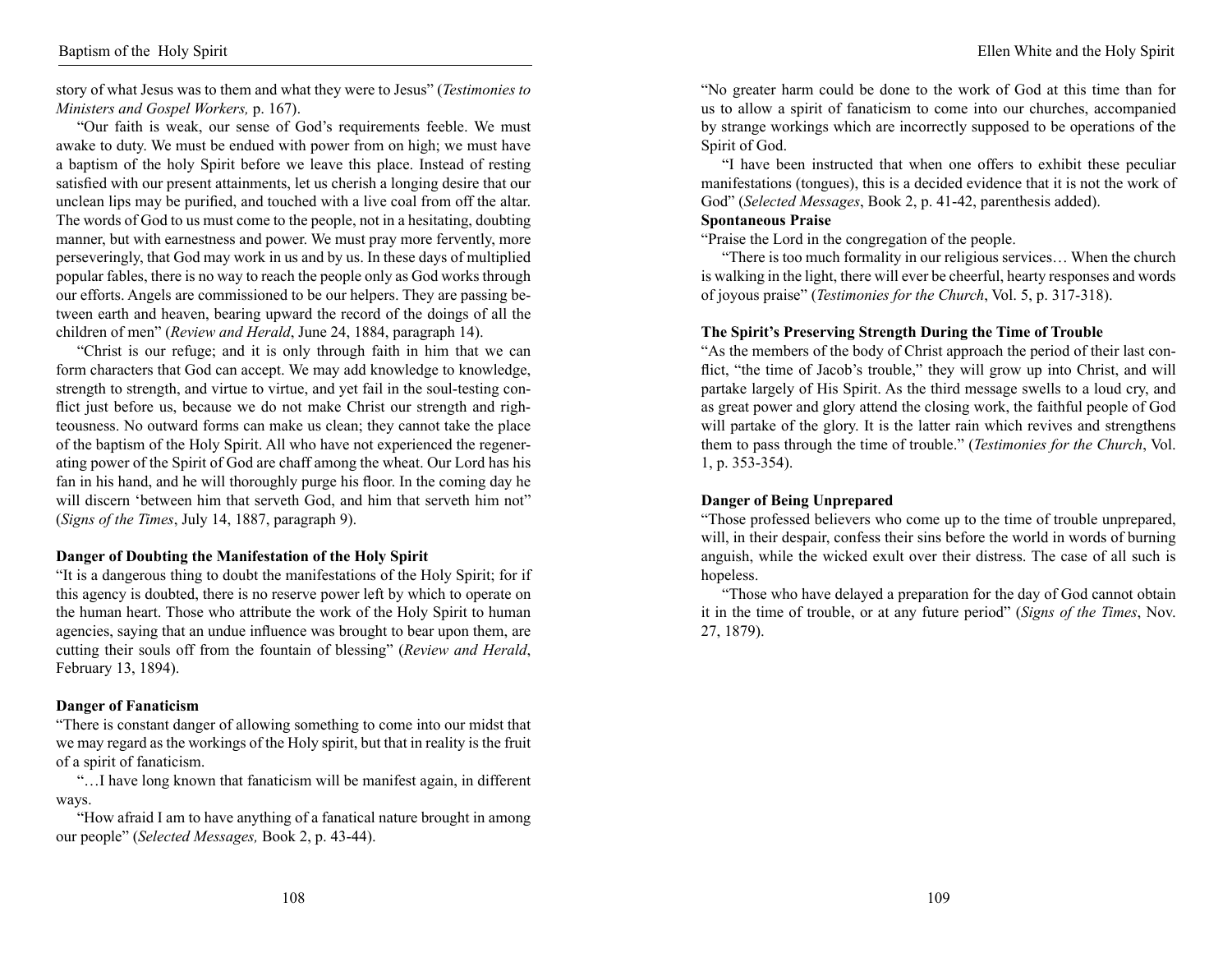# **About Colin ABOUT COLIN HONE Hone - Distributor of this DISTRIBUTOR OF THIS 10 Day Devotional 10 DAY DEVOTIONAL**



Colin Hone, associate speaker and International Director for Holy Spirit Ministries and distributor for this 10 Days devotional was 29 years old when he was walking down Bondi Beach in Australia. A young Christian handed him a book on the prophecies of Daniel and Revelation. After reading the book he was convinced there was a God who could declare the beginning to the end. Then after reading the books, The Great Controversy and Desire of Ages, and taking Bible studies he was baptized six months later. Colin is married with  $5$  children and has a financial planning business on the Central Coast in Australia.

After attending a revival weekend in

2009 with Pastor Dennis Smith and reading the books by Pastor Smith on the topics of the baptism of the Holy Spirit and righteousness by faith and experiencing God's love Colin began seeking and praying for the daily baptism of the Holy Spirit. Soon a new spiritual life began for Colin. He experienced a greater desire to read God's word and to pray for others. A strong desire also grew in his heart to witness to others about the love of Jesus and His plan to rescue us from sin and eternal death.

God then led Colin to start preaching on the teachings he had experienced. He is now serving in ministry as a national and international associate speaker for Holy Spirit Ministries with Pastor Dennis Smith since 2009. He has conducted many revival meetings at Church's in Australia, Borneo Malaysia, Thailand, Indonesia, USA, Philippines, Ethiopia and Zambia. In the Philippines 319 people were baptized at the end of the meetings. In Ethiopia 3000 people came to the meetings each night with many hundreds committing to baptism and nearly all recommitting their lives to Jesus and praying for the baptism of the Holy Spirit. Colin has seen God lead many thousands of people to seek the baptism of the Holy Spirit and experience the abiding

presence of Jesus in there lives, which has led to many victories over the besetting sins in there live, and experience God's love more fully.

The small group concept presented in the How to Use this 10 Days Devotional section of this book is being used mightily by God in many churches and countries around the world to bring spiritual revival and churches and countries around the world to bring spiritual revival and to lead others to Christ. Colin has and is teaching church members and denominational leaders in Asia, the Pacific Islands, Europe, Africa and America how to establish small groups using this book for church growth, revival and soul winning. revival and soul winning.